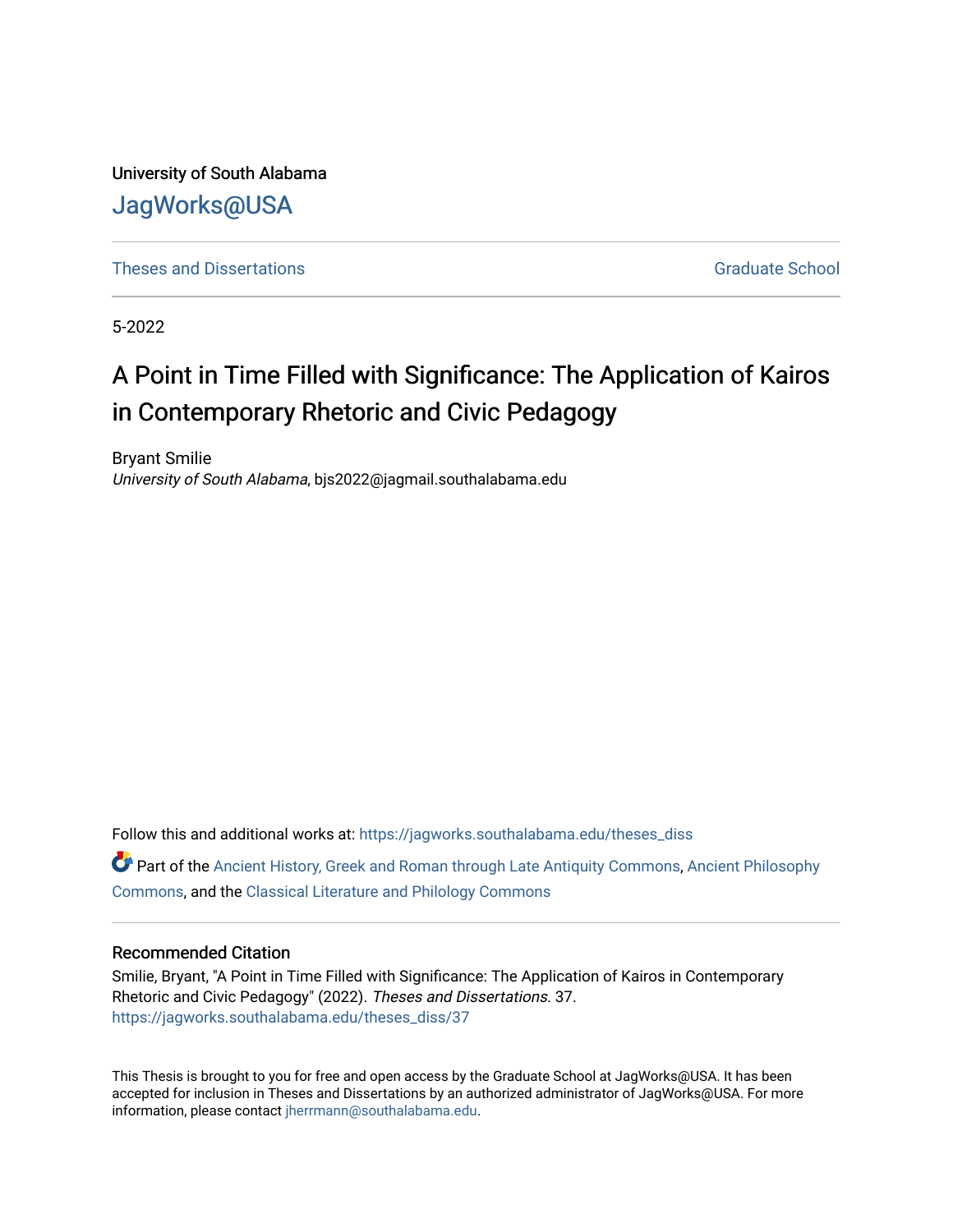## **A Point in Time Filled with Significance: The Application of** *Kairos* **in**

## **Contemporary Rhetoric and Civic Pedagogy**

A Thesis

Submitted to the Graduate Faculty of the University of South Alabama in partial fulfillment of the requirements for the degree of

Master of Arts

in

English

by Bryant J. Smilie B.A., Virginia Military Institute, 2020 May 2022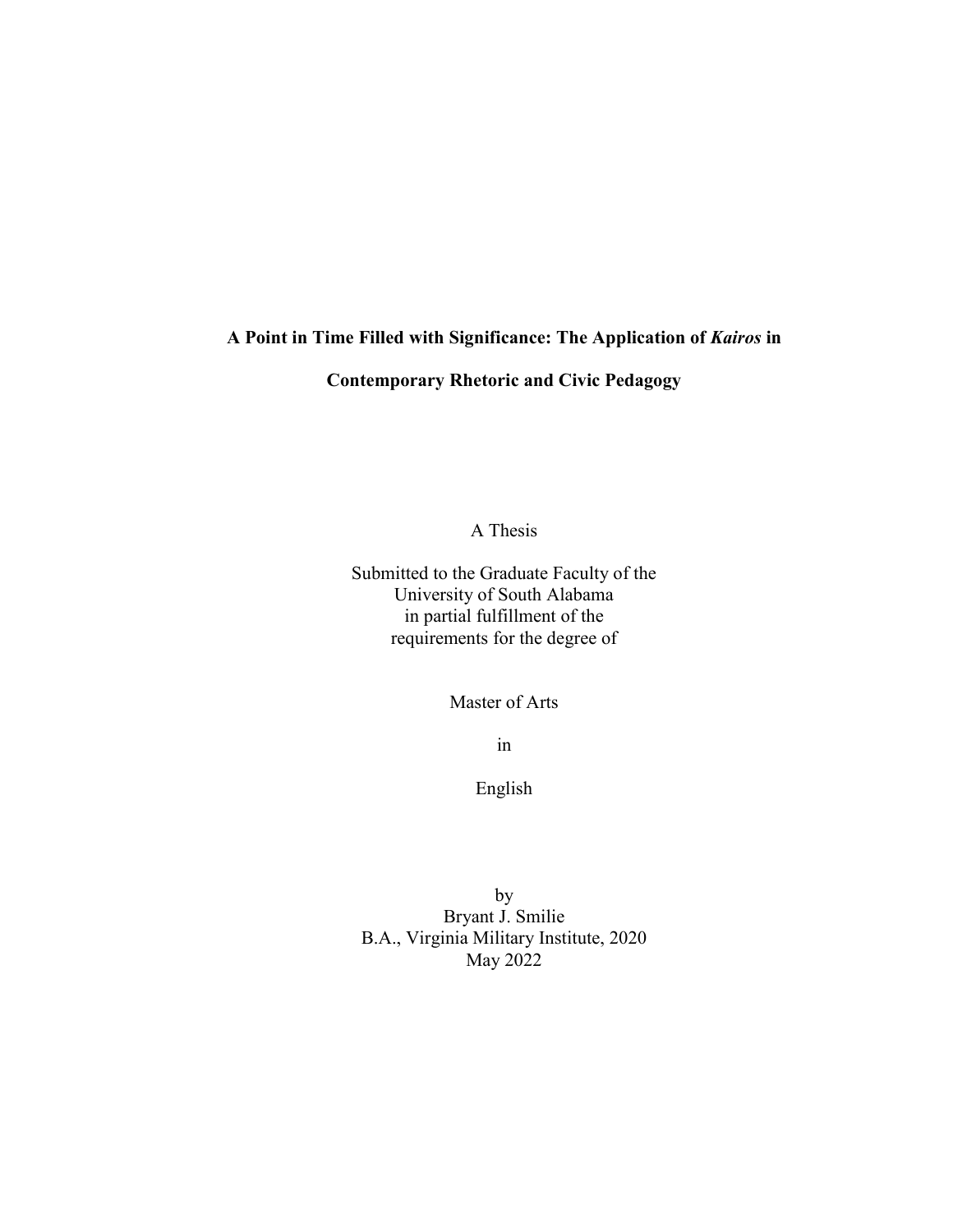## **TABLE OF CONTENTS**

Page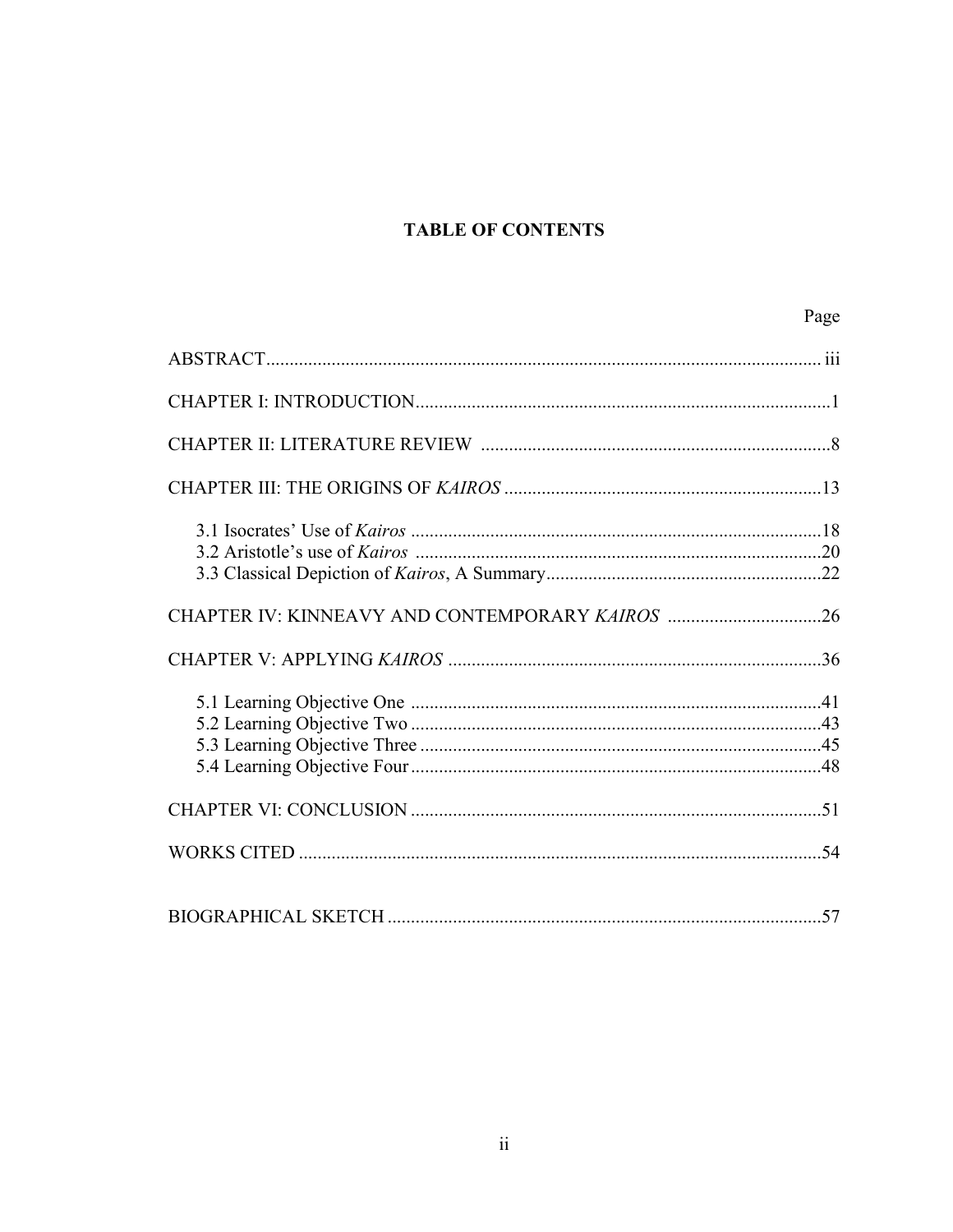#### **ABSTRACT**

Smilie, Bryant J., M. A., University of South Alabama, May 2022. A Point in Time Filled with Significance": The Application of *Kairos* in Contemporary Rhetoric and Civic Pedagogy. Chair of Committee: Dr. Nicole Amare, Ph.D.

This study examines how *kairos* continues to operate in contemporary discourses and disciplines despite its inadequate treatment as a normative principle in modern studies. Notwithstanding James Kinneavy's revival of *kairos* encouraging many scholars to revisit the term in search of a complete definition, there is still an absence of conclusive application of the concept in contemporary pedagogy. I argue that, over time, the two versions of *kairos* have become entangled, contradictory, and thought of as too flexible to be taught in a modern setting because they have resisted concrete methodology. While the idea that *kairos* possesses two dimensions has already been observed, modern attempts to explain *kairos* have focused on only one version and there has been no thorough attempt to expand on their interdependence. Recent overviews of kairos*'s* employment in classical Greek pedagogies alongside the theories and arguments put forward by Kinneavy aid in developing a new understanding of the interdependence between these two versions of *kairos*. This renewed attention provides a space where it is possible to bring together these seemingly opposing concepts to not only highlight the role it plays within modern discourse but also identify the application of *kairos* within a contemporary example of civic pedagogy.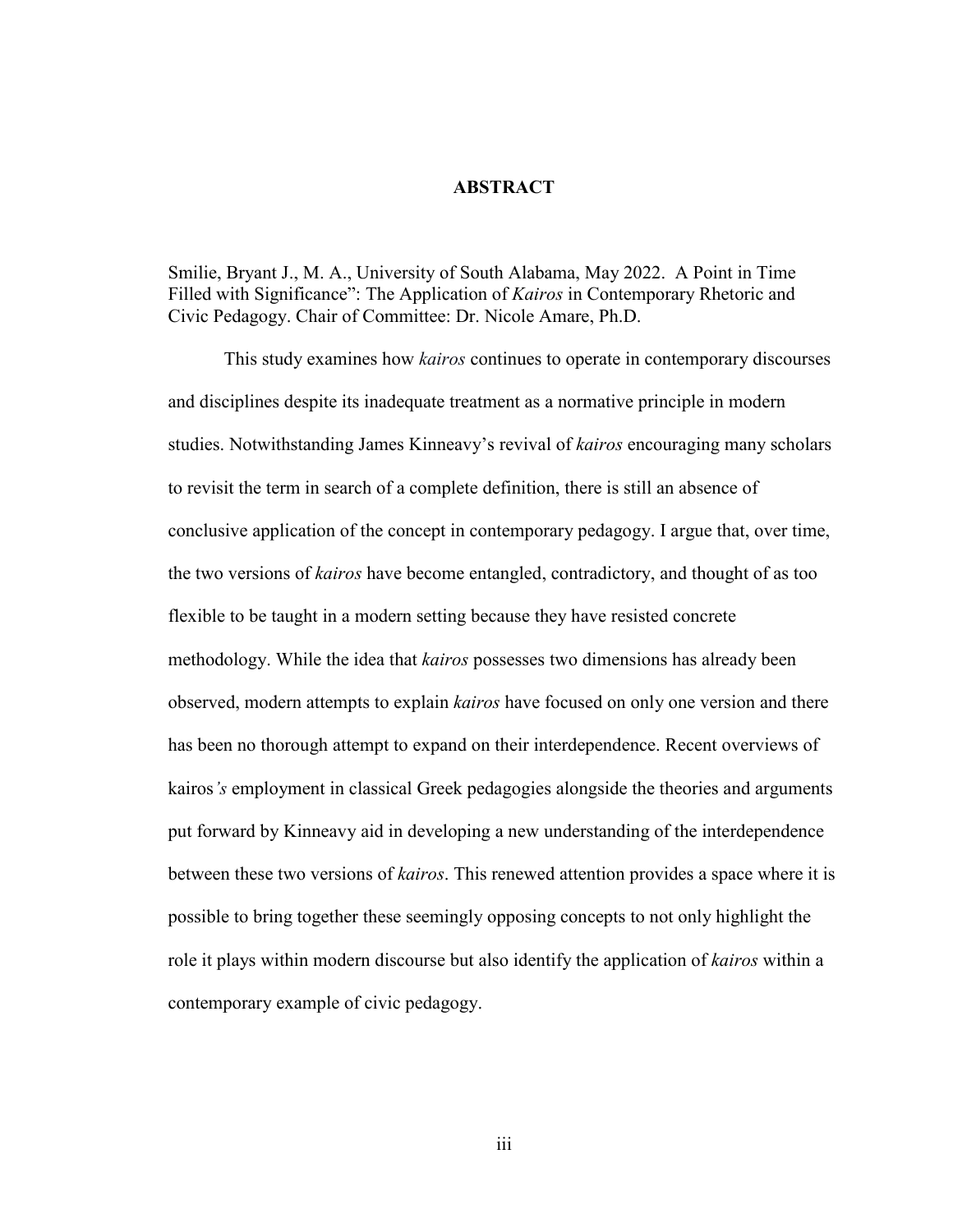## **CHAPTER I**

#### **INTRODUCTION**

*Kairos* is a concept that previously dominated ancient Greek rhetoric and literature yet has long remained a confusing and elusive principle in contemporary discipline studies. Typically thought of as a term denoting a "sense of due measure or proper proportion," *kairos* can be said to operate in a similar way as other master terms such as *pathos, logos, and ethos,* all of which "generated many significant definitions…and carried strategic implications for historical interpretation" (Sipiora and Baumlin 1). As Carolyn Miller suggests, the concept of *kairos* is "central to at least some versions of the rhetorical tradition and arguably necessary to all" (xi). The term is crucial to a diverse array of Greek educations: the philosophy and rhetoric of Plato and Aristotle, the rhetoric of Protagoras, Gorgias, Isocrates and even Renaissance Humanist Rhetoric. More recently, the concept has been identified in other discourses and disciplines such as Hippocratic medicine, Pythagorean philosophy, New Testament theology, Western literature, and psychological ethics (Miller xi). *Kairos*, then, has consistently influenced classical Greek thought and performed a crucial role in establishing pedagogies beyond rhetoric. Philip Sipiora emphasizes that *kairos* should be considered "in dynamic relation" with "theology, philosophy, ethics…literary theory, and composition pedagogy" because its history can be charted across such a wide range of cultures and disciplines (Sipiora and Baumlin 17).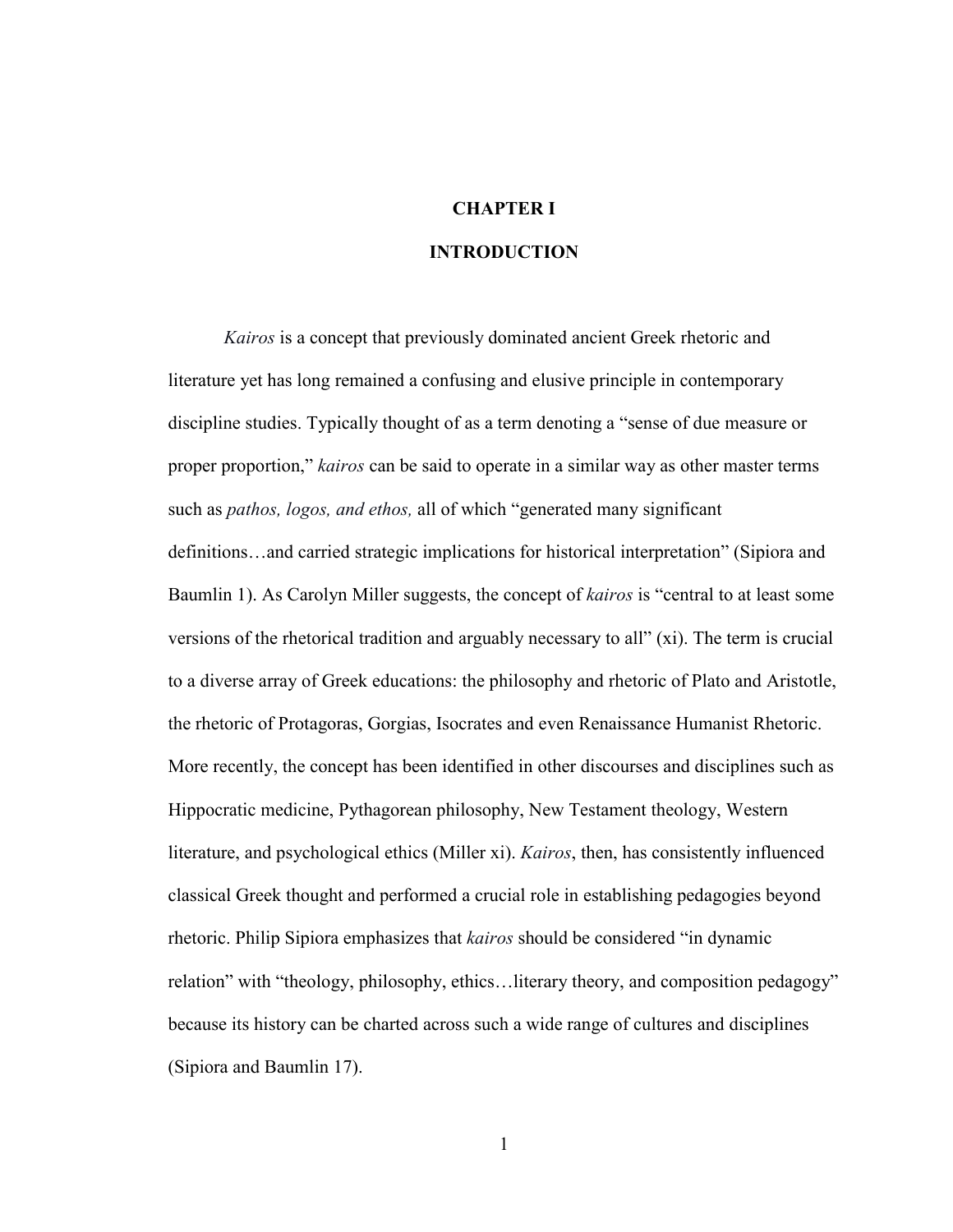While recent scholarship has revived *kairos* and emphasized its seminal role throughout multiple discourses and disciplines, its overarching function in contemporary discourse and pedagogy remains highly complex and difficult to discern. Although scholars have rightly noted that *kairos* "remains a master concept cutting across ages, cultures, and disciplines," the term has primarily been shown to operate as a means by which philosophers, educators, and rhetors migrated from aesthetics and style as foundational principles of rhetoric to non-foundational principles which employed language and rhetoric situationally and dependent on the needs of a discourse community (Sipiora and Baumlin 17).

Consequently, two views on *kairos* have emerged. The first view, which can be attributed to the ideas generated by the early Sophists, Isocrates, Plato, Aristotle, and Cicero, treats *kairos* as it initially operated in ancient Greek and early Roman rhetoric: as a method for emphasizing the need to treat rhetoric and oratory in such a dynamic and fluid way that the individual would be prepared for the multitude of discourse communities they would come across. This notion of *kairos* continues to focus on attention toward "propriety and decorum, underscoring its attention towards the principle of adaptation and accommodation to convention, expectation, [and] predictability" (Miller xii). Rather than providing the rhetor or educator the perfect equation for addressing all exigencies, *kairos,* in its classical rhetorical conception, provided a way of thinking which permitted individuals to absorb all the known elements of a situation and then act through an argument directly suited for the occasion. In this view, as Miller points out, *kairos* is treated as a means for understanding an order that guides and shapes rhetorical action, whether that order is given and absolute or socially constructed (xii).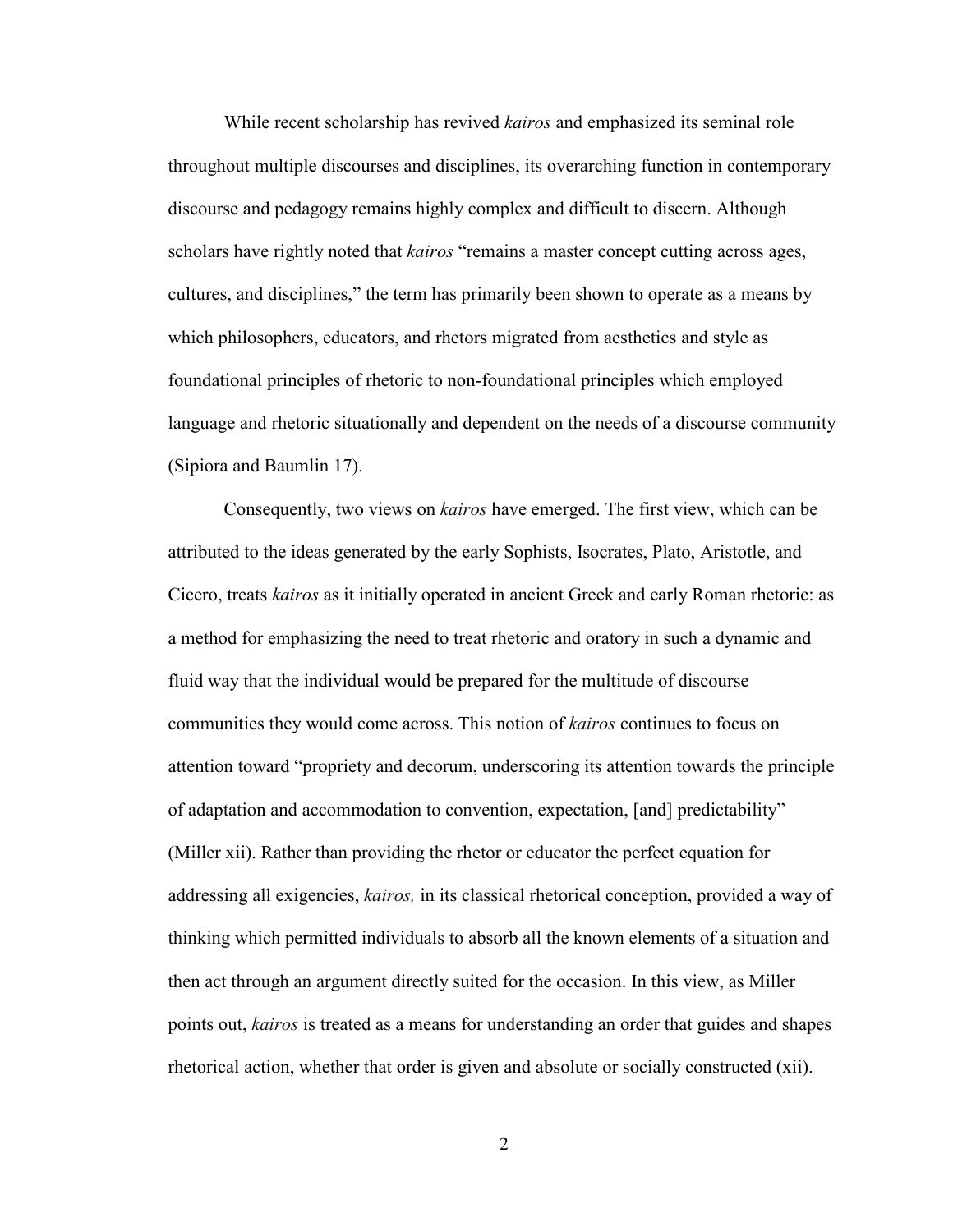The second view treats *kairos* as a tool of invention. It acts as a heuristic that transforms *kairos's* original argumentative role into a tool for handling events situationally and depends on the multitude of discourses and discourse communities in which an individual could find themselves. Miller emphasizes that this view of rhetoric is "uniquely timely…spontaneous, [and] radically particular" (xiii). This notion of *kairos* does not encourage the accommodation of convention but rather emphasizes the need of the educator or scholar to be creative in their response to an event. Because most rhetorical exigencies remain invisible until a specific moment, and there is an overall lack of order to the modes of human life, *kairos* in this form challenges the individual to invent "within a set of unfolding and unprecedented circumstances" (xiii). It is "an action (rhetorical or otherwise) that will be understood as uniquely meaningful within those circumstances" (xiii).

Because *kairos* is such a "multi-dimensional and flexible" term, the concept has been considered a dominating aspect of classical Greek and Roman discourse and disciplines (Crowley and Hawhee 31). However, it remains elusive in contemporary studies. The numerous definitions and ideas attached to *kairos* emphasize its sheer complexity and contradictory nature, creating a notion that *kairos* "resists method," and the term's adaptiveness to specific circumstances makes it challenging to discover tangible applications of the idea (Miller xiii). As James Kinneavy underscores, *kairos* plays a foundational role in sophistic, Isocratean, Platonic, Aristotelian, and Ciceronian rhetoric (58). Despite the crucial role it has played in the pedagogical methods and theories of these monumental individuals, the employment of *kairos* remains difficult to discern in a modern setting, and the lack of a concrete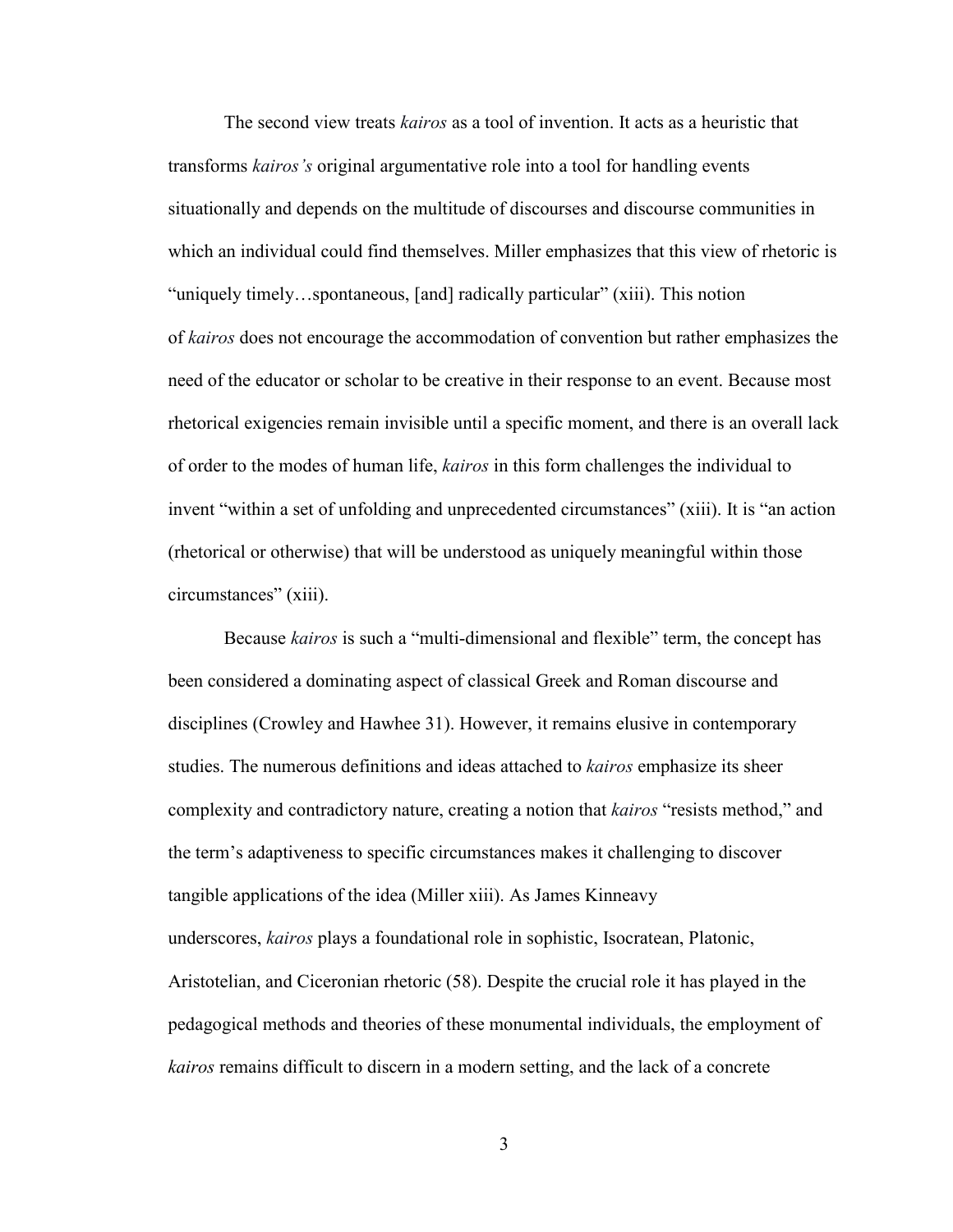application poses the dual question: is *kairos* performing the same crucial role in contemporary education, and if it is indeed playing a fundamental role in modern discourse, why has there not been a detailed and direct application of *kairos*?

The scholarship and research I have completed up to this point have been situated around the natural link between rhetoric and civic education. As a result, I have been interested in how revisiting the many resonances of *kairos* would potentially enrich contemporary civic pedagogy and produce a greater understanding of how *kairos* operates in modern discourse. Therefore, the research I have completed on the role *kairos* plays in certain rhetorical teachings, particularly those of Isocrates, Aristotle, and Cicero, has focused on how classical rhetors sought to provide students and future educators with a form of rhetoric that would prepare individuals in becoming meaningful contributors to society.

These educators were concerned with developing an understanding that *kairos* could be used to better position their students to quickly accommodate for the social order constructed by their respective communities, then decisively act through argumentation to influence a particular audience. I discovered that these three rhetors, alongside other educators, commonly employed *kairos* to enhance civic engagement and prepare members of the polis to become its future leaders. However, this view displays how rhetoric employing *kairos* was tailored to engage with the civic exigencies of classical Greek and Roman times. The pedagogies put forward by Greek educators emphasized identifying proper order and decorum and then relying on many rhetorical traditions to present a decisive argument to an audience. Subsequently, dealing with this notion of rhetoric shows how *kairos* was employed in classical civic discourse but leaves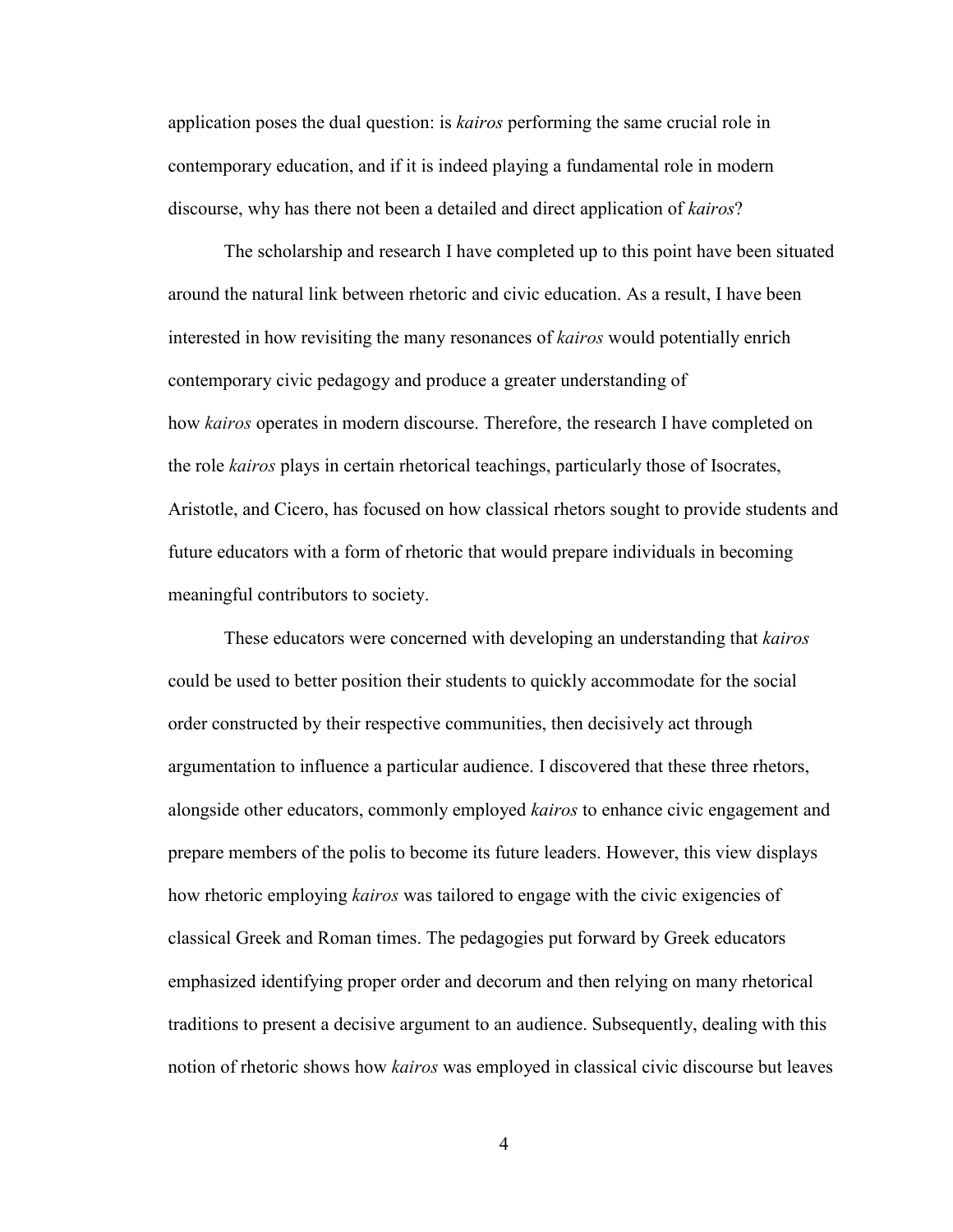unanswered how and if *kairos* is being applied in contemporary civic discourse. Despite *kairos's* pivotal role in several classical pedagogies, its complete meaning has remained evasive, and *kairos* still does not hold a prominent position in contemporary education. The overarching question I pose, then, is why *kairos* was held in such high regard in classical pedagogies, whereas in modern education, it has remained largely unexplored?

This thesis examines how *kairos* continues to operate in contemporary discourses and disciplines in spite of its scarce treatment as a normative principle in modern studies. Despite James Kinneavy's seminal revival of *kairos* encouraging many scholars to revisit the term in search of a complete definition, there is still an absence of conclusive application of the concept in contemporary pedagogy. I argue that, over time, the two versions of *kairos* have become entangled, contradictory, and thought of as too flexible to be taught in a modern setting because it has resisted concrete methodology. While the idea that *kairos* possesses two dimensions has already been observed, modern attempts to explain *kairos* have focused on one version or the other and there has been no thorough attempt to expand on their interdependence in modern discourse. I argue that recent overviews of kairos*'s origins* and its employment in classical Greek civic pedagogies alongside the theories and arguments put forward by Kinneavy and other scholars aid in developing a new understanding of the interdependence between these two versions of *kairos*. This renewed attention to *kairos* has provided a space where it is possible to bring together these seemingly opposing concepts to not only highlight the role it plays within modern discourse but also identify the application of *kairos* within a contemporary example of civic pedagogy that considers all the "ethical, epistemological, aesthetic, and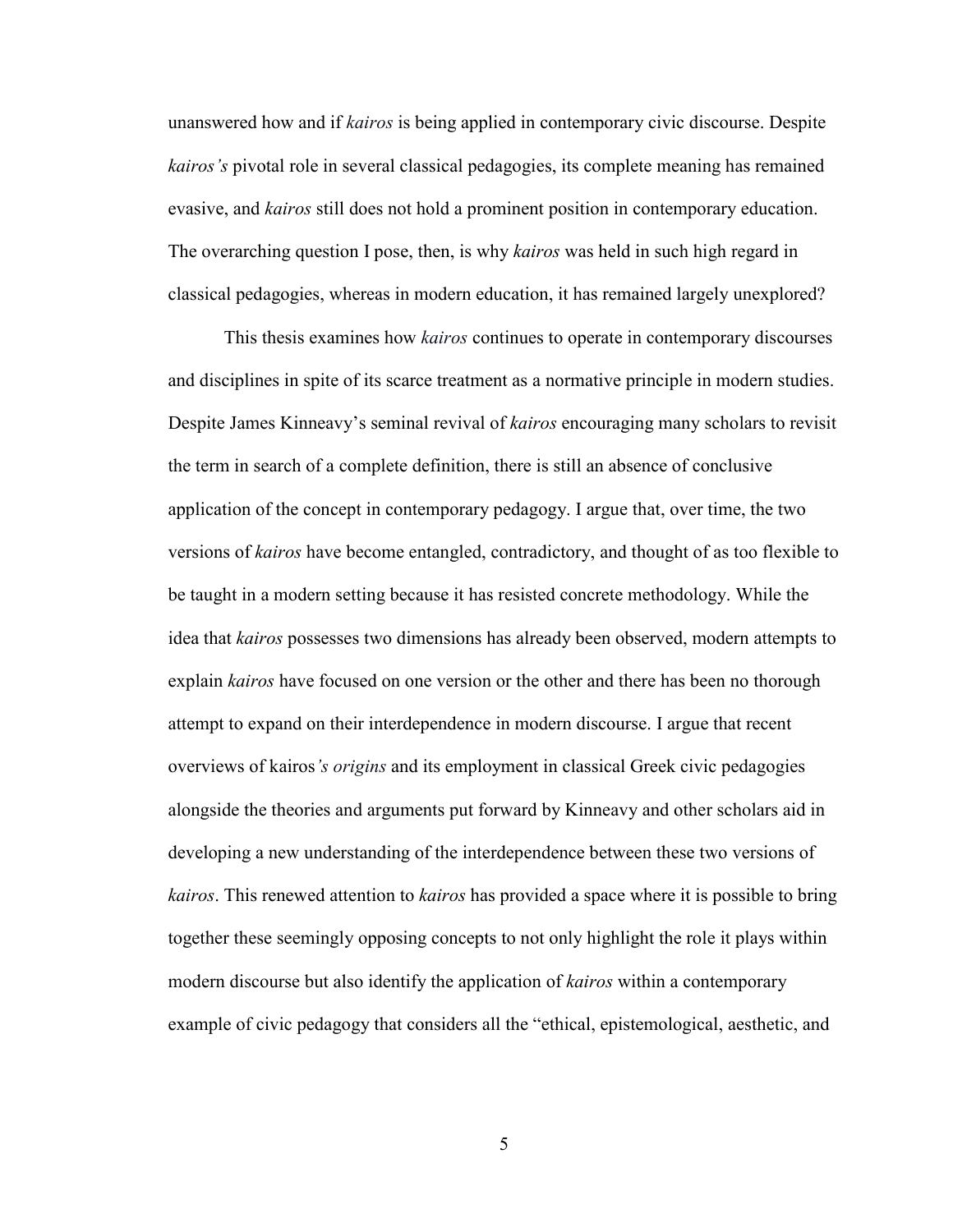rhetorical aspects" that have made *kairos* such a foundational principle of contemporary civic discourse (Harker 78).

Because the goal of this thesis is to clearly show how both dimensions of *kairos* are operating interdependently in modern civic education and discourse, chapter three offers a brief overview of the origins of *kairos* and how the concept originally played a pivotal role in the education of civic discourse in the classical Greek context. Because *kairos* is attributed to a wide range of educational paideia, I will focus specifically on reviewing the use of *kairos* in Isocratean and Aristotelian rhetoric. This approach establishes a firm understanding of the ways in which *kairos* was utilized in the Greek setting and establishes a lens for viewing the two dimensions of *kairos* that James Kinneavy will identify as part of his revival of the concept. With this accomplished, chapter four introduces Professor Kinneavy and other scholars into the project as a way to advance the understanding that *kairos* has not simply disappeared from contemporary discourse but has become difficult to discern because of its two wide-ranging dimensions. The theories and arguments put forward by Kinneavy and other scholars will aid in developing a concise understanding of the interdependence between these two versions of *kairos* and provide a space where I can bring together these seemingly different dimensions to highlight the role *kairos* plays within an example of modern civic pedagogy. This chapter explores the revival of *kairos* as an important subject area and analyzes the theories and discussions initiated by James Kinneavy. In addition to the modern depiction of *kairos* established by Kinneavy, I will pull in authors such as Michael Harker, Michael Carter, Carolyn Miller, Roger Thompson, and others who have returned to *kairos* as a crucial pedagogical tool and provided a modern lens on the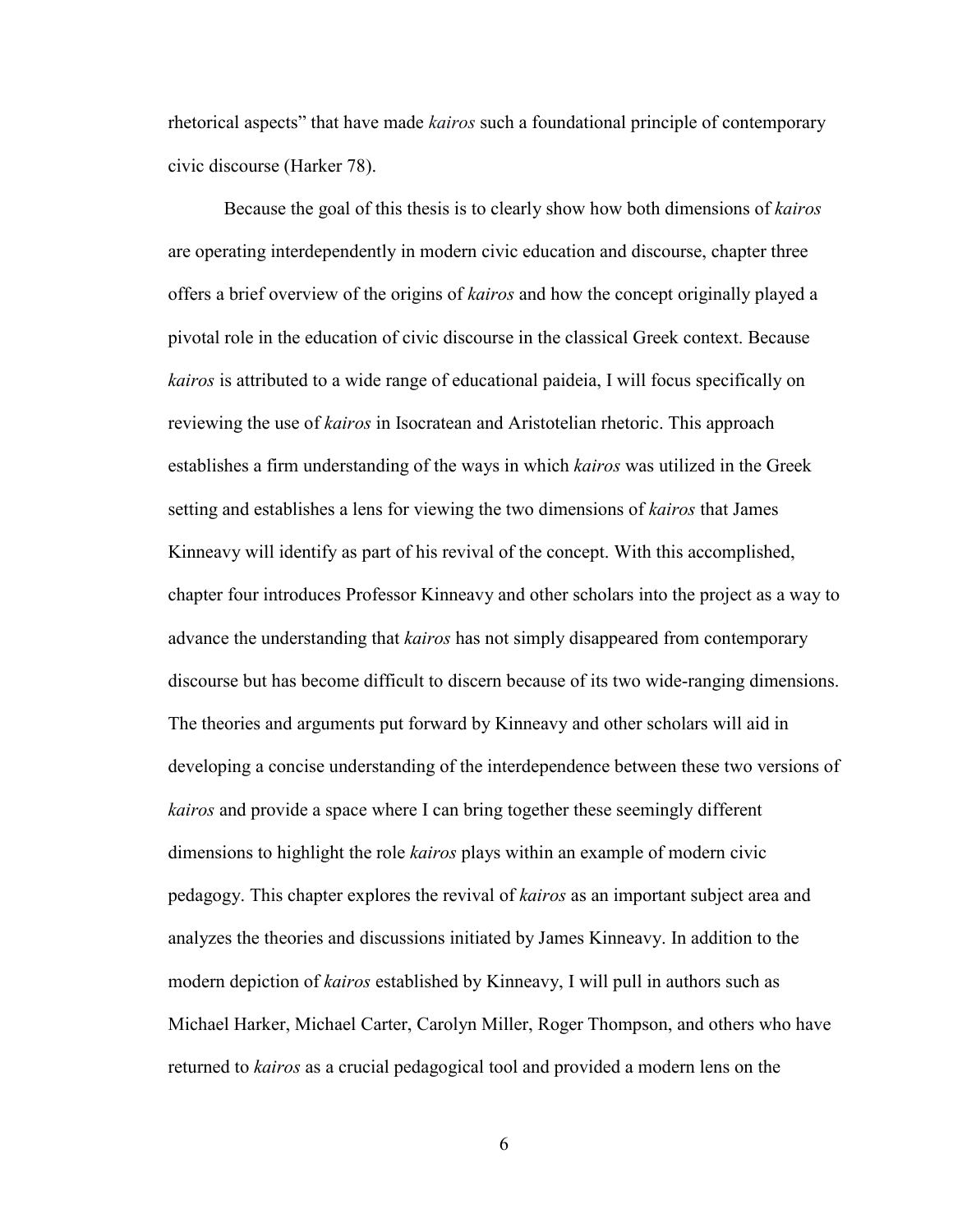concept. This section aims to firmly establish contemporary views on how *kairos* functions today and to create a space for the aspects of *kairos* that will be applied to Michael Harker's proposed composition curriculum in *The Lure of Literacy: A Critical Reception of the Compulsory Composition Debate*. Alongside these contributions, I provide my own research on how *kairos* can be thought about and how the concept is not only maintaining its original purpose in today's discourses and disciplines but also establishing newer forms of engagement.

The fifth chapter focuses on a direct application of both Kinneavy's research and my research to a modern text. Namely, Michael Harker's *The Lure of Literacy: A Critical Reception of the Compulsory Composition Debate*, and rather than attempting to apply *kairos* to the entirety of the book, it will focus on certain chapters from the text, specifically chapter five and the five learning objectives he proposes for teaching a unique form of discourse in college composition courses. The conclusion will perform two functions for this thesis. First, it will gesture towards the overall importance of continuing to study *kairos* in both its classical and modern depictions. Secondly, it will focus on establishing why the enactment of *kairos* in Harker's book is crucial for understanding the importance of *kairos* in a modern setting and how, overall, the presence of *kairos* in this text underscores *kairos's* continued role as a cornerstone of several contemporary discourses and disciplines.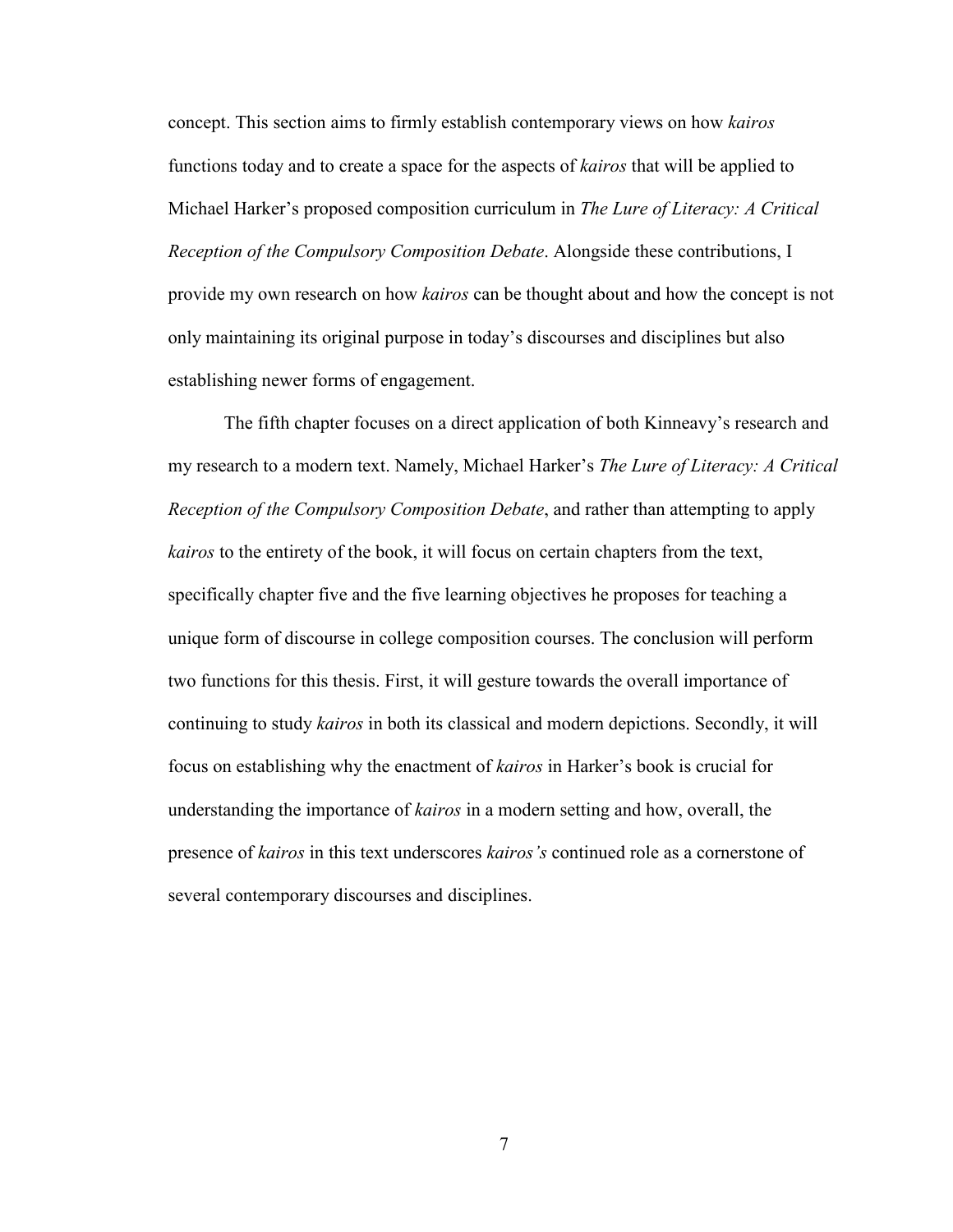#### **CHAPTER II**

#### **LITERATURE REVIEW**

When defining *kairos* and discussing its role within contemporary civic education, I engage with a wide range of scholarship dealing with the depiction of *kairos* in both its classical and contemporary forms. There are two components of the literature review for this thesis. The first will discuss the origin and depiction of *kairos* in classical Greek rhetoric and literature. In contrast, the second will analyze modern understandings of *kairos* and its role in contemporary theory and interpretation.

Foundational to the overall goal of this thesis are the essays included in Philip Sipiora's and James Baumlin's book *Rhetoric and Kairos: Essays in History, Theory, and Praxis*. These editors provide a modern comprehensive discussion of the history and origin of *kairos* as an educational tool alongside the term's rhetorical, theoretical, and pedagogical implications. In the essays provided by this text, *kairos* is shown to be both a "dominant issue in classical Greek rhetoric and literature" and still occupying an important space in contemporary discourse despite the lack of formal terminology around the term (Kinneavy 58). Even though recent scholarship has revived *kairos* and revised the pivotal role it played in classical rhetoric, as Michael Harker points out, the term is still "often summarized with the cliché… Right timing and proper measure" (78). While this distinction underscores the concept's attention to argumentation and the need to rhetorically accommodate for time, place, speaker, and audience, it does little for explaining *kairos's* crucial role as a tool of invention and adapting to unpredictable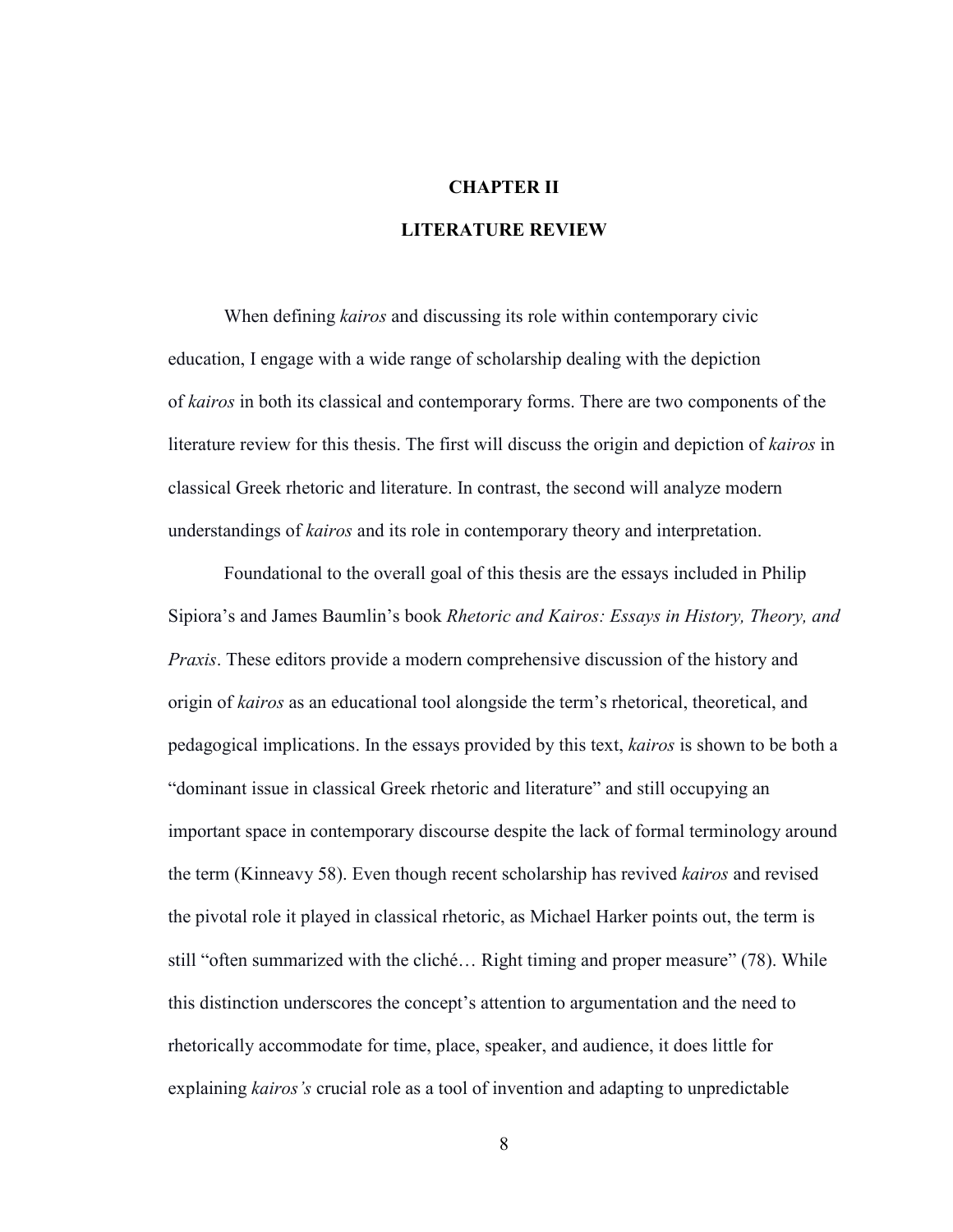events in meaningful ways. In order to fully explain *kairos's* modern depiction, I utilize the theories and research put forward by James Kinneavy on *kairos* and engage with several scholars who have taken up Kinneavy's call for renewed attention to the concept and sought to either rediscover its core purpose or discover new ways for employing *kairos*.

 When considering the depiction of *kairos* in classical Greek rhetoric and literature, this essay primarily focuses on the first version of *kairos* mentioned in the introduction. Essays and books such as Phillip Sipiora's "The Ancient Concept of *Kairos*," Joseph Hughes' "*Kairos* and Decorum," Richard Enos' *Greek Rhetoric Before Aristotle* and *Roman Rhetoric: Revolution and the Greek Influence*, and Takis Poulakos *Isocrates and Civic Education* aid in laying out the origin of *kairos* and its role in civic education as a way of thinking that maintains decorum, encouraging individuals to deal with contingencies through proper argumentation, and becoming comfortable with adapting to improvisations. These essays will be supplemented with specific passages and quotes from texts such as Isocrates *Against the Sophists* and Aristotle's *On Rhetoric* so that *kairos* can be shown clearly operating as a classical educational tool.

Crucial to this thesis's goal of discovering a contemporary application of *kairos* is the work of James Kinneavy. He readily acknowledges *kairos's* encouragement of being creative in responding to the lack of order in human life (Miller xiii). Kinneavy's essays: "Kairos in Classical and Modern Rhetorical Theory," "Kairos in Aristotle's Rhetoric," and the interviews "Speaking of Rhetoric: A Conversation with James Kinneavy" and "Kairos Revisited: An Interview with James Kinneavy" emphasize not only the importance of the second version of *kairos*, which is the inventing of a creative response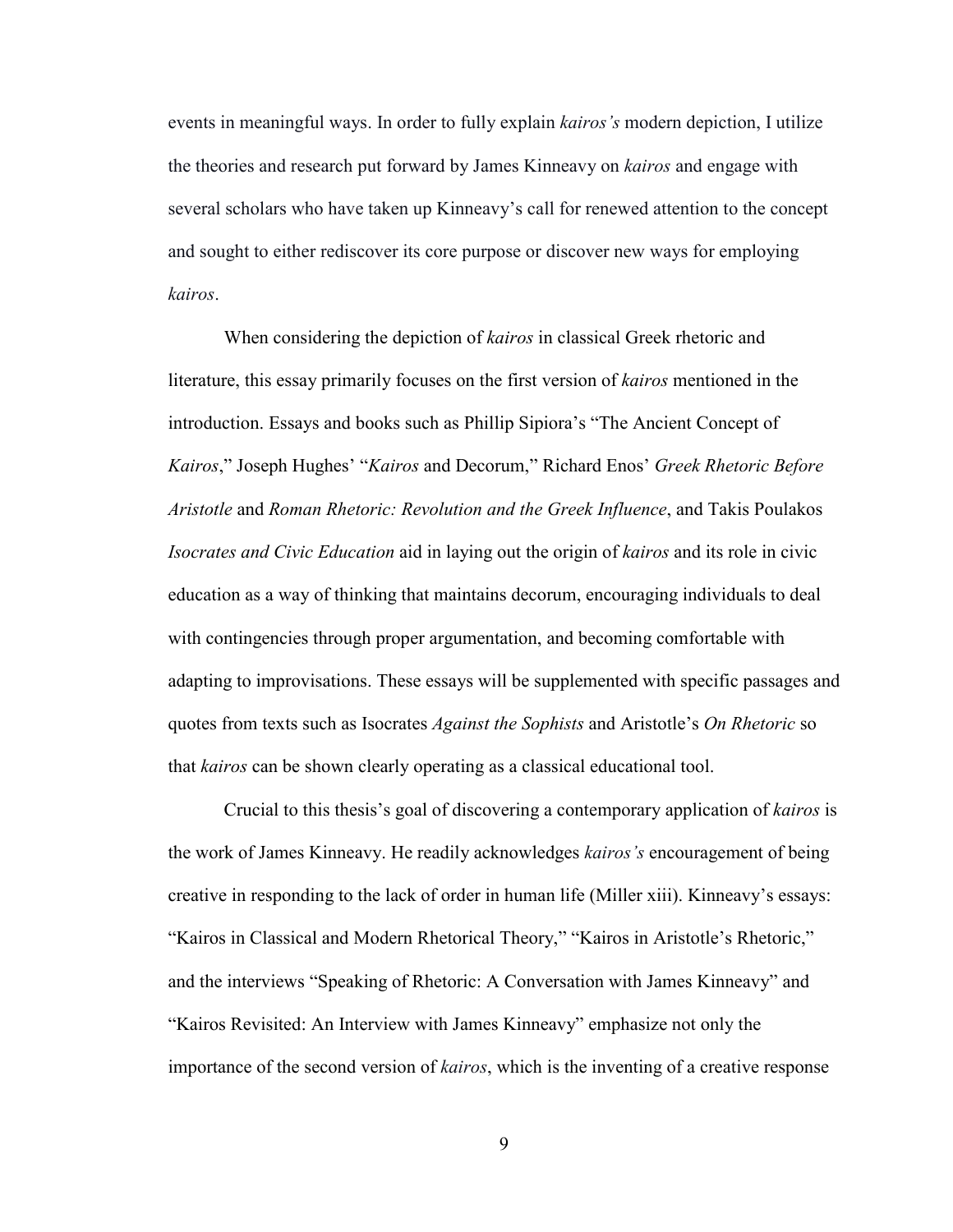tailored specifically towards an unforeseen circumstance, but how, in modern times especially, *kairos* is operating in tandem with both of its versions. As Carolyn Miller explains, the primary reason for the difficulty in discovering contemporary applications of *kairos* and teaching a direct *kairos methodology* is that both remain in "productive tension…avoiding what each view by itself can yield" (Miller xiii). Consequentially, Kinneavy hints at how these two versions of *kairos* could exist in contemporary disciplines and discourses through multiple combinations of their ideas. Research conducted by Kinneavy suggests that *kairos* currently exists in this state in a modern setting because the concept cannot be prescribed to a concrete terminology; therefore, it cannot be "limited to its literal appearance" and is instead deeply tethered to the "main themes" of whatever work it finds itself in and "often bound up" with the core concepts being expressed by the author (Kinneavy 66).

In addition to considering Kinneavy's theories and research of *kairos*, I bring into conversation scholars who have supported Kinneavy's argument and utilized his renewed attention to the concept to develop their understanding of *kairos* through a contemporary lens. Michael Carter's "Stasis and Kairos: Principles of Social Construction in Classical Rhetoric," Michael Harker's "The Ethics of Argument: Rereading Kairos and Making Sense in a Timely Fashion," Cynthia Sheard's "*Kairos* and Kenneth Burke's Psychology of Political and Social Communication," and Kelly Pender's "*Kairos* and the Subject of Expressive Discourse" all contribute modern research that helps to further support Kinneavy's argument while also directly addressing how *kairos* in a contemporary setting operates as a situational context and uses that principle to emphasize the contextual nature of all discourses and their roles in social construction.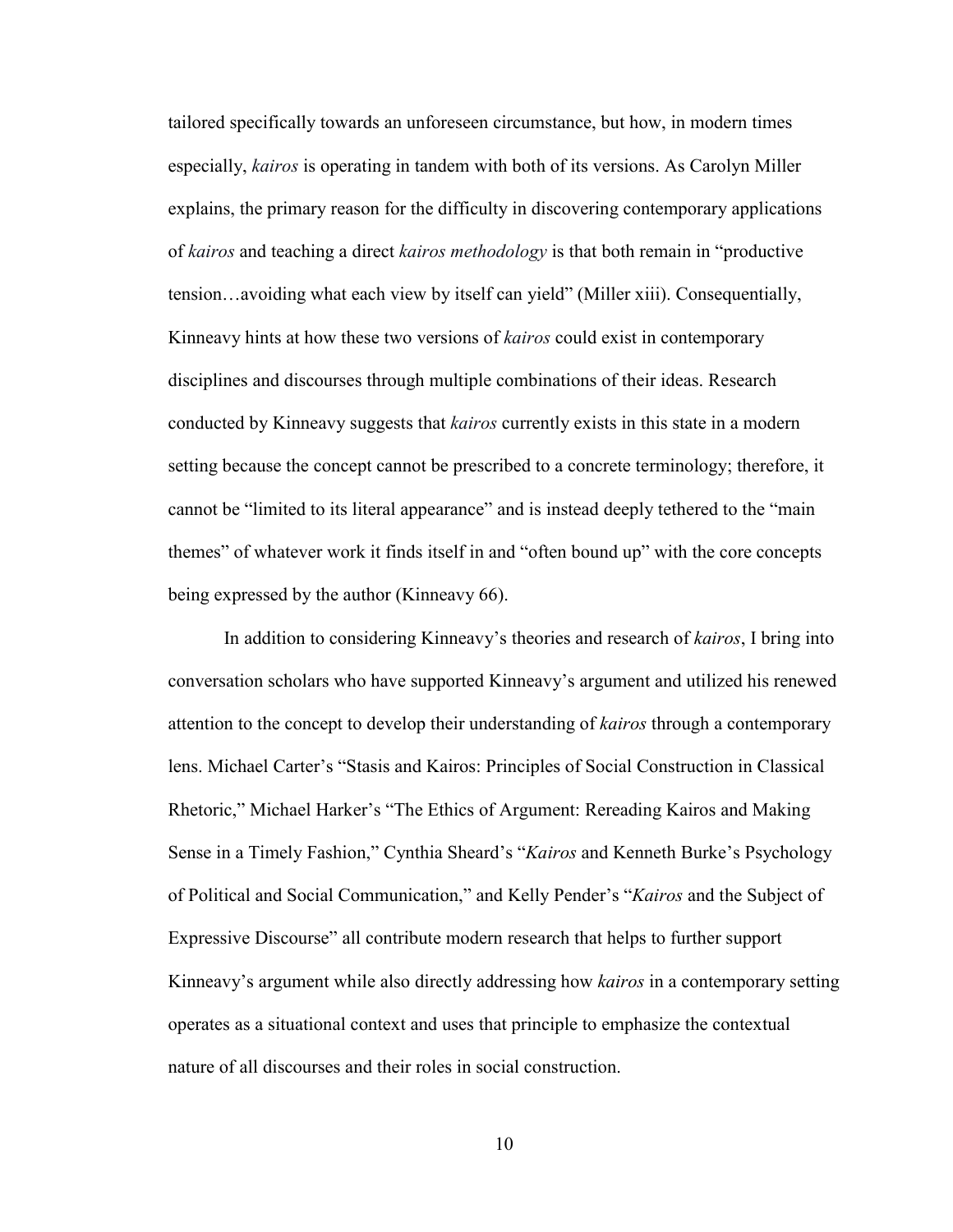In order to show how *kairos* continues to operate in contemporary civic education, I utilize Michael Harker's most recent book, *The Lure of Literacy: A Critical Reception of the Compulsory Composition Debate*, as a space that accurately shows how *kairos* has been updated to address modern exigencies born out of rhetoric. The primary reason for choosing this text is because Harker has already focused a great deal on the benefits of *kairos's* ability to "respond to unique cultural movements…conditions…[and] special moments" where rhetorical ideas can be fully enacted (Thompson 73). In his essay "The Ethics of Argument: Rereading Kairos and Making Sense in a Timely Fashion," Harker clearly lays out how *kairos*'*s* consideration of ethical rather than solely argumentative concerns allow the concept to inform and update the theoretical underpinnings of research and argument in the teaching of writing (78). In short, Harker is already deeply concerned with exploring *kairos's* multi-dimensional functions in search of a tangible understanding of how the concept is operating today.

Crucially, Harker has noted how scholarship searching for a complete understanding of *kairos* has still yet to appear outside of its original classical context and emphasizes the need for texts to be examined in search of a complete definition of *kairos* in the present. While it would not be feasible to analyze the entirety of Harker's book in search of a functioning *kairos*, there are specific chapters and passages which reinforce Kinneavy's understanding of *kairos* and advance my own research as to how the concept is now operating. Specifically, chapter five of Harker's book, "What Should Colleges Teach? A Proposal for a Compulsory Curriculum in First-Year Literacy Studies," details his proposed composition program through five lessons and provides a pivotal space for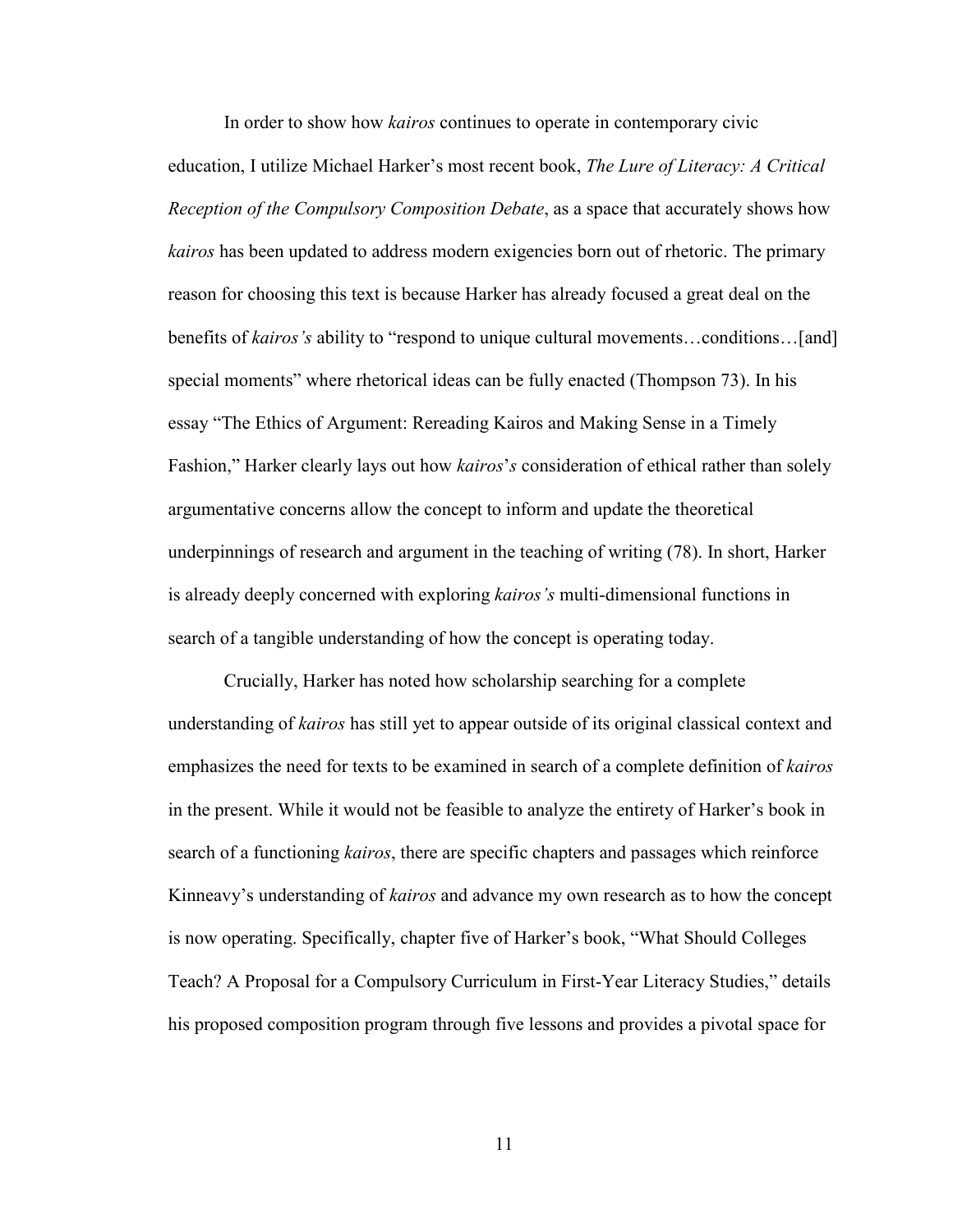concretely applying the two versions of *kairos*, which I argue are operating in dynamic tension with one another.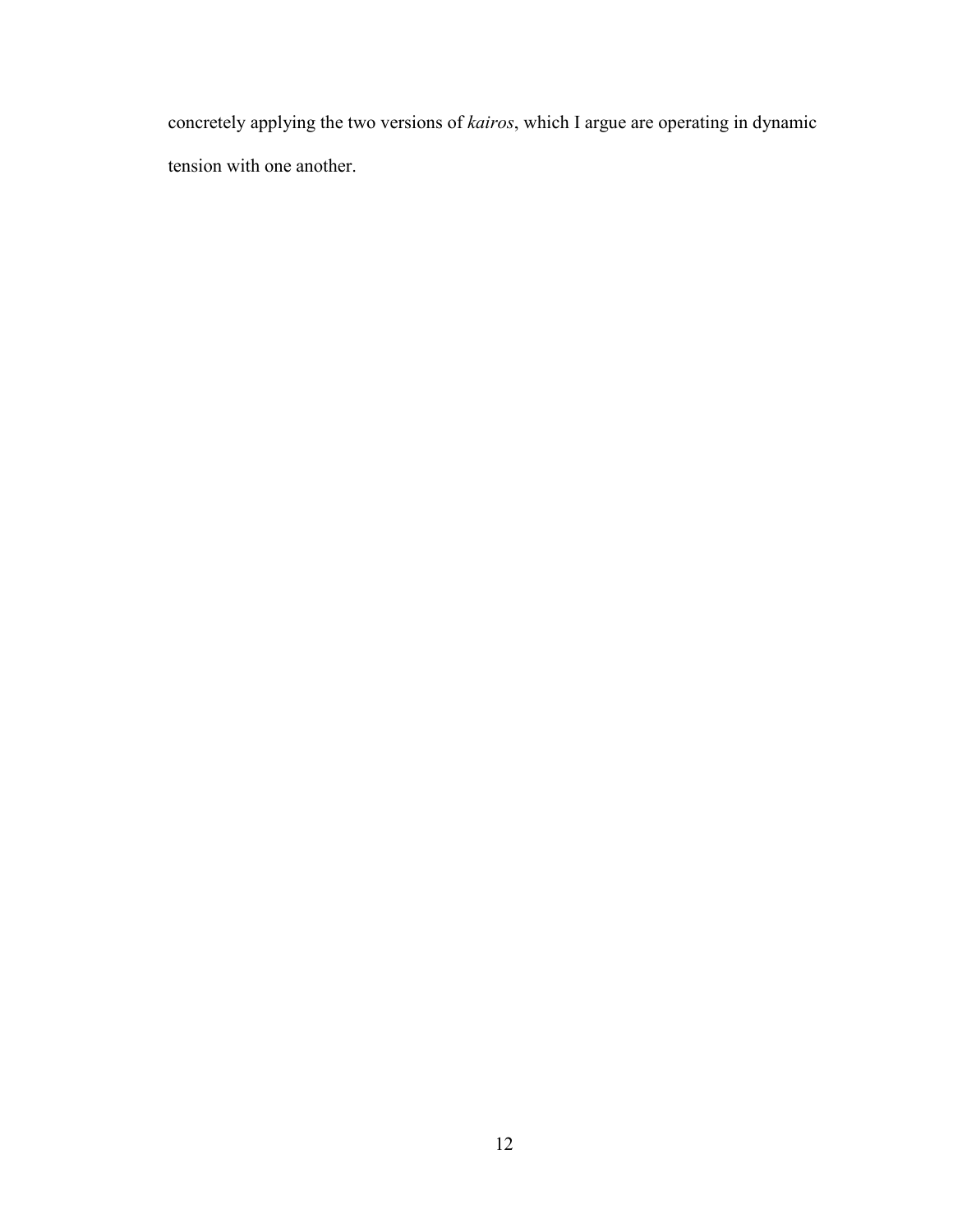### **CHAPTER III**

#### **ORIGINS OF** *KAIROS*

 In the rhetorical tradition, *kairos* is a term that is "multi-dimensional and flexible" (Crowley and Hawhee 31). The numerous definitions attached to the concept emphasize its sheer complexity and contradictory nature in a way that makes it difficult for any student of rhetoric to understand why it was so intertwined with the rhetorical process itself. Over the centuries, *kairos* has come to represent symmetry, propriety, occasion, due measures, fitness, tact, decorum, profit, and wise moderation, just to name a handful of definitions that accompany this idea (Sipiora and Baumlin 1). Before the term became wedded to rhetorical concepts, *kairos* was one of the gods within Grecian culture. Known by the name Opportunity, the god was the youngest child of Zeus and was generally associated with the ideas of timing and recognizing the strategic moment (1). While related to *chronos*, which dealt with time as something that could be directly measured, *kairos* instead dealt with a specific window of time.

 Rather than being about "the duration of time," *kairos* was concerned with what use was made of a singular advantageous moment (Crowley and Hawhee 31). In short, *kairos* refers to a strategic point in time that necessitated proper care. As time progressed, Greek poets and writers continued expanding on the concept to the point that a clear split was seen with the linear *chronos*. Works by Hesiod, Euripides, Pericles, Pythagoras, and others gradually underscored that *kairos* was "a point in time filled with significance"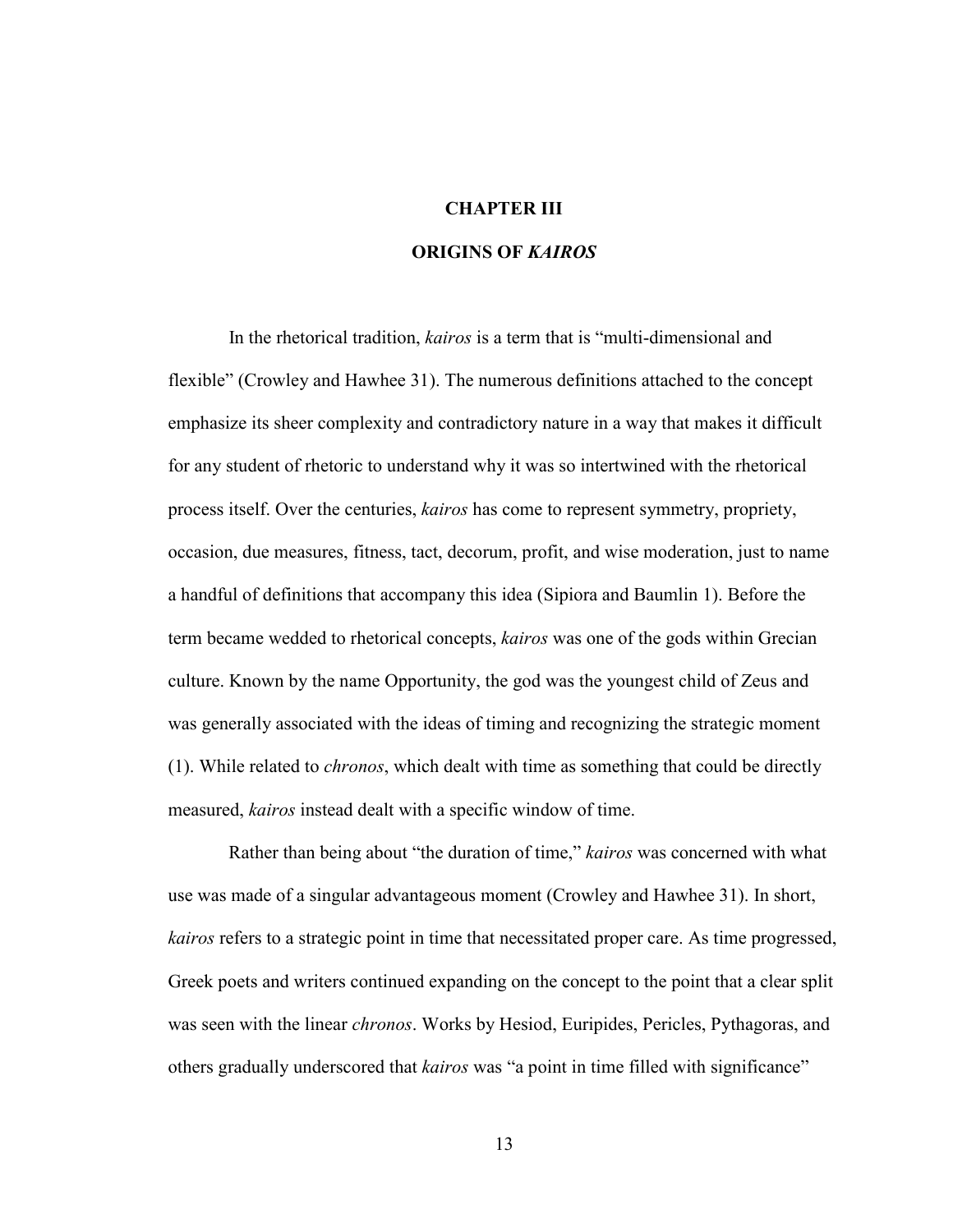instead of simply occupying a physical space (Sipiora and Baumlin 2). *Kairos* in the classical Greek period was only utilized by these individuals as a literary principle that expressed great profoundness in several poems and plays. It would not be long, however, until several educators began to realize the importance of *kairos* in Greek culture and the potential it had for influencing and unifying the classical rhetorical traditions that were emerging on the scene.

The golden age of rhetoric in Greece can be said to have begun after the Battle of Marathon, an event which "direct[ed] attention to the importance of rhetoric from individual human capacity to the benefits of rhetorical deliberation for a city and her culture" (Enos 92). This fusion of rhetoric with society would become the foundation on which several educators and philosophers would cultivate a discipline centered on *kairos*. As Richard Enos suggests, certain Greek social and political forces provided the environment and exigence needed for the development of techniques that would coalesce into the rhetorical discipline (95). Specifically, it was the interactions between the democratic cities of Syracuse and Athens which opened the minds of several Greek political leaders to the value of using rhetoric as a tool for giving decisive arguments in front of their assembly colleagues. They began to see it as a way to increase their own political power within a democratic institution. Long before Isocrates, Aristotle, or Cicero made powerful use of *kairos* in their pedagogies, Sophists such as Gorgias and Protagoras realized that the term had the potential to unify several concepts into one comprehensive work because of the way it tethered disciplinary principles to gaining political power. This is particularly seen in rhetoric's transition from being merely an artistic element in Hellenic society to it becoming a civic tool used in the creation and operation of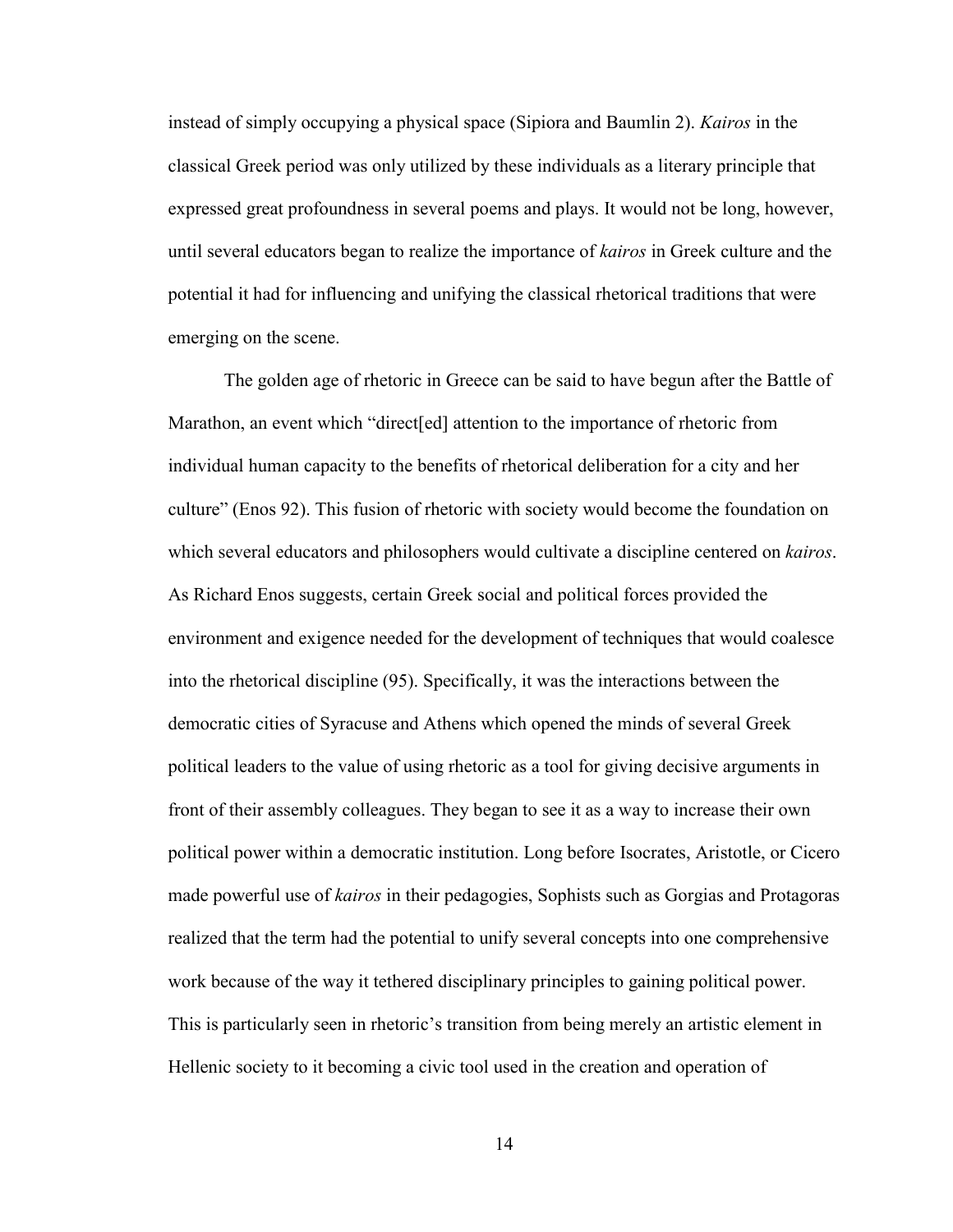democracy (104). Marked by the arrival of Gorgias in Athens during a major war raging on in Sicily, the methods he utilized when addressing the Greek assembly not only introduced the Sophistic concept of rhetoric as an amplifier of political arguments to Athens, but also "elevated rhetoric as an effective source of power within a democratic context" (Enos 108).

While educators such as Plato sought a more philosophical approach to rhetoric that underscored the need for morality and aesthetic elements to be present in the discipline as a counter to the Sophistic idea of rhetoric acting solely as a machine meant for advancing one's political standing, *kairos* unifies the political rhetoric embodied in the Sophist with the social responsibility insisted upon by Plato's philosophical rhetoric (Sipiora and Baumlin 5). *Kairos* became a way for balancing the best elements of rhetorical education with one another in an attempt to develop a realistic approach for knowing which *logos* ideally fits the situation. Although several educators recognized the value *kairos* had in teaching the "grasping of concepts" or thinking in a particular way at a particular time, a true civic virtue *paideia* based upon a full understanding of rhetoric and the role *kairos* plays in the discipline would not emerge until Isocrates presented his *Antidosis* into Athenian society (4).

In short, "*Kairos* is clearly a complex, multidimensional concept… [where] there is much to learn from the ancients' treatment of [it]" (Sipiora and Baumlin 6). *Kairos* is an idea that is highly complicated and contradictory in its very nature. Its definition has changed so rapidly since its inception in the classical Greek period that it has become inherently difficult to identify a set definition for examining how *kairos* works specifically in civic education. Therefore, it is vital to first recognize that *kairos*, as it was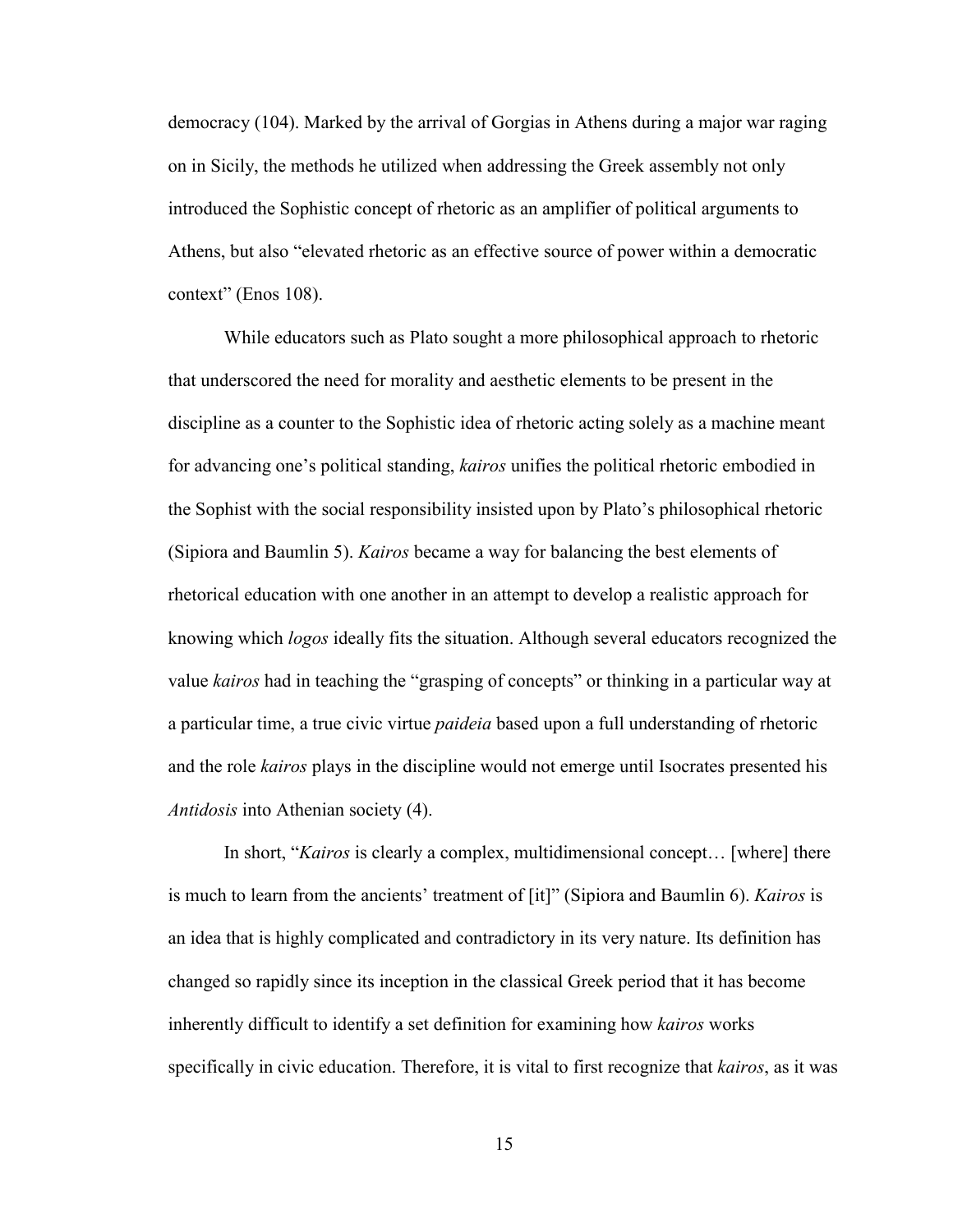used by classical Greek rhetors, was meant to unify several rhetorical concepts into one strategic concept for handling any situation. This supports the idea of *kairos* "account[ing] for the past, present, and future, its meaning derived from its relation to a particular end" (79). Because each rhetorical situation demands that a unique argument be crafted for dealing with that issue, it is nearly impossible for a rhetor to know how to plan for every situation they will come across. Rhetorical theories can provide "models of right and wrong strategies [but] cannot cast nets over the unforeseen, unpredictable, and uncontrollable moments" (Sipiora and Baumlin 6). *Kairos*, then, was meant to be used as an extemporaneous mindset by a rhetor. Its goal in classical rhetoric was to provide a method of improvisation which allows certain individuals to navigate an unanticipated argument in search of its most vital components, then present their own argument that is decisive in persuading their audience. *Kairos* in classical rhetorical discourse does not provide the rhetor with the perfect equation for addressing all exigencies; it instead provides a way of thinking which permits individuals to quickly absorb all the known elements of a situation and give them the ability to act through a wholesome argument designed to heavily influence their listeners.

*Kairos* is a key element in a broad section of education; therefore, it is important to identify a definition that best represents what classical educators were seeking to achieve in their application of the idea to their civic pedagogies. Although a complete definition of *kairos* would explore the ethical, epistemological, aesthetic, and rhetorical aspects within the term, such a definition does not thoroughly explain the role the concept originally played in Greek pedagogies (Harker 78). When analyzing the civic teachings of Isocrates and Aristotle, it is possible to see one theme that descends from the Sophists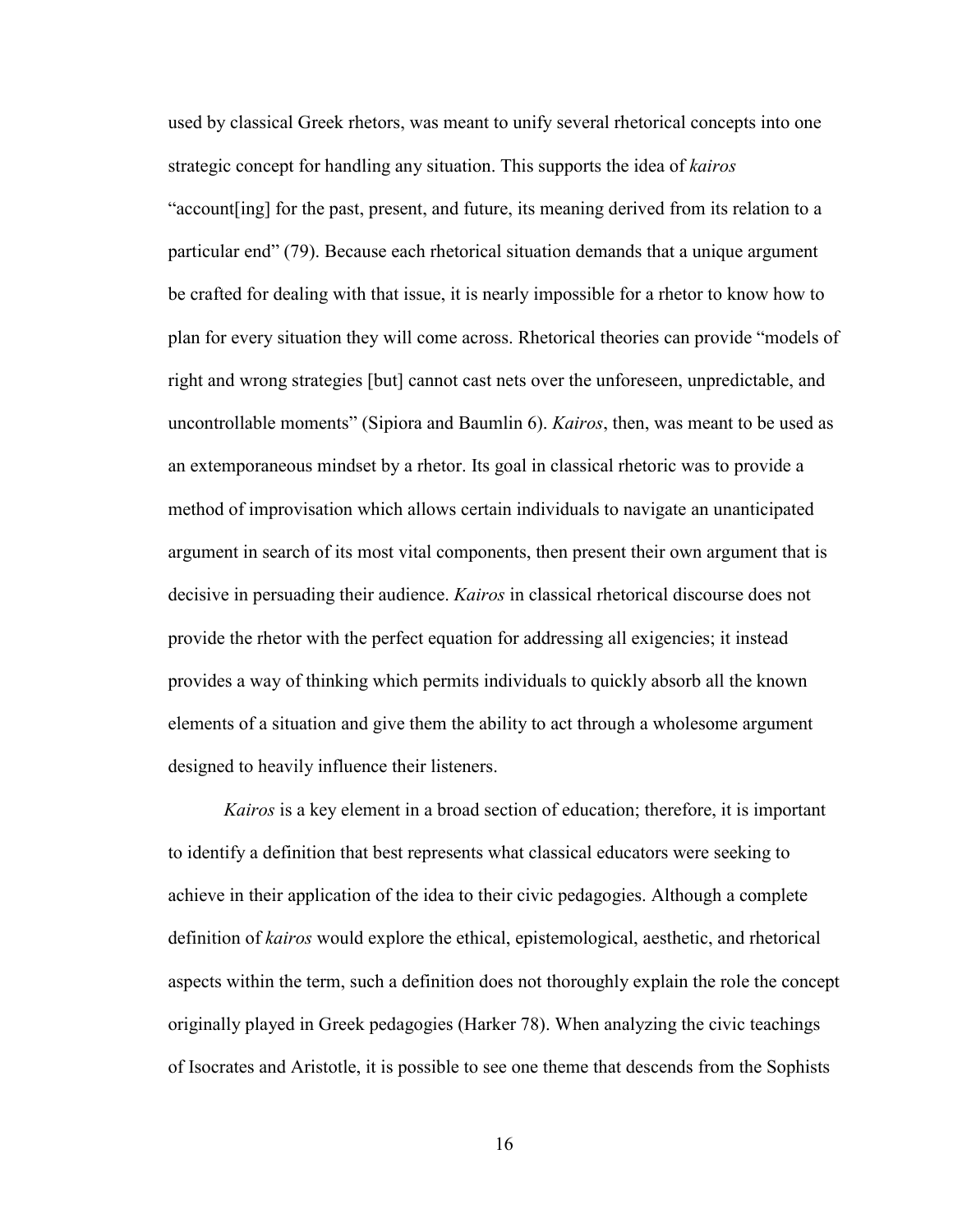into the works of these rhetors and provides a way for understanding *kairos's* original conception as a tool for absorbing all the elements of an exigency then acting with an argument which suits the occasion. Because *kairos* tethers the opposing ideas of conflict and resolution to one another, it is understood that its main purpose is to provide the rhetor with the capacity to seek the truth in all unpredictable and uncontrollable circumstances and then present that truth to a community in a way they can clearly understand. *Kairos* provides a way for individuals dealing with civic questions to find a proper footing within the exigence and then navigate towards a truth they wish to consider.

When explaining the purpose of *kairos* within the pedagogical works of Isocrates and Aristotle, their overall goal, as Michael Carter explains, was centered upon using the concept as a way for "finding truth in a relativistic world" (Carter 103). Understanding this idea that *kairos* must be looked at outside of it merely being the opportune moment in a rhetorical situation allows for a definition to be identified that ideally represents how *kairos* was utilized in classical civic pedagogy. Consequently, the concept can act as the comprehensive backbone that intertwines ethical, epistemological, aesthetic, and rhetorical forms of argument into a method for always being capable of navigating an argument, regardless of its complexity (Harker 79). This definition can be broken down even more when we specifically look at the rhetorical strategies employed by Isocrates and Aristotle. These two rhetors saw *kairos* as the underlying instrument used to swiftly understand all the interconnected components of an exigency then use those forms to deliver the crucial act through a powerful and ethical argument meant to deeply influence the audience. *Kairos* possesses a level of depth and intricacy that hides its true purpose in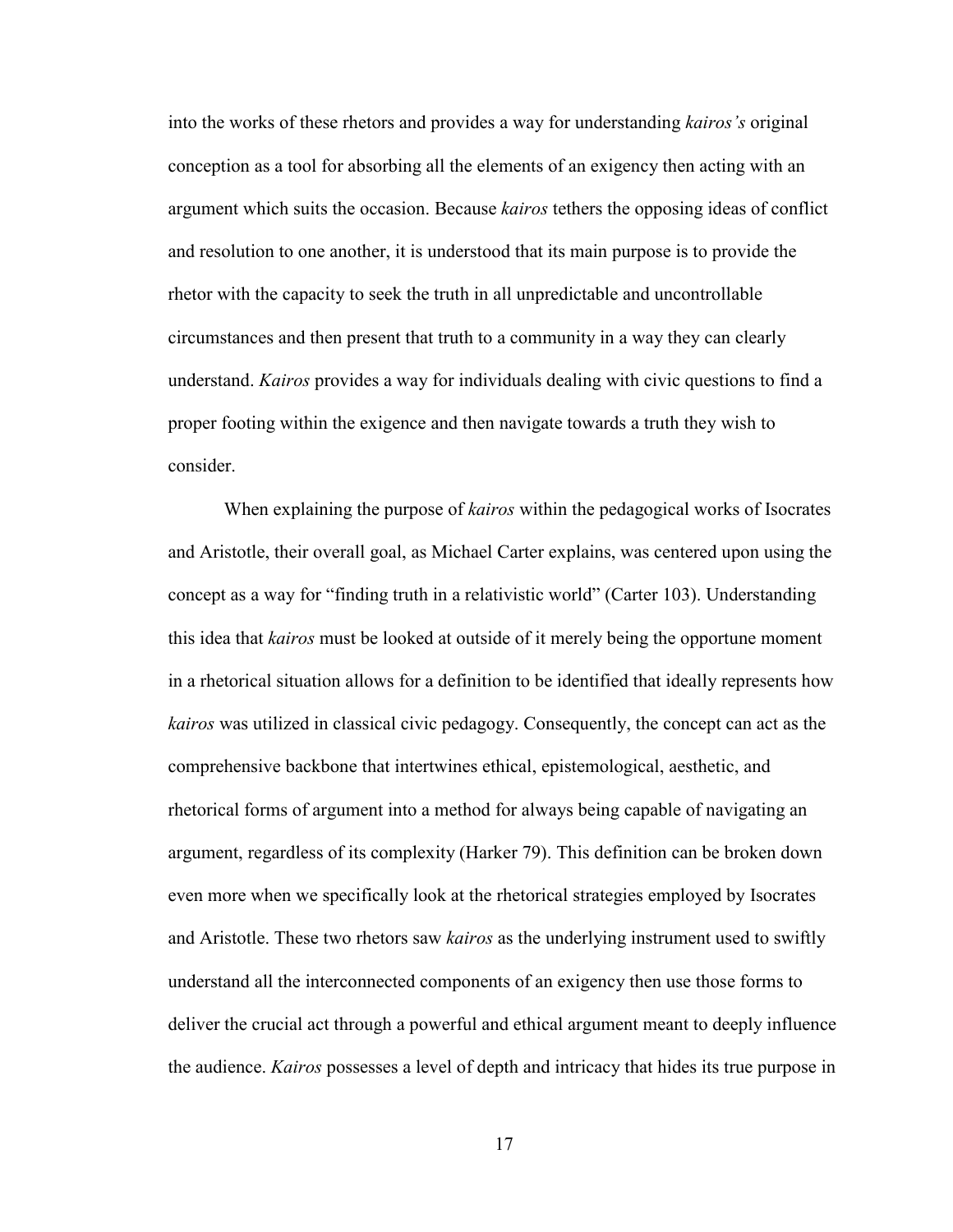civic education. The *paideia* of Isocrates is the first to begin the cultivation of a rhetorical discipline where *kairos* forms the heart of a discipline meant to create socially responsible citizens.

#### **3.1 Isocrates' Use of** *Kairos*

Isocrates explains that his main goal in rhetorical pedagogy is to produce individuals who will be able to effectively lead Athens and the rest of the Hellenistic world. In *Against The Sophists*, he writes that he aimed to furnish educators who would "expound the principles of the art with the utmost possible exactness as to leave out nothing that can be taught" (175) and for these teachers to educate certain men in becoming "able orators and statesmen [through] much study and [the application] of a vigorous and imaginative mind" (173). For Isocrates, the core of this form of civic education is *kairos*. He sought a pragmatic course of action through understanding when the opportune time was to deliver the decisive moment in an argument. As noted above, *kairos* is ultimately pragmatic in Isocrates' rhetoric. Seeing that democratic institutions instilled with rhetorical elements would demand that its individuals take part in ensuring the welfare of the entire community, Isocrates believed that rhetoric should be utilized in a way that emphasized pragmatism and thoughtful activity within the polis—both of which depended on *kairos*. Instead of being citizens who simply gave thoughtless responses on a whim, as Poulakos explains, they were meant to show reflection and deliberative response before putting their case before their fellow Athenians (9). The value of *kairos* in civic education for Isocrates then was its ability to instill improvisation and flexibility into the minds of all individuals facing a rhetorical situation. To create a pedagogy that would fully prepare future leaders of the Greek state, this flexibility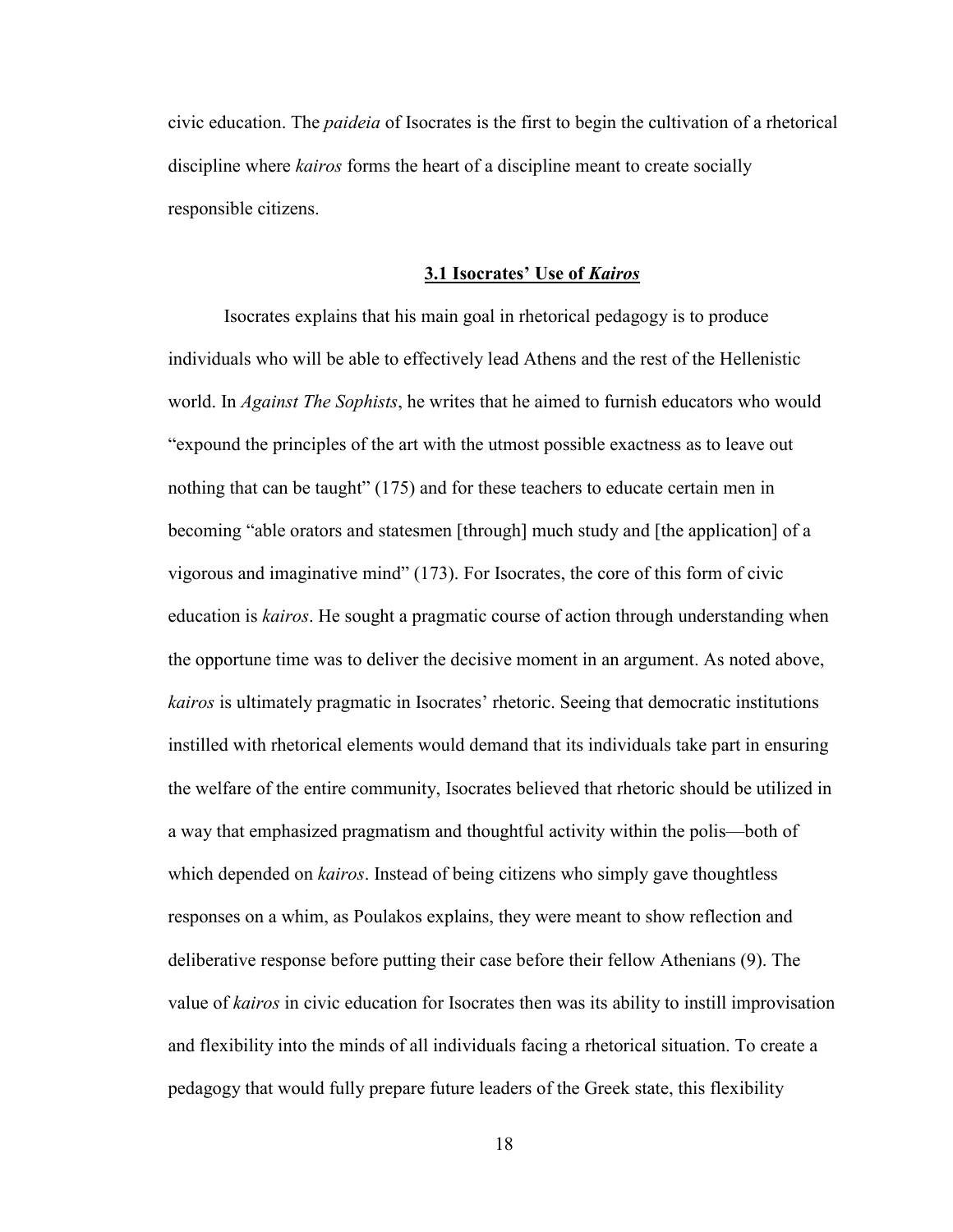needed to be applied to his education in a way that opened the boundaries between all the scholarly forms of argument and politics itself.

To understand the methods by which Isocrates utilized *kairos* in civic education, it is necessary to note that, especially in *Against the Sophists*, he deemphasized the best way to give a speech and placed priority in teaching the cultivation of political ideas through men who could "speak in a manner worthy of his subject yet able to discover in its topics which are nowise the same as those used by others" (171). Isocrates did not want rhetors to "[apply] the analogy of an art with hard and fast rules to a creative process" (171) but wanted them to rely on a pragmatic grasp of how rhetorical situations differed and to realize that what was "said by one speaker is not equally useful for the speaker who comes after him" (171). In order to accomplish this, Isocrates lists a series of elements that each rhetor must be able to pull from and apply when composing any type of discourse. The elements a rhetor employs for each situation are: "to join them [thoughts] together, to arrange them properly…[understanding] what the occasion demands…[and] to adorn the whole speech with striking thoughts and melodious phrases" (173). Upon breaking down this list, it is possible to see *kairos* forming the backbone that fully connects the speaker to the exigence. He provides a method for allowing individuals to immediately react to an unforeseen situation by drawing connections between all the critical pieces of information, recognizing how to treat this occasion, then delivering a response that is simultaneously eloquent and pivotal in influencing the audience. Isocrates fully believed in the notion that, in order to become great leaders for the Greek nation, men had to fully understand the lessons of his civic education and develop a moral quality alongside pragmatic decision-making abilities in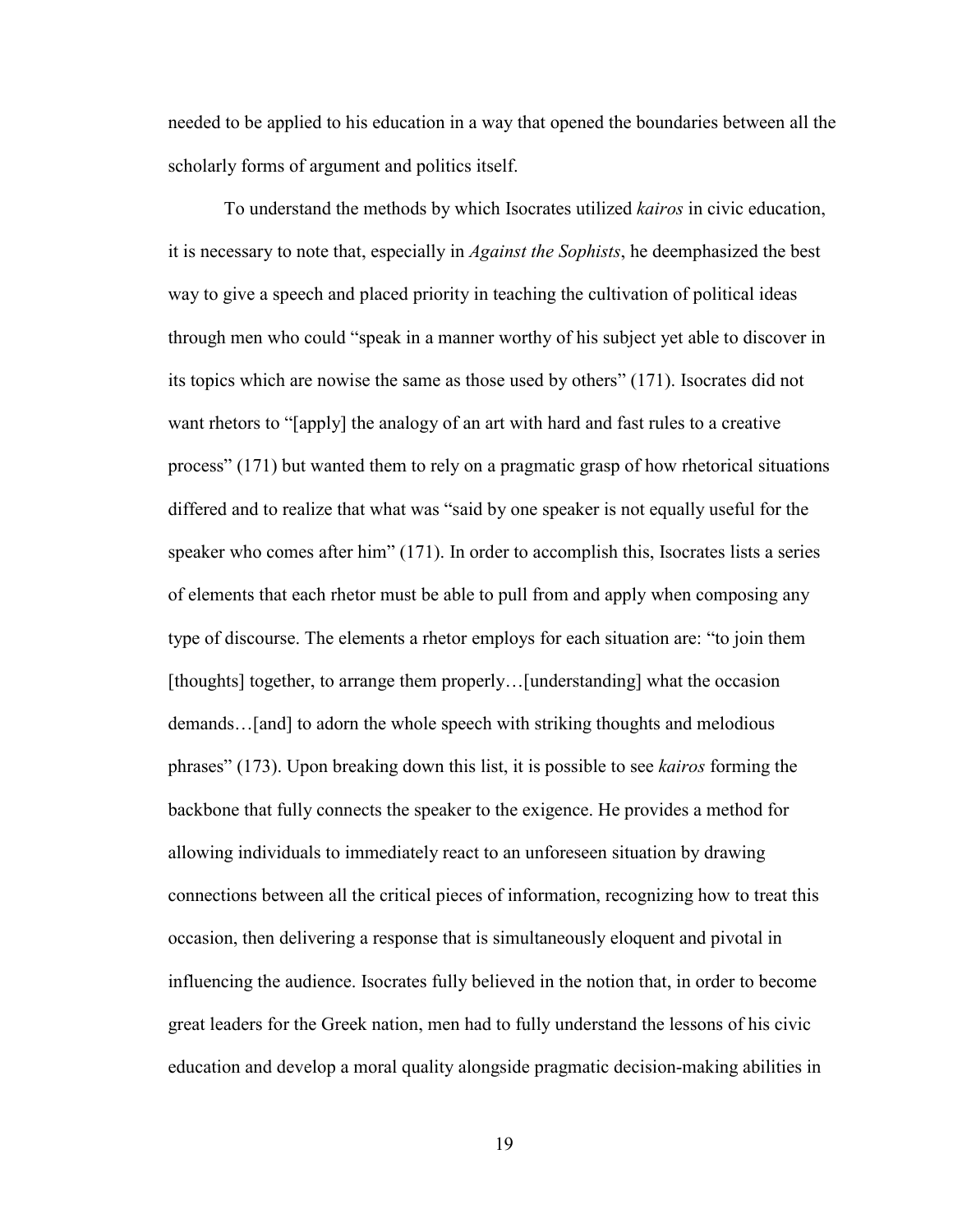political rhetoric in order to look out for the good of the entire group, not just that of individual interest. Aristotle, although he criticized many of Isocrates' methods, would adopt several of these elements in the hopes of developing a form of civic education that fully used *kairos* as a binding component between rhetorical methodology and rhetorical practicality.

#### **3.2 Aristotle's Use of** *Kairos*

Kinneavy notes that "Aristotle's *Rhetoric* is grounded in *kairos"* (64). Aristotle sought a usage for *kairos* in rhetoric that, alongside supporting the ability for civic leaders to quickly make pragmatic decisions in sudden civic situations, provided a way for leaders to grasp all the forms of arguments that govern a society. As illustrated by George Kennedy, Aristotle realizes that an audience is made up of a variety of souls with differing patience levels and grasp of detailed argument, which means that the speaker must be able to identify the proper mode of persuasion for each occasion and for each audience member (15)*,* including the *"*demand for clarity in understanding [all] the different kinds of language" (*On Rhetoric* 21). *Kairos* for Aristotle provides the rhetorical map for discovering what can be commonly used in all situations and equips the leading citizens with the ability to address the public as effectively and eloquently as they would their fellow senators (Bizzell and Herzberg 29). Another key element of Aristotle's treatment of *kairos* is his desire to fold in Platonic ethics as seen in Plato's *Phaedrus.* In *On Rhetoric*, according to Kennedy, Aristotle explains that his intention for rhetoric in civic pedagogy is to allow the rhetor to identify the proper form of persuasion that could be applied to many different subject matters (14). However, tempering Isocratean opportunism with platonic ethical charge was intended to convey truth to all kinds of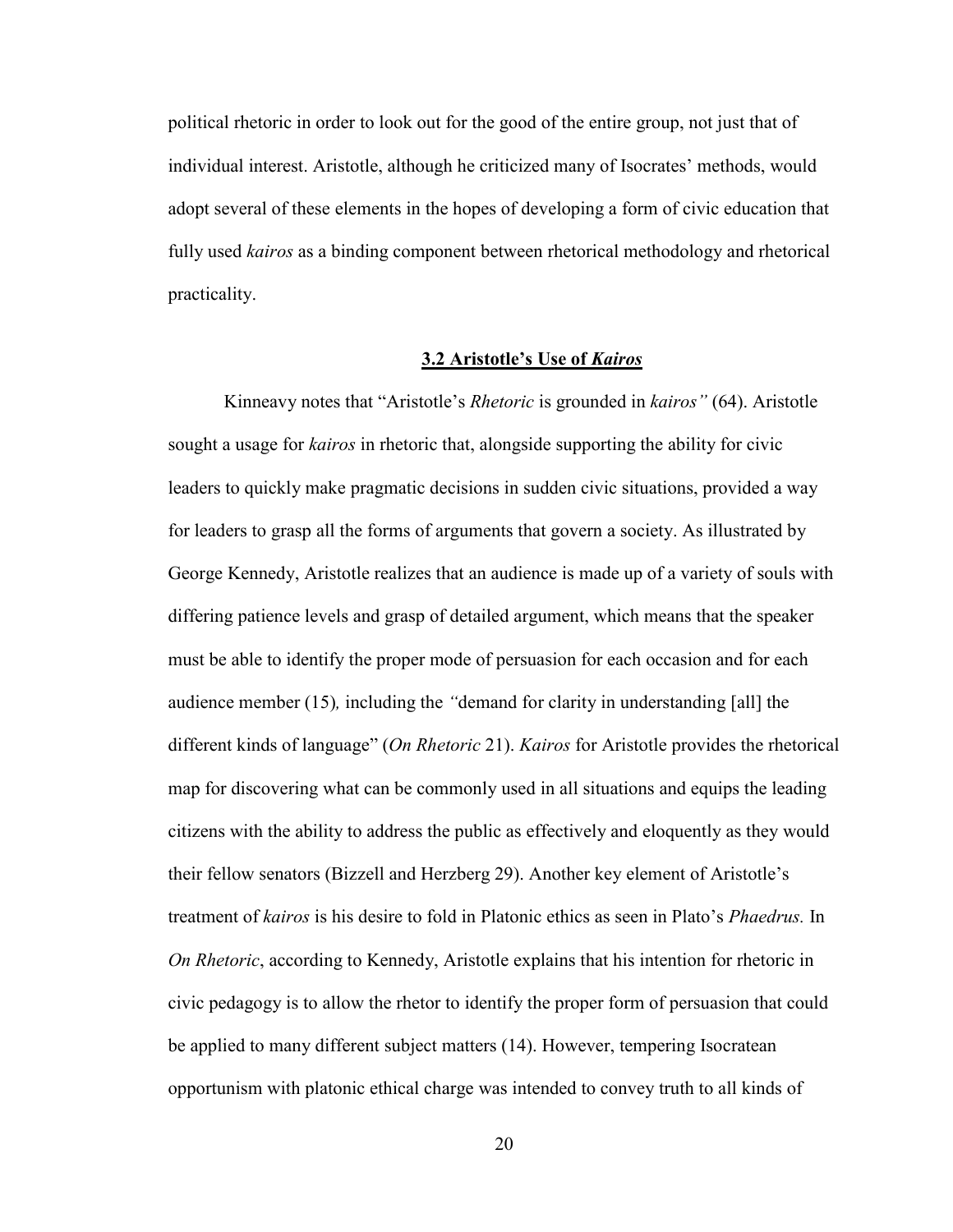audiences, not just senatorial. In a sense, Aristotle combined Isocrates' focus on using *kairos* to identify the realistic path within a rhetorical situation with the ethical dimensions of Platonic rhetoric.

In terms of pedagogical method, Isocrates generally believed that "practical wisdom is all that we humans have" (Poulakos 14). While he agreed with Isocrates' desire to apply practical wisdom, Aristotle thought that some individuals could ascend to true theoretical science on human affairs through rhetoric (Poulakos 14). In other words, he asserted the equal importance of rhetoric as an art that could be mastered and recognized that it is *kairos* that illustrates rhetoric's role as an "art" (Sipiora and Baumlin 73). Aristotle expresses his concern for men "who have composed arts of speech [but] have worked [only] on a small part of the subject" of rhetoric and "give most of their attention to matters external to the [true] subject" (*On Rhetoric* 31). Aristotle recognizes that rhetoric is the only art that is bent upon knowing how to persuade a specific audience: "The rhetor had to understand that rhetoric "does not belong to a single defined genus of subject but, is like dialectic… [and] sees the available means of persuasion in each case, as is true in all other arts" (36). He uses the term as a way to expound on the generalized rules of the art of public speaking and most importantly, "emphasize the individuality of the situation" (Kinneavy 67). For Aristotle, rhetoric is situationally determined: Aristotle's method "applies the rules of the art of rhetoric to the particular situation at issue (67). *Kairos,* as concerned with timing, is "the starting point for grasping the whole of an argument" (Harker 80); it is a sign or map for the rhetor that points to all the forms of argument and rhetoric a member of Greek society would come across as well as the strategies of delivery, style, and arrangement to use for these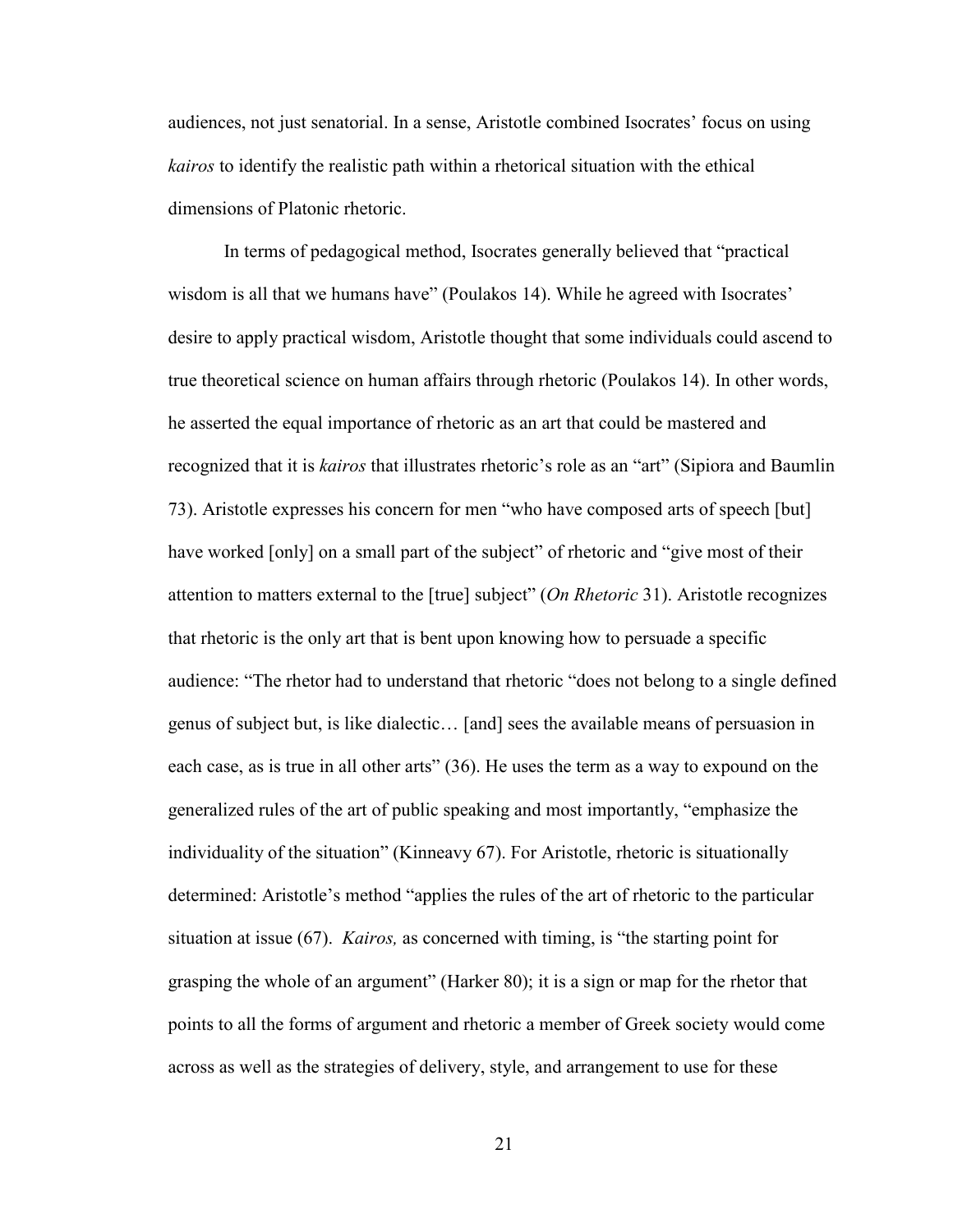arguments (Kennedy 16). Thus, Aristotle's identification of the three artistic proofs *ethos, pathos,* and *logos*—can be said to derive from his thinking about *kairos* as a universal way of thinking about how to approach a specific issue when addressing a public assembly. He tethers *kairos's* methods of persuasion with the Platonic desire to tell the truth directly to multiple audiences, whom a leader of a community will approach to get them involved in decision-making; the key is the leader's ability to present the argument to them in a way they can understand and thus can contribute to the good of the community. As pointed out by Michael Harker, "the Aristotelian tradition holds that *kairos* is absorbed in part of a comprehensive system of rhetoric and emerges through moderation, the appropriate, and the good" (Harker 80). Aristotle's rhetoric emphasizes *kairos's* place as the starting point for understanding an argument. It is "a place of inquiry, approximations of logic, character, and empathy" as he truly intended it to be (80).

#### **3.3 Classical Application of** *Kairos***: A Summary**

Isocrates and Aristotle sought to cultivate a civic pedagogy that was extremely flexible and capable of addressing many of the political debates within their respective societies. The two rhetors collectively thought they needed to teach their students to practice rhetorical discourse in such a dynamic and expansive way that they would be prepared for any exigency once they became the main political actors within their communities. Because rhetoric had become the primary method for many prominent figures to build up their own political power in the Greek state, these two educators felt it was necessary to employ a tool that would allow skilled rhetoricians to freely operate as long as they did so for the betterment of the entire group. *Kairos*, they believed, provided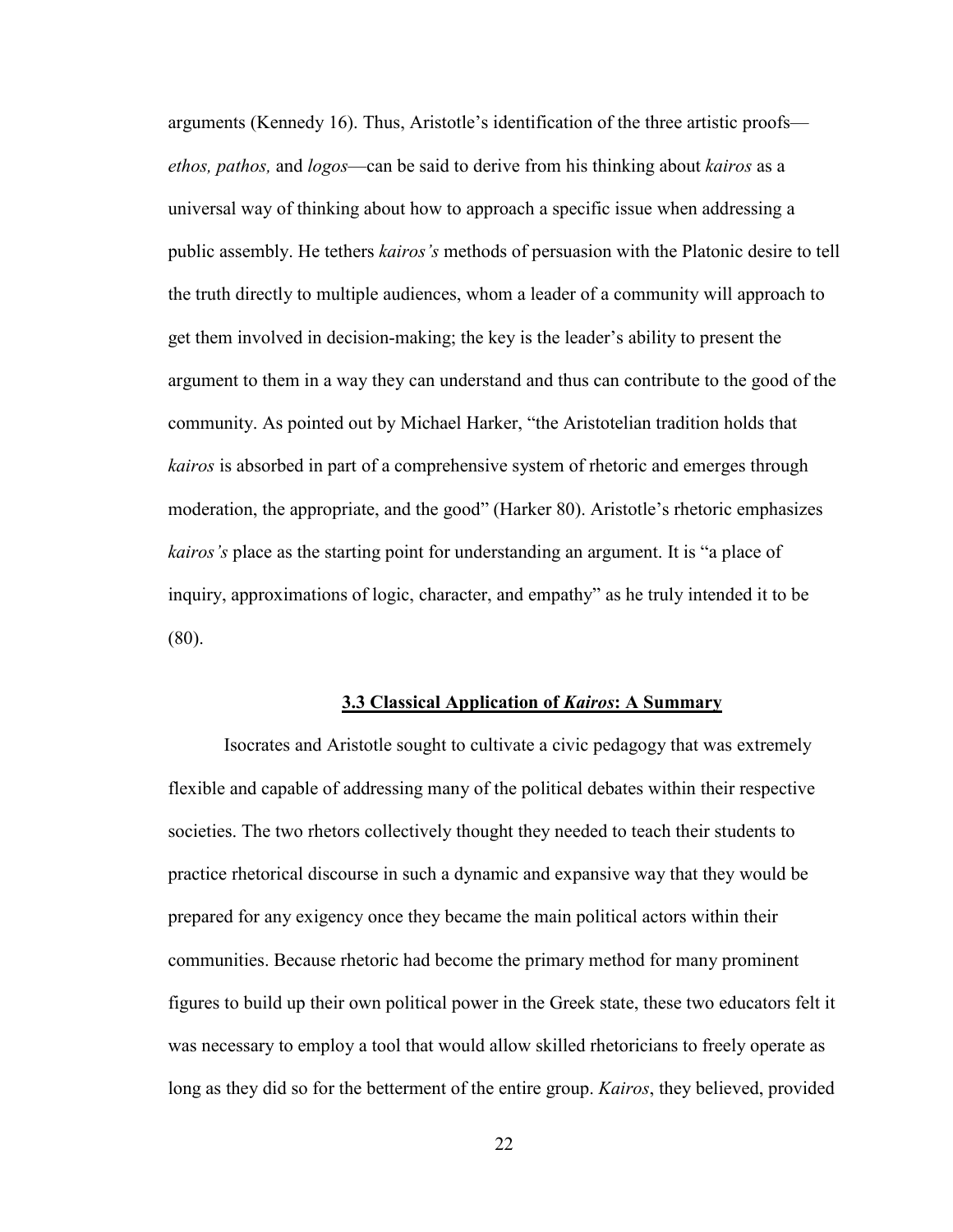this crucial tool to civic education because it acts as a tool for swiftly gaining an insightful understanding of all the interconnected components of a situation then using those forms to deliver the crucial act through a powerful and wholesome argument meant to deeply influence the audience. The key characteristic for them, however, is the fact that *kairos* actively searches for the truth within a conflict. As Kinneavy points out, "*kairos* has a close relation to justice… Justice was defined as giving to each *according to merit*… Justice, therefore, was determined by circumstances: justice was *kairos*" (61). The works of both rhetors concerning civic education through the use of *kairos* emphasized the need for a moral quality, an ethical charge, and crucially, a *decorum* from which methods of persuasion could be centered on winning debates that were concerned with ways to advance their societies and cultures as a whole.

When analyzing why each rhetor thought *kairos* was so vital to their civic pedagogies and the methods by which they utilized the term in their paideia, two ideas are repeatedly built upon and successively amplified by Isocrates and Aristotle: the "principle of right timing (timeliness) and the principle of proper measure (propriety)" (Poulakos 60). Beginning with Isocrates and his central desire to give his students the "ability to apply rhetorical principles to political situations," he needed his students to understand that they must be able to quickly ascertain the situation within a discourse, recognize the proper way to address the occasion, then deliver an argument that was as influential as it was elegant (Poulakos 44). Timing is of course critical in *kairos*, and Isocrates taught kairotic principles to his students by "conjoining *phronesis* (practical wisdom) and pragmatic ethics within the situation and time" (Sipiora and Baumlin 8). Isocrates also sought an application of proper measure in his teachings by repeatedly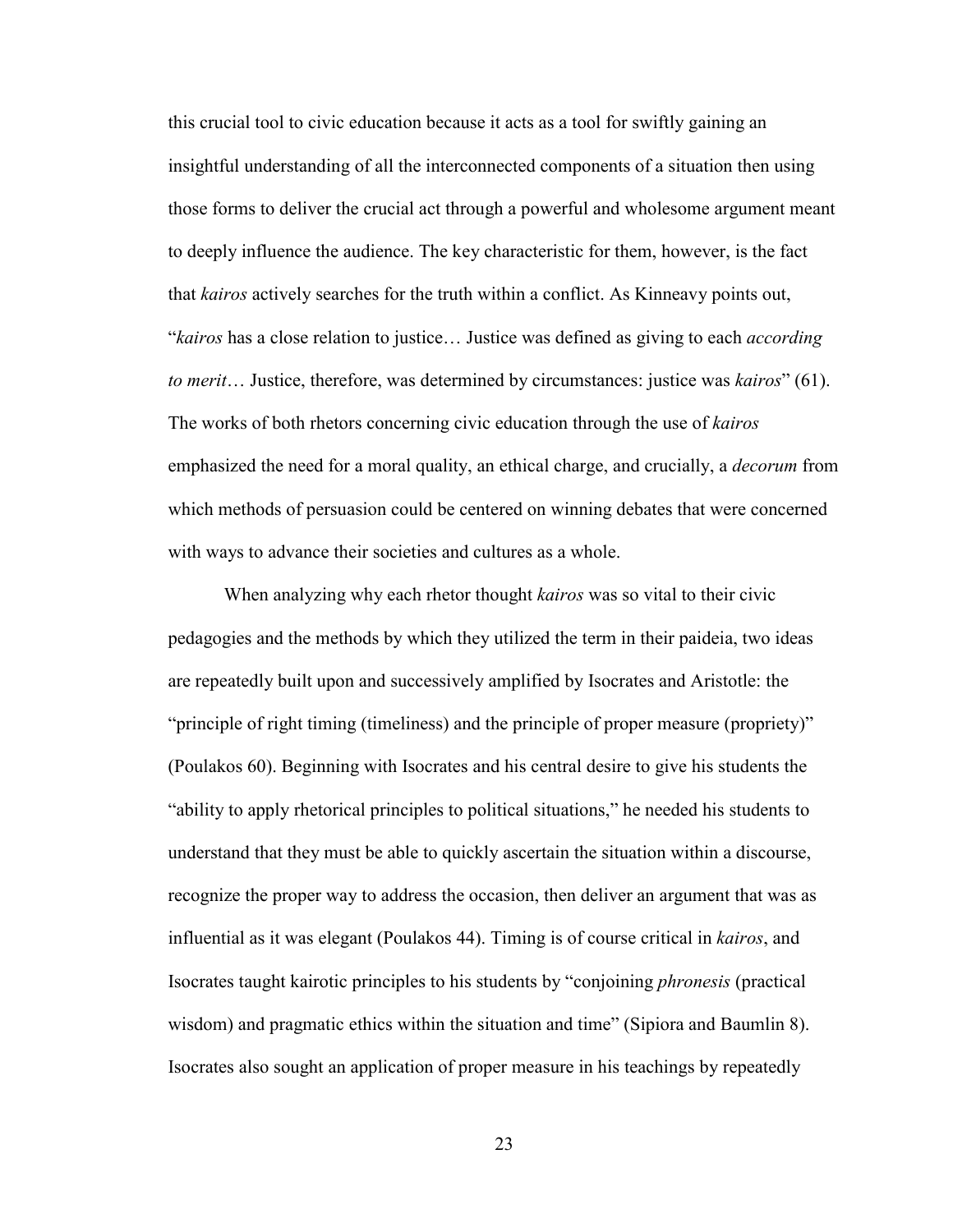emphasizing a process of the rhetor "seeking social justice… [within their] personal ethics" (8). Because many individuals were actively seeking to advance their own agendas in the polis selfishly, it was necessary for the Isocratean rhetor to know the ideal time to exercise their practical intelligence and experience while additionally "observ[ing] good measure and proportion" when putting a case before their fellow Athenians (Kinneavy 60). *Kairos,* for Isocrates, was so effective in civic education because it requires the individual to have pragmatic wisdom if they wish to give practical answers in a rhetorical circumstance alongside understanding your own value system so discourse can translate into social action.

Aristotle would build upon and magnify Isocrates' use of *phronesis* by crafting a civic pedagogy that combined his desire to find a pragmatic path inside a rhetorical situation with the ethical elements of Platonic rhetoric. Aristotle saw the two principles inside of *kairos* as capable of not only assisting in the construction of a speech but also capable of analyzing and evaluating other forms of discourse (*On Rhetoric* 20). When dealing with seeking the proper moment, Aristotle desired a form of *phronesis* that encouraged individuals to expand rhetoric from just being a way to persuade to an art of persuading. Knowing when the proper time to address any audience came from knowing how to masterfully "apply the rules of the art of rhetoric to the particular situation at issue" (Kinneavy 67). *Kairos's* situationally determined attitude was expanded from Isocrates' desire to bring more practical intelligence into political deliberation by Aristotle to include the wisdom to know the opportune time to apply the proper mode of persuasion when addressing a variety of audiences. Proper measure in Aristotle's *Rhetoric*, while it largely remained the same in applying *kairos's* desire to actively seek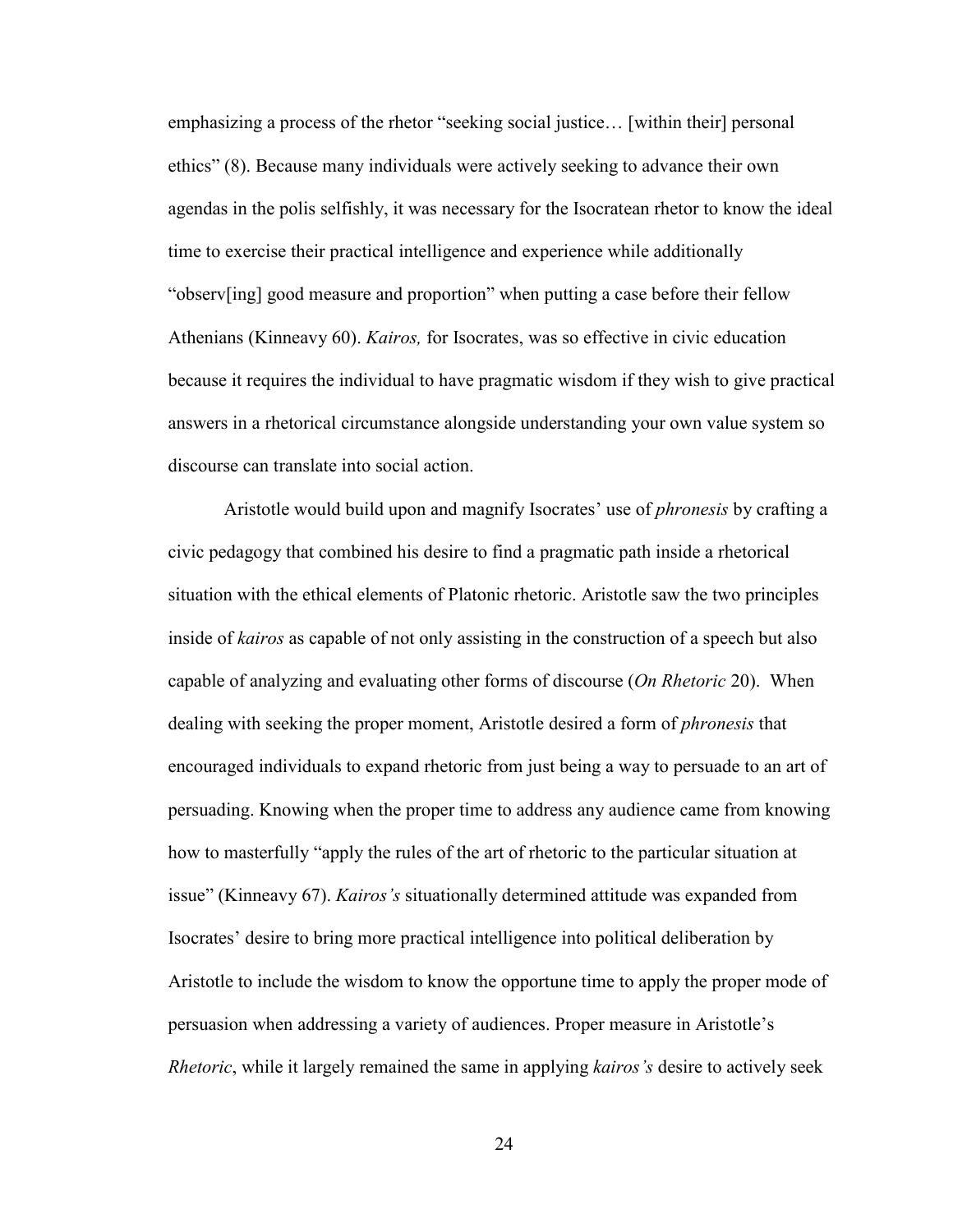the truth when persuading an audience, adopted Platonic ethics in a way that demanded a stronger sense of clarity on the speaker's part. The rhetor needed to listen to his own inner ethics that derive from personal skills and experiences, very similar to Isocrates' belief, and understand that an argument that was meant to persuade had to be "recognizable and meaningful to the audience" if they needed to take an active role in discourse (Bizzell and Herzberg 29).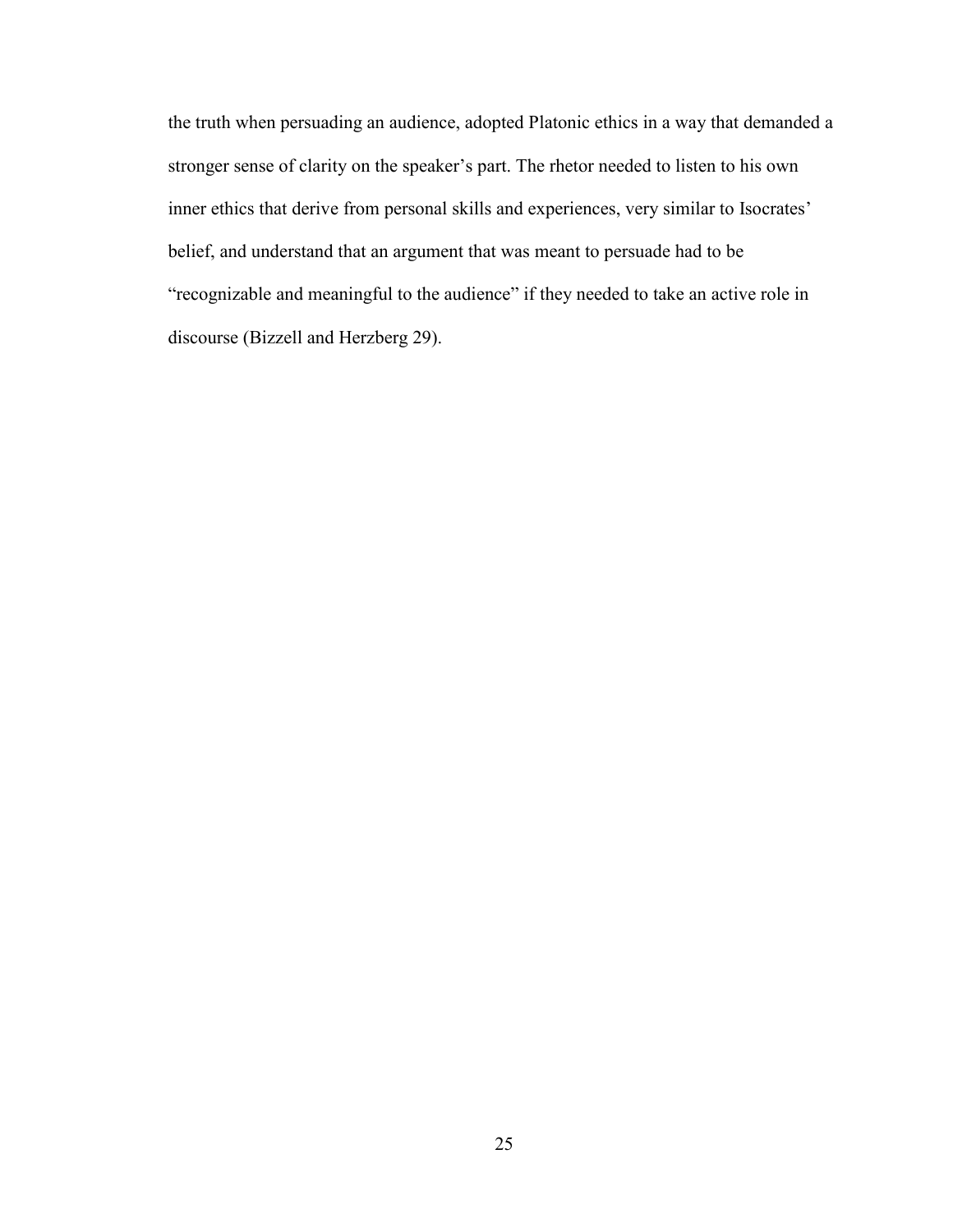#### **CHAPTER IV**

#### **KINNEAVEY AND THE REVIVAL OF** *KAIROS*

Like other recent scholars, I take up the view that two distinct versions of *kairos* have emerged over time. In the first view, *kairos* is still closely associated with identifying the proper time to deliver an argument based on fully understanding the orders and institutions already established by society. It is a view closely resembling the classical Greek and Roman attention to "propriety [and] decorum" that encourages individuals to seek to understand "an order that guides and shapes rhetorical action, whether that order is given and absolute or socially constructed" (Miller xii). In the second view, *kairos* is treated as a heuristic. It challenges the individual to creatively invent in the face of unforeseen and unpredictable challenges and to produce a response to "an action…that will be understood as uniquely meaningful within those circumstances" (xiii). Over time, these two versions of *kairos* became intermingled, confused, and considered too flexible to be treated as a cornerstone of the rhetorical tradition. They have, in many ways, been kept in dynamic tension with one another and, as Carolyn Miller explains, avoided what each version by itself can yield (xiii). The sheer amount of territory that *kairos* covers have led to a modern depiction of the concept being immensely complex and contradictory in nature; therefore, it has been thought to be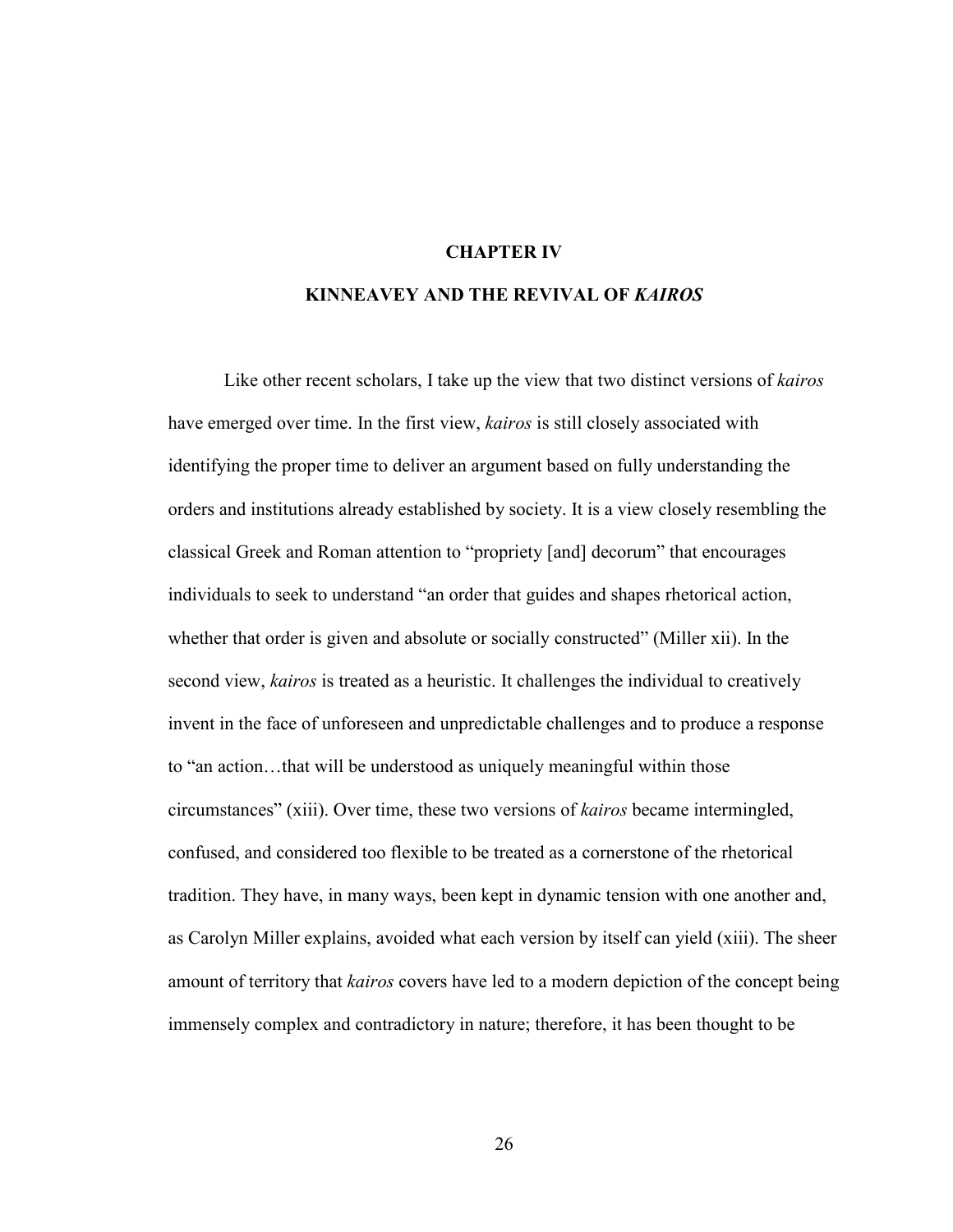unteachable because it resists concrete methodology and has been generally avoided in contemporary classrooms.

James Kinneavy's revival of *kairos*, however, has brought to light the concept's continued existence because of "certain cultural movements and conditions [uniting] with special moments to create ripe times for the rhetorical act," leading to several modern attempts to completely define *kairos* (Thompson 73). There is still an overall lack of concrete application of the concept in contemporary pedagogy. Although the idea that *kairos* possesses two dimensions that are operating in productive tension with one another has been observed, to my knowledge, no scholar has concretely attempted to expand on the symbiotic relationship of these two dimensions in modern discourse. In this chapter, I suggest that Kinneavy— supported by contemporary scholars inspired by his work— Michael Harker, Roger Thompson, Michael Carter, and Kelly Pender, provide a way for recognizing and understanding this interdependence, help establish where *kairos* is operating in the contemporary civic discourse, and make it possible to directly apply new theories around the concept to a modern text on civic education.

In the forward to "*Kairos* Revisited: An Interview with James Kinneavy," Roger Thompson quickly underscores the crucial role James Kinneavy played in not only reviving *kairos's* role in literary and rhetorical studies but also his role in inspiring many contemporary scholars to treat *kairos* as an idea which "worked across culture lines…offer[ing] a subtle way of addressing the situations in which rhetoric is born (Thompson 73). While Kinneavy is well known for his theory of discourse and his contributions to the modern development of composition pedagogy, as Fredric Gale and Michael Kleine point out in an interview with him, *kairos* is "another term frequently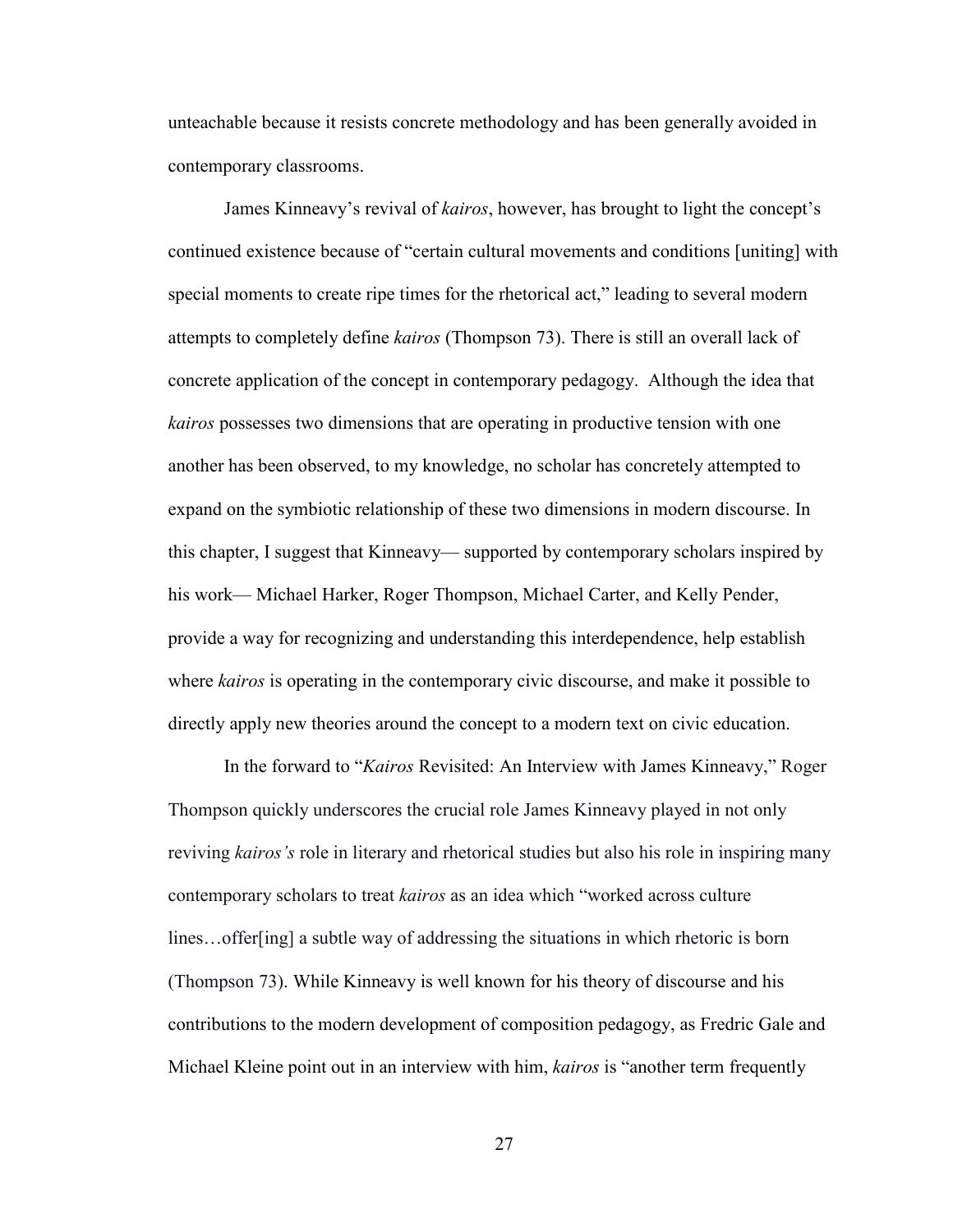associated with Kinneavy because of his lucid explanation of the term in his work…[and] is credited with demonstrating the moral aspects of *kairos*" which have become so crucial in the ethical teaching of composition in recent times (31). For Kinneavy, *kairos*  represented far more than the cliché definition of right time and proper measure. While this definition plays a foundational role in both classical and contemporary pedagogies, Kinneavy sought to expand on this definition and to clarify that the broadness and complexities embodied by *kairos's* two dimensions are one of its greatest strengths as it produced a term that was "transcendent… [and] expressed how certain cultural movements and conditions united with special moments to create ripe times for the rhetorical act" (Thompson 73). According to Kinneavy, an understanding of *kairos* was crucial for contemporary educators because the idea was central to understanding language's persuasive force, and as he asserted, actually explained how rhetorical situations are born in modern societies and how they could be treated in an ethical and realistic manner that would lead to meaningful action (73-74).

Kinneavy notes early on in his seminal essay "*Kairos* in Classical and Modern Rhetorical Theory" that, while the term was "a dominant issue in classical Greek rhetoric and literature, [it] does not appear in many reference books" (58). Although contemporary references allocate greater attention to the concept, Kinneavy noted that *kairos* was still often summarized as the "right or opportune time to do something, or right measure in doing something" and was usually presented as a maxim embedded solely in the work of the educators of antiquity (58). Rather than addressing the fact that *kairos* exists in "varying proportions and combinations," Kinneavy noticed that many modern references to the term consider this flexibility as an indictment of how thin *kairos*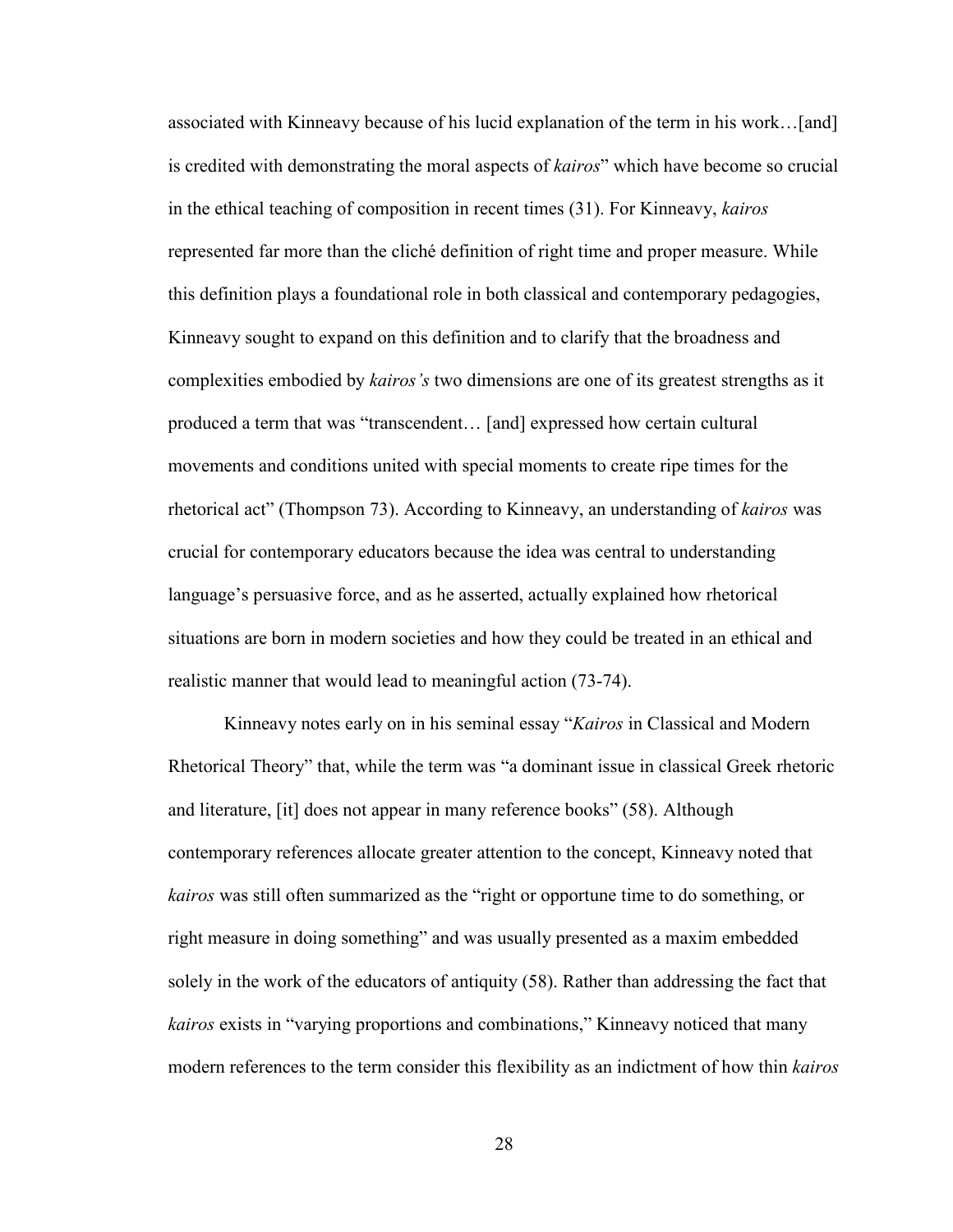is as an educational tool and generally avoid teaching the concept, citing its resistance to a concrete theory or methodology as a core reason (58). In response to this lack of education on *kairos*, Kinneavy argued that the concept possessed a "double dimension that runs all through [its] history," and crucially, that both dimensions must be acknowledged and emphasized to fully understand *kairos's* foundational role in rhetoric (Thompson 75). It is important to reiterate Kinneavy's perspective on these opposing versions to understand why Kinneavy thought their interdependence was crucial to recognizing *kairos* potential in contemporary education and where he believed the concept could be identified in a modern educational curriculum.

Through a historical review of the concept, Kinneavy identified the first dimension of *kairos* as a method for maintaining propriety and decorum in language so that rhetorical actions could be guided and shaped by a prescribed social order. This view requires the individual to clearly understand the expectations and order of society if they wish to act rhetorically. As Kinneavy points out, this view emerged from early rhetorical theorists such as Isocrates and Aristotle as a means to distinguish the general rules of the art of rhetoric from their situational application (Thompson 74). A failure to allow rhetorical actions to be guided by propriety and decorum, as Miller underscores, would result in a failure to understand this *kairos* and observe its propriety, resulting in rhetorical, aesthetic, and even moral failure (xiii). The second dimension of *kairos* was identified by Kinneavy as a means for accounting "for certain elements of the rhetorical act that are ultimately beyond the rhetor's control" (Thompson 74). Rather than being focused solely on maintaining propriety and decorum, this dimension encourages spontaneity and timeliness as an individual creatively uses language to invent in response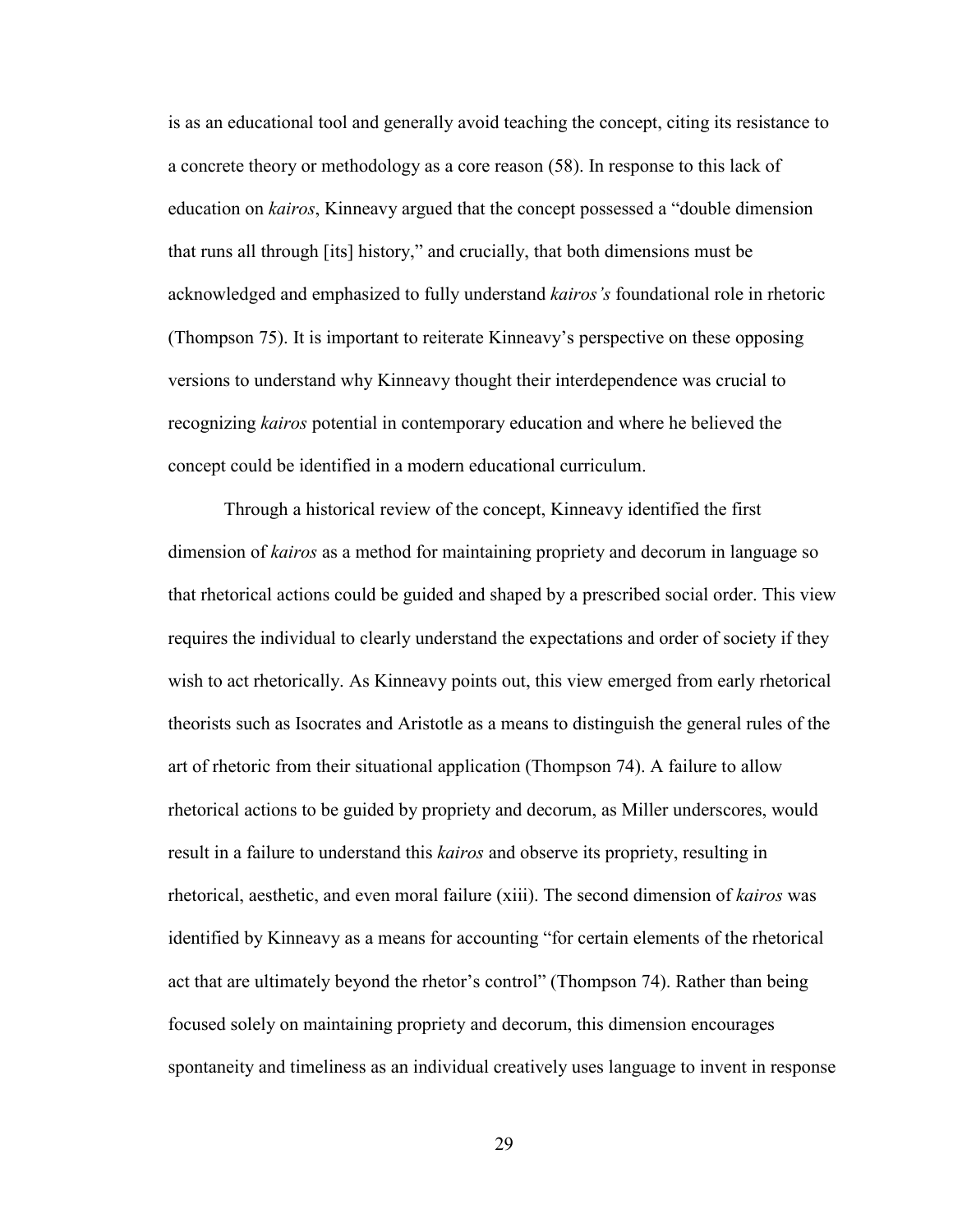to an unforeseen circumstance. Because the purpose of this dimension is to invent as a result of an unfolding circumstance, the action would be recognized as timely and "uniquely meaningful within those circumstances" (Miller xiii).

When asked in an interview if he could prescribe a modern definition to *kairos*, Kinneavy reiterates the understanding that the intermingling of these two dimensions makes it "rather complicated" to provide a concrete definition, stating that he would firstly define *kairos* as a "term that has no single translation in any modern language" because most translations of the term are unable to account for both dimensions (Thompson 76). For Kinneavy, *kairos* remained difficult to discern in a modern context as a consequence of these two dimensions constantly experiencing moments of "intermingling, unification, and interdependence" through the shared use of the "distinct aspects of timing and propriety" (Thompson 74). In other words, Kinneavy believed that the concept remained largely neglected in contemporary rhetoric because it required educators and students to take into account both the first dimension, propriety, and the second dimension, timing, when considering what makes language such a persuasive force in particular instances of modern discourse. For Kinneavy, understanding the usefulness of *kairos* in the modern classroom meant using both the propriety of a rhetorical action embodied within the concept's first dimension and understanding the timeliness of the second dimension to invent a uniquely meaningful rhetorical response. Thompson points out in his interview with Kinneavy that *kairos's* full potential has not been fully realized because of the problems that emerge from having to account for all the dimensions of the concept in a course curriculum without a concrete theory or methodology already in place (80). He states that *kairos* is usually misunderstood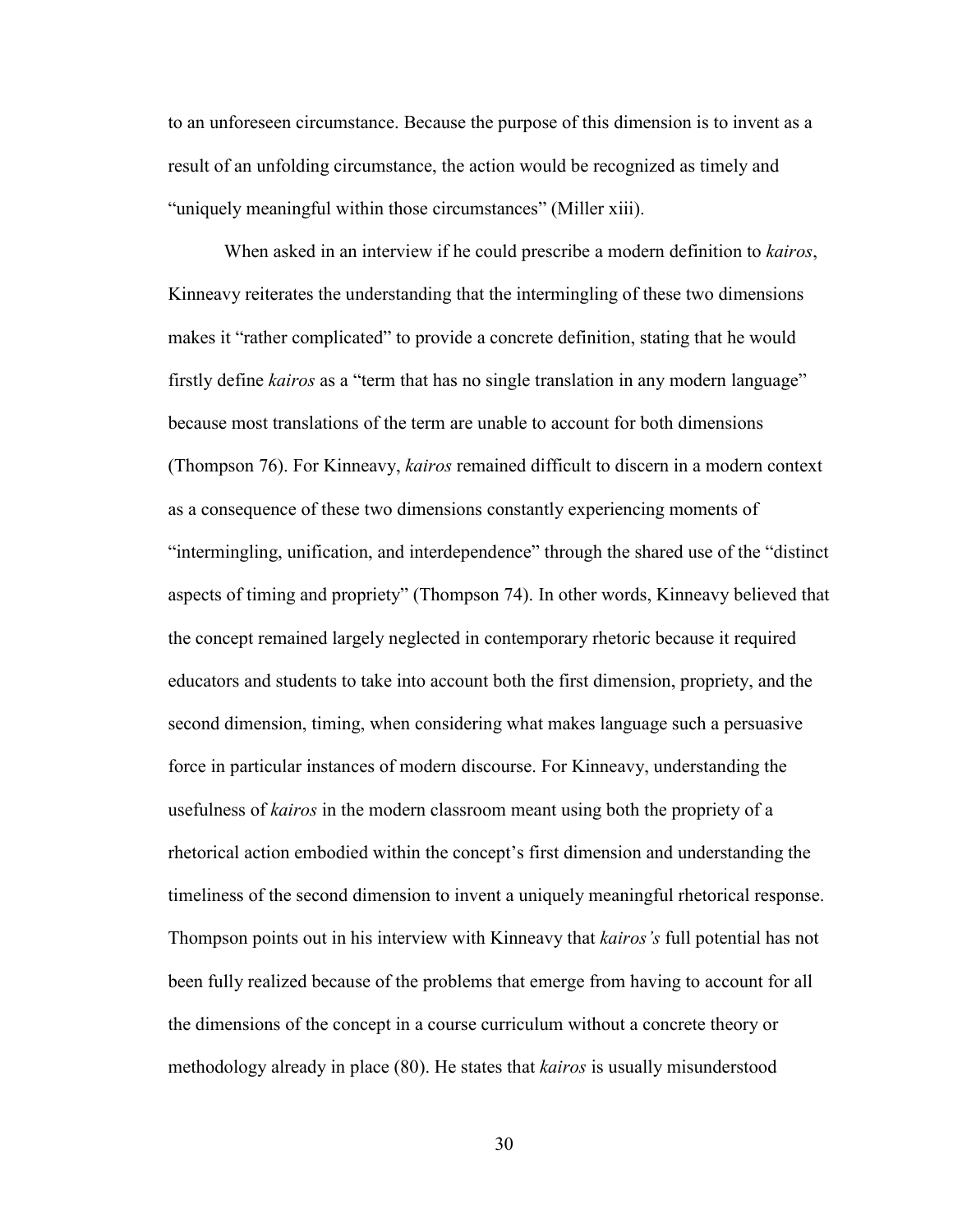because it is "difficult in many discussions to carry along all…the dimensions," and as Kinneavy emphasizes, "many people will adopt the word *kairos* [but] won't drag along a lot of the aesthetic and political and ethical implications" utilized by both dimensions (80).

Recognizing that *kairos* had been generally avoided in modern education as a consequence of only one dimension being considered at a given time, Kinneavy worked to revive *kairos* by focusing on why the two dimensions should be considered interdependent and how the concept should be reconsidered a central mechanism to understanding language's persuasive force in modern discourse. Thompson reinforces this notion by stating that Kinneavy heavily believed awareness of *kairos* was crucial for understanding the power of language in contemporary discourse (74). With this in mind, Kinneavy suggested that *kairos* should be treated as a modern rhetorical tool "that recognizes the contingent nature of reality and the way man constitutes his world through language" (Carter 98). That is, *kairos* should be treated as a "classically-based epistemology for modern rhetoric" (98). *Kairos's* two dimensions operate together to establish a method for understanding the social construction of discourse. Rather than being a weakness, Kinneavy recognizes *kairos's* broad applicability as a tool that aids individuals in recognizing "the contextual nature of all discourses" (Carter 98). This interaction between *kairos's* first dimension (propriety) and its second dimension (timeliness), as Kinneavy emphasizes, positioned the concept as a powerful tool for recognizing "what makes language persuasive at a particular time" (Thompson 74). For *kairos* to be used and understood to its utmost potential in contemporary education, an educator or student had to consider the specific timing of an occurring exigence, take into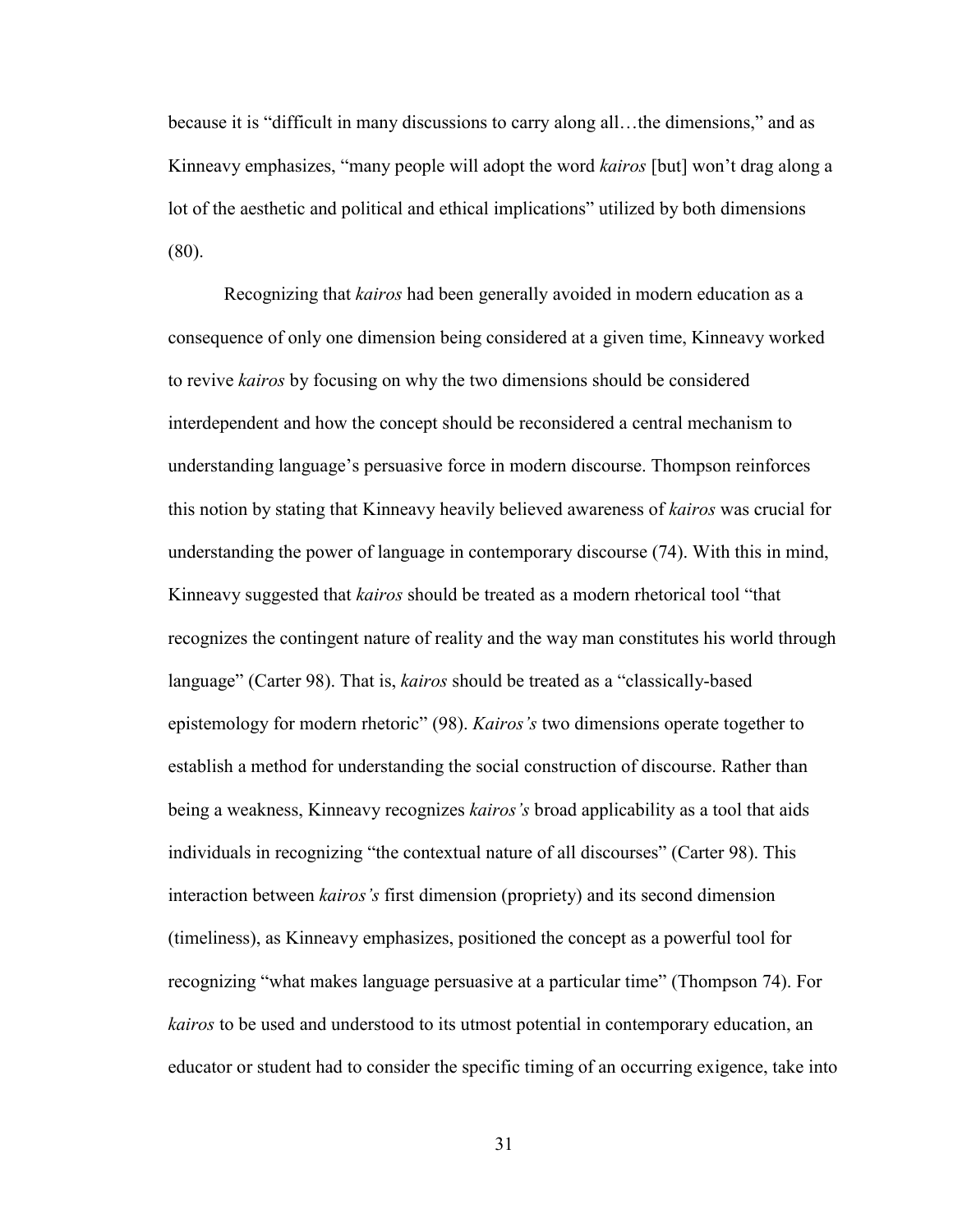account the situational context informing the rhetorical act, then utilize propriety *and* timeliness to present a decisive argument. Rather than being an inherent weakness for the concept, Kinneavy emphasized that the interdependence between propriety and timeliness in *kairos* called for greater attention towards recognizing the "appropriateness of the discourse to the particular circumstances of the time, place, speaker, and audience involved (Kinneavy 74). He saw this attention to the situational context of a given discourse as an ideal tool for modern students responding to their societies' unique and immediate situations that would aid in identifying a realistic audience so that meaningful change could be enacted through a rhetorical act.

Kinneavy's views on how he believed *kairos* was operating in our contemporary setting naturally led him to consider where exactly the concept could be found today. The interdependence between the two dimensions of *kairos* and his focus on composition pedagogy encouraged Kinneavy to return to a personal question on how an "ethical education could be made to work in the university today" and where an ethical education would initially take place (Thompson 74). Accordingly, he believed that an ethical education would likely take place in the composition classroom first, and crucially, "it would have at its center a concept of *kairos*" (74). As Michael Harker points out in his response to Kinneavy's call for greater attention to *kairos*, he noted that several research proposals concerning the link between ethics and composition programs already exhibited a "working sense of *kairos*" that had grown out of its intertwined dimensions and were ultimately taking into account the "ethical considerations that orbit *kairos*…[revealing] the importance of the concept (*kairos*) to the theoretical underpinnings of…teaching writing (Harker 78). The reason for a nascent application of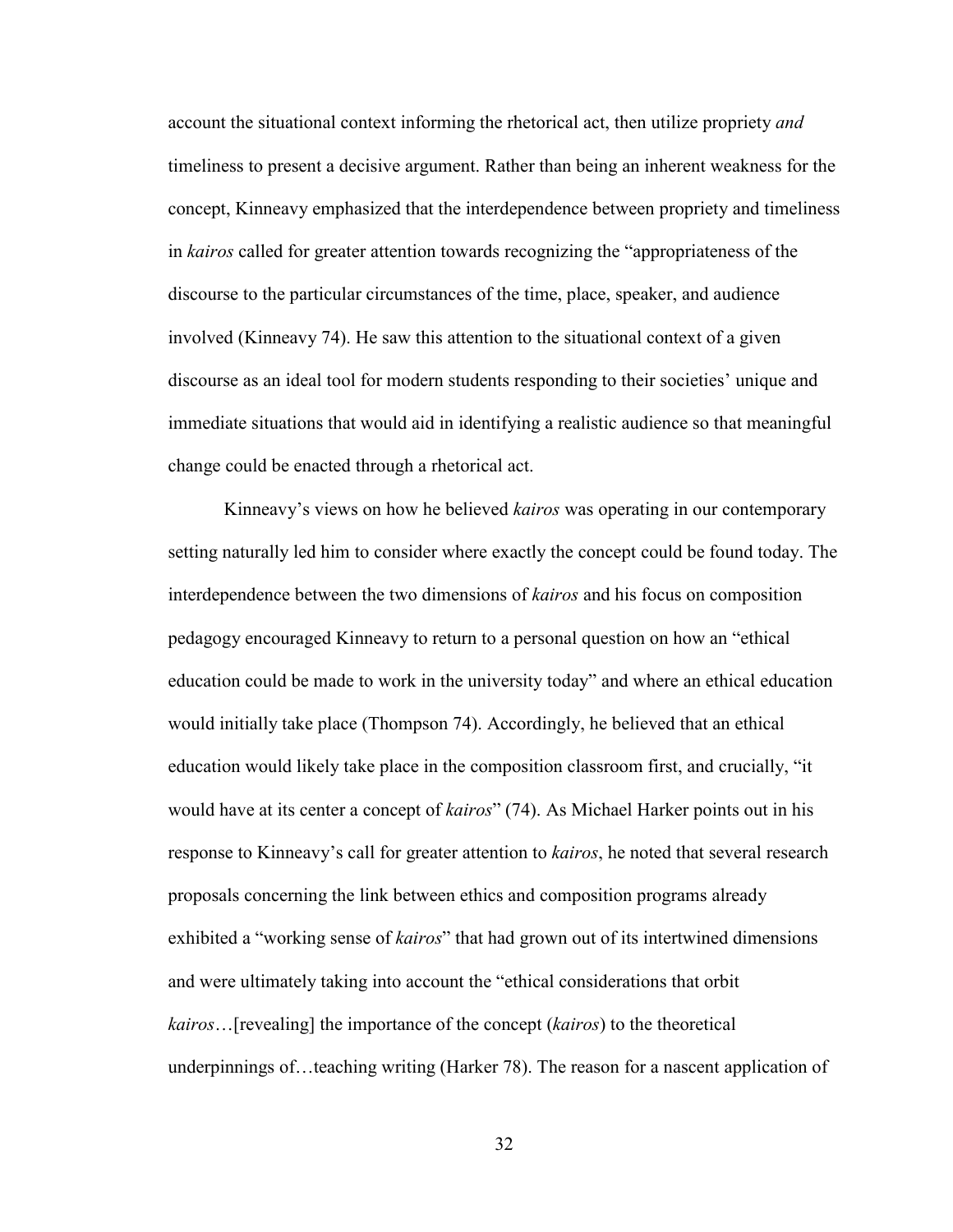*kairos* emerging in composition courses comes from the way in which Kinneavy viewed the intermingling between the two dimensions of *kairos* in modern discourse.

 As already mentioned, Kinneavy saw both versions operating in a way that offered a broader perspective for writers or speakers to consider when attempting to persuade a realistic audience. By considering the timing of a rhetorical exigence, accounting for the situational context informing the rhetorical act, then utilizing propriety and timeliness to persuade the audience in a meaningful way, the "focus [on] personal writing from the writer's experiences and emotions [shifts] to a broader perspective that explicitly concentrates on the rhetorical situation (Pender 96). Kinneavy and additional scholars identified elements of *kairos* within composition programs as a result of students and teachers steadily facing more discourses that were immediate, unique to the occasion, and unpredictable. Consequently, previous rhetorical theories could not be applied directly to the present occasion because, as Philip Sipiora accurately notes, "rhetorical theory cannot cast its net over the unforeseen, unpredictable, and uncontrollable moments…every rhetorical act becomes a reinvention of theory as well as of the discourse itself" (6). Therefore, a shift in focus began to take place in composition programs that treated "kairic discourse" as a "mode of improvisation" capable of developing a timely response to a present situation (7). Kelly Pender reinforces Kinneavy's belief by acknowledging a trend in composition programs encouraging a "shift in focus from the text to the situational context… the need to frame the social context of the writer and reader, increased emphasis on disciplinary modes of inquiry, and increased emphasis on enabling students to find a realistic audience" (91).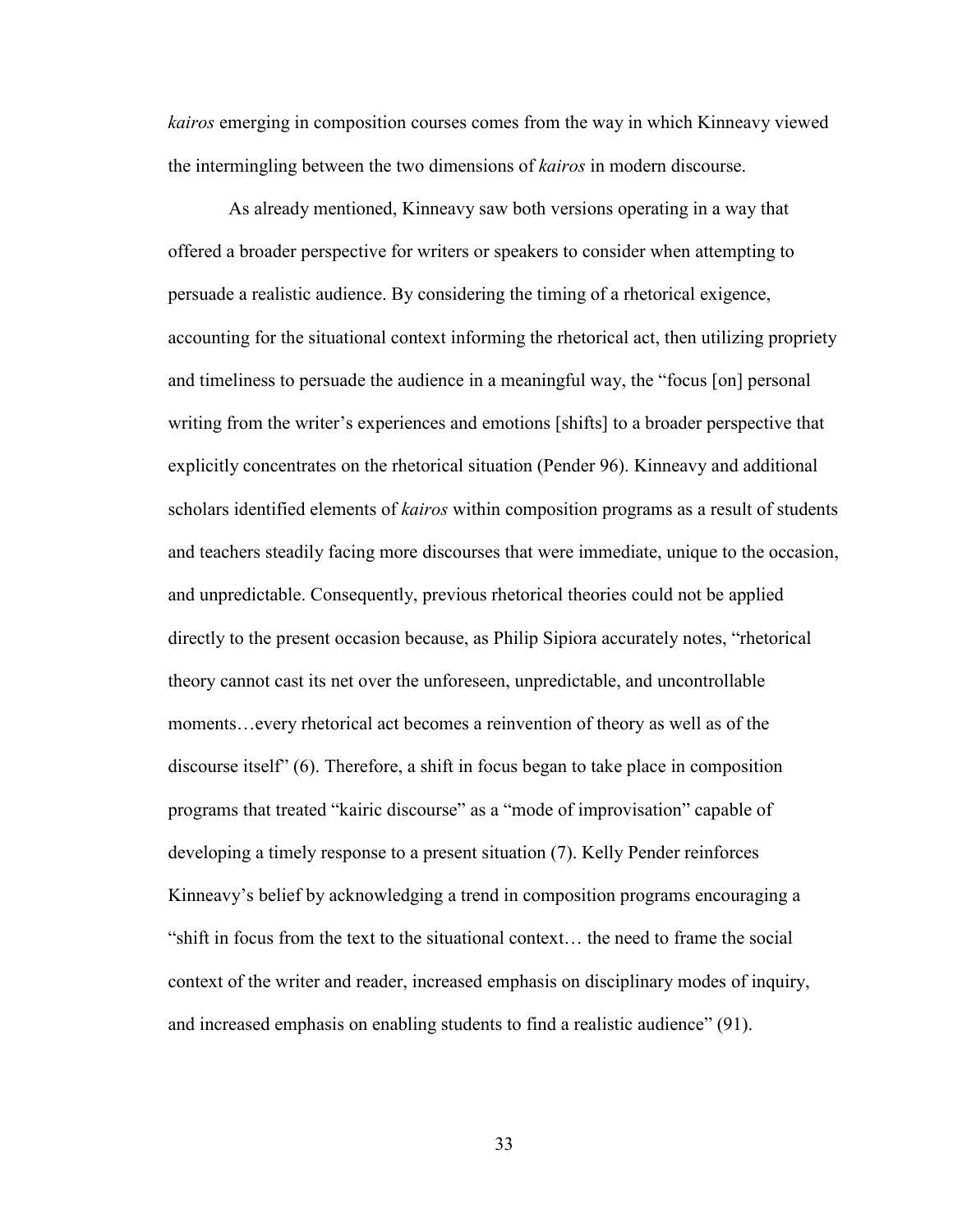Professor Kinneavy's revival of *kairos* reestablished the term as a crucial subject area in rhetoric and contemporary discourse. He has brought a unique and crucial perspective to how the concept's two interdependent dimensions should be understood and firmly established where *kairos*-like principles could be identified in modern civic pedagogy. As Carolyn Miller correctly points out, Professor Kinneavy "did more than anyone to revive *kairos* as a term of rhetorical art and inspired, either directly or indirectly," many of the contemporary scholars who now look to *kairos's* as a tool for handling the "profound contingencies of our [current] existence" (xiii). Through an analysis of Kinneavy's perceptions on the interdependence of the concept's two dimensions, it is possible to see that Kinneavy viewed both propriety and timeliness as crucial to the modern scholar wishing to fully comprehend what makes language such a persuasive force at a particular time. He identified *kairos* as a cornerstone of rhetoric that allowed individuals to respond to their immediate and unforeseen cultural situations in a way that would be unique and capable of reaching a realistic audience.

More importantly, Kinneavy's work on *kairos* established an initial starting point for additional scholars wishing to explore a greater understanding of *kairos* and its utility when facing modern-day exigencies. Noticing a shift in composition programs as they sought to teach students how to develop an immediate response to unique and unpredictable occasions, Kinneavy believed *kairos*-like elements were emerging in composition classrooms as a way for "students to examine their cultural situations and understand how their times might affect other times" (Thompson 74). In other words, Kinneavy saw composition programs as a new proving ground for *kairos* through a modern lens, as Thompson suggests, because it would allow students to unify their times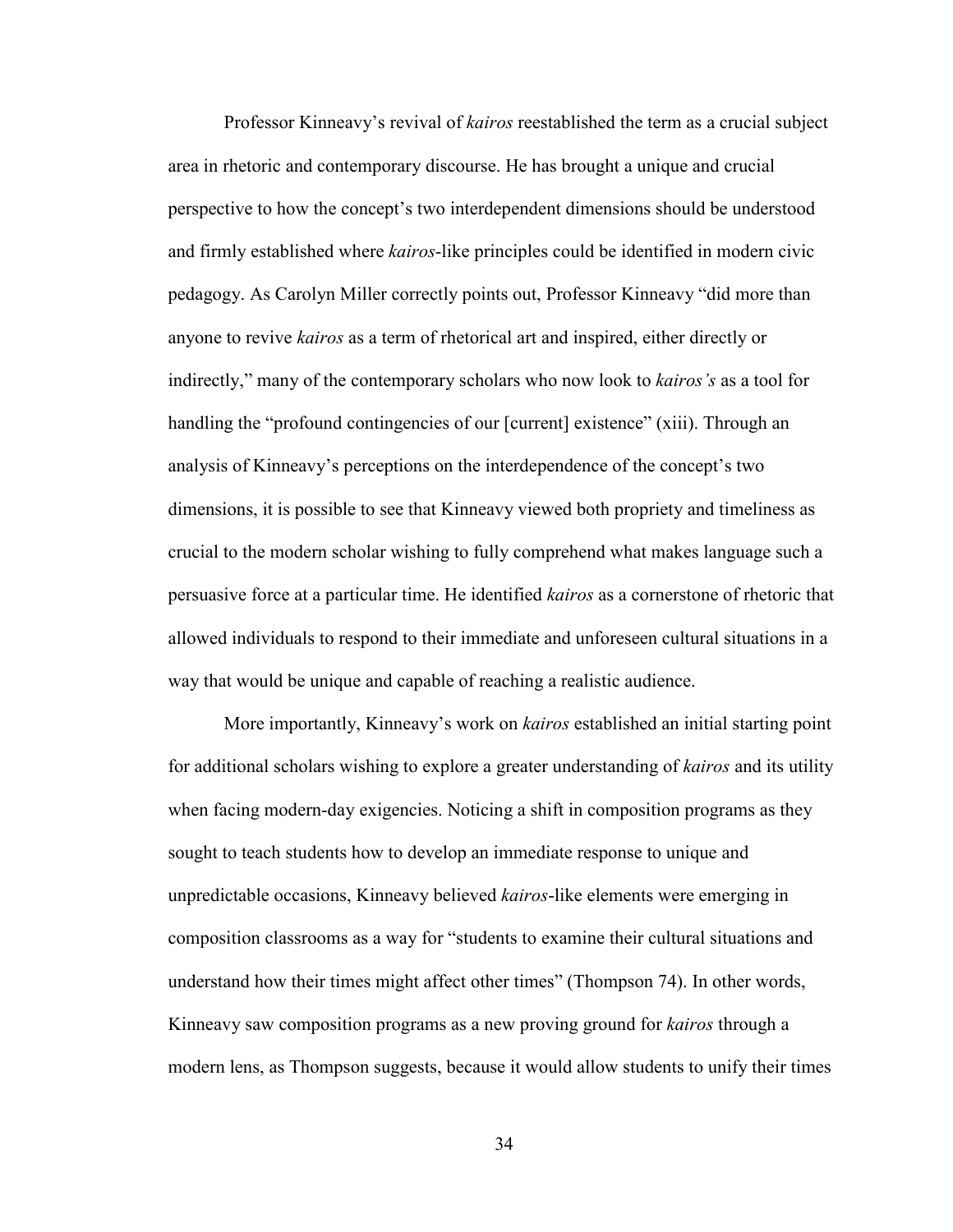with their situations, providing a space where they might begin to see how they could create meaningful change through a timely rhetorical act (74). Kinneavy's revival and subsequent call for greater attention to *kairos* have since encouraged "rhetoricians, composition teachers, and students to explore the ethical epistemological, aesthetic, and rhetorical aspects of a complete definition of *kairos*" (Harker 78). Although many contemporary scholars have responded to Kinneavy's challenge by searching for a more nuanced understanding of how the concept could be directly applied to a composition curriculum, the term remains highly elusive and difficult to discern as a clear instructive practice. Despite the complications in attempting to provide a complete definition of *kairos*, this review of Kinneavy's understanding of *kairos* has created an opportune moment for identifying a nuanced understanding of how *kairos* could be applied to a contemporary composition curriculum in a way that accounts for all the dimensions that have made *kairos* such a foundational principle for contemporary discourse.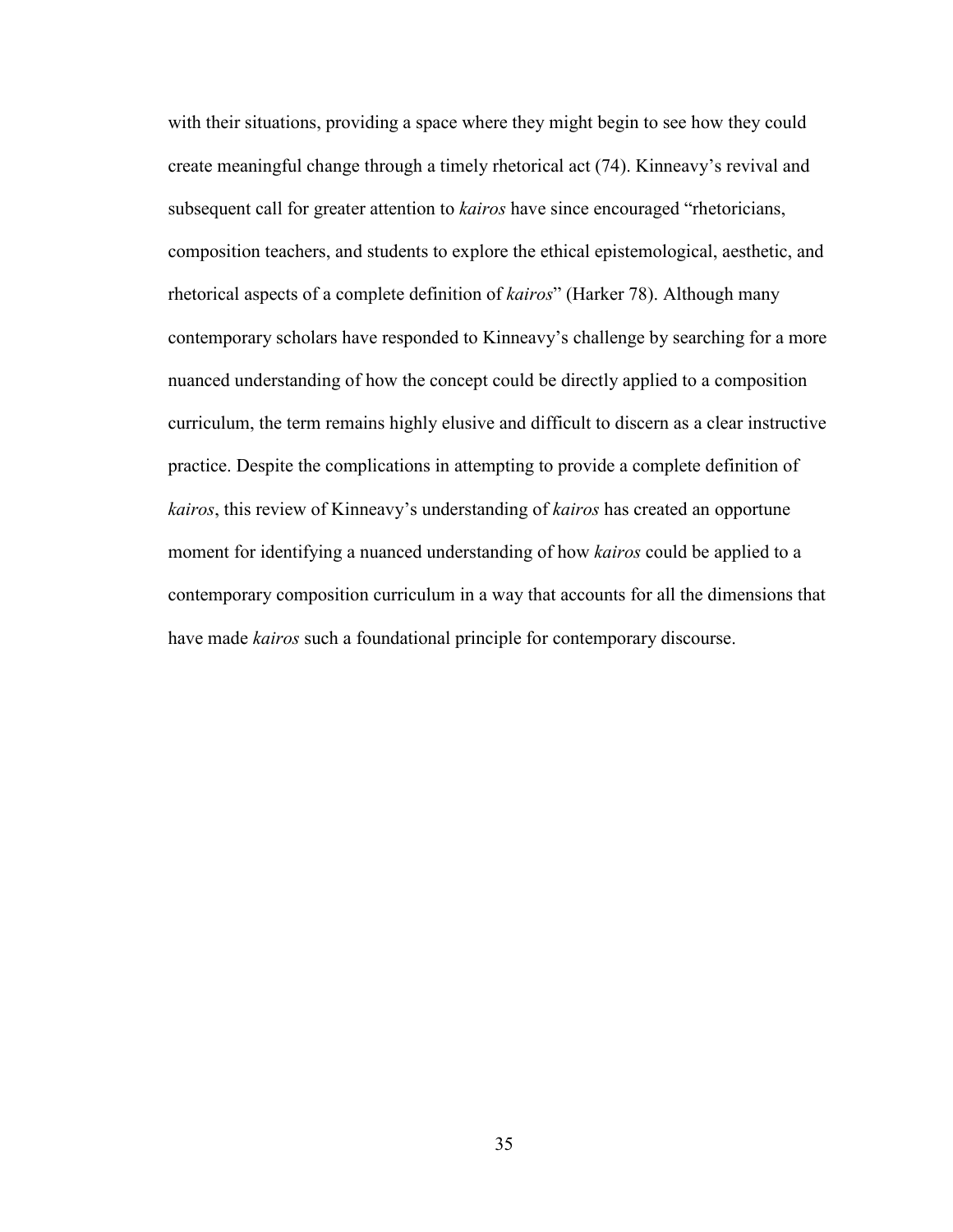#### **CHAPTER V**

## **APPLICATION OF** *KAIROS*

Michael Harker's *The Lure of Literacy: A Critical Reception of the Compulsory Composition Debate* takes a unique approach towards understanding how *kairos* can be utilized in contemporary composition curriculums to address the modern exigencies born out of rhetoric. Harker, one of many scholars who have been inspired by Kinneavy's call for educators to develop a greater appreciation for *kairos's* value in the modern classroom, utilizes an approach within his book that focuses primarily on how *kairos* can be enacted within a composition program without attempting to prescribe a concrete kairic theory or methodology. As Kinneavy suggested in his elaboration on *kairos*, the concept's central strength is derived from its capacity to bring "timeless ideas down into the human situations of historical time…it imposes value on ideas and forces humans to make free decisions about these values" (62). Since modern discourse especially must be shaped by an "immediate response to the present occasion," the rhetor attempting to control a discourse by molding it to a rhetorical theory, such as a theory of *kairos*, misses the point of utilizing *kairos* to respond to an unforeseen and unpredictable situation (Sipiora and Baumlin 6). The richness of the concept's two dimensions, propriety on the one hand and timeliness on the other, makes *kairos* a tool of invention when responding to an exigence. With this in mind, Harker reiterates the view given by Kinneavy and other scholars that "instruction in *kairos* becomes virtually impossible" (6). That is not to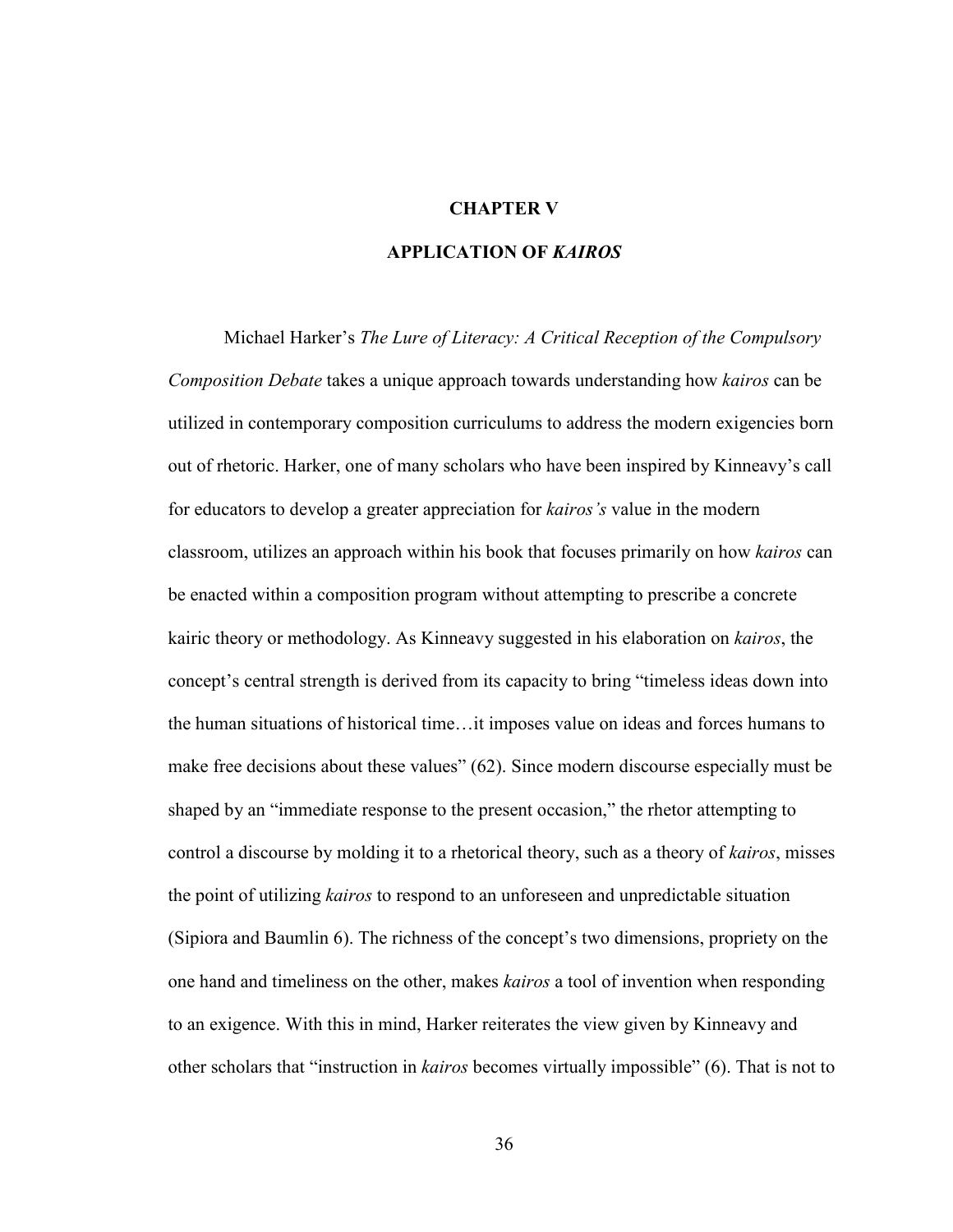say that it is impossible to teach the principles of *kairos*; rather, the focus should not be on prescribing a kairic methodology, but, as Jane Sutton notes, on understanding the principles of knowing the right time to call for decisive action, recognizing the right moment to speak, and expressing only what is appropriate for that particular discourse (413).

In short, Harker firmly recognizes Kinneavy's point that *kairos* is deeply grounded in "ethical concerns and relativism; it remains both situational and contextual and represents…a moment at which one must finally act" (Harker 84). Rather than attempting to apply *kairos* as a rhetorical theory in his book, Harker chooses to not make any direct references to *kairos*, opting to instead focus on the curious ways in which *kairos* interacts with the social and value-laden components of intellectual arguments aiming at producing action in the world (84). Although *kairos* is not directly mentioned in *The Lure of Literacy*, Harker builds upon his previous work regarding *kairos* in composition pedagogy: "The Ethics of Argument: Rereading *Kairos* and Making Sense in a Timely Fashion" to make a case for how a pedagogical approach concerning composition and literacy could be built around the idea of "teaching kairotically" (Harker 94). Rather than attempting to analyze the entirety of *The Lure of Literacy* in search of a functioning pedagogy of *kairos*, this chapter will focus primarily on part five of Harker's book, "What Should Colleges Teach? A Proposal for a Compulsory Curriculum in First-Year Literacy Studies," as a space which explains how composition educators may adopt kairotic principles as a crucial element of their pedagogies. By utilizing Harker's principle for teaching kairotically as it is seen within his essay "The Ethics of Argument: Rereading *Kairos* and Making Sense in a Timely Fashion" and Kinneavy's contemporary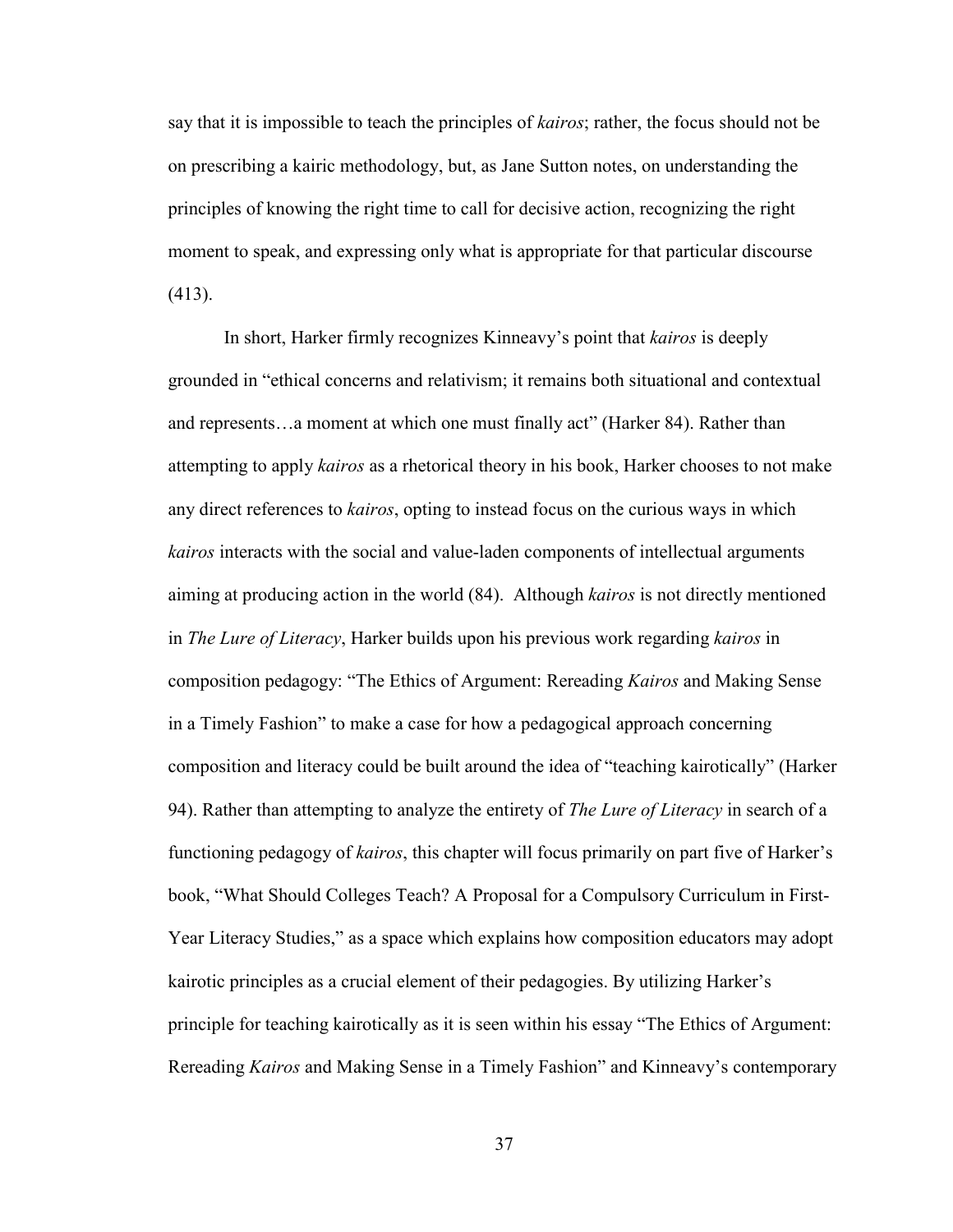understanding of *kairos*, it is possible to recognize a detailed application of the concept in this modern-day text.

Harker's *The Lure of Literacy* functions as a work that sheds greater light on the "persistent complaints about the aims and effectiveness of composition…[underscoring] how the relationship of freshman composition to literacy, language acquisition, formal schooling, and higher education is a fundamentally complex one" (Harker, *Lure of Literacy* 2). Harker utilizes the history of the debate surrounding continuing or abolishing compulsory first-year composition studies as a "sort of laboratory to examine, test, and explore how definitions of literacy emerge from, overlap with, and contest" our understanding of composition instruction today (7). While the majority of the book focuses on the assumptions which are made about literacy from the perspective of compulsory composition, Harker's final chapter, "What Should Colleges Teach? A Proposal for a Compulsory Curriculum in First-Year Literacy Studies," details his proposed composition program through five lessons which "may be used to inform a new model for first-year writing, one based on interrogating the very idea of literacy itself" (7). Crucially, Harker's work can already be recognized as an enactment of *kairos*  through his concern for making a "timely perspective on the relationships between rhetoric, ethics, and action" within the field of literacy and composition as a whole (Harker 94). In a vein similar to Kinneavy's call for renewed and sharpened attention towards the benefits of *kairos* in modern discourse, Harker's final chapter detailing his proposed composition program via five unique lessons and objectives acts as a call for opening up "new lines of thinking" on how we teach composition curriculums, and also "reminds us to sharpen our understanding, attitude…and definitions of literacy that we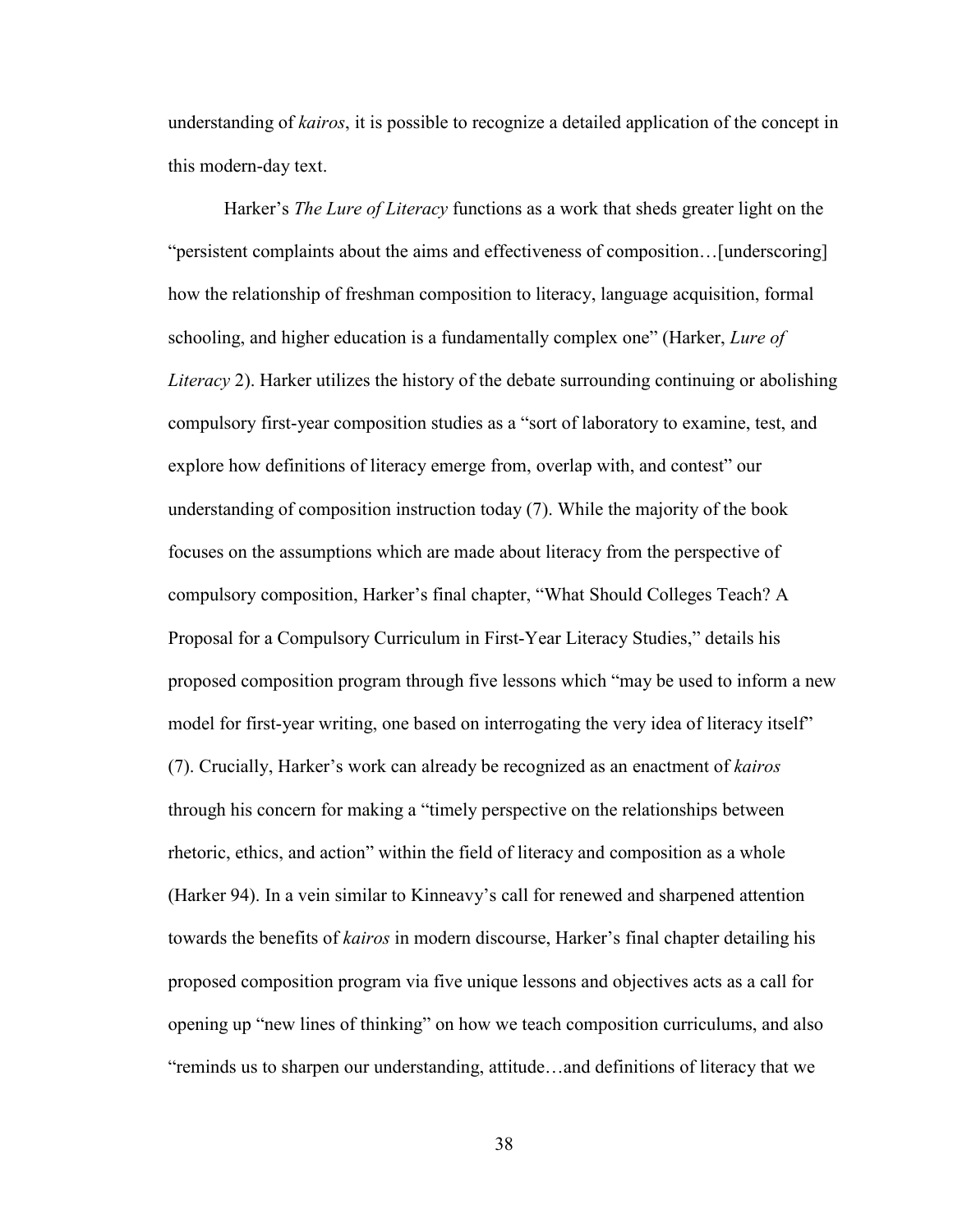rely on to face the challenges of composition instruction today" (Harker, *Lure of Literacy*  7).

In the chapter "What Should Colleges Teach? A Proposal for a Compulsory Curriculum in First-Year Literacy Studies," Harker lays out his proposal by defining five instructor objectives that are similarly paired with five student lessons to inform an appropriate and timely model for contemporary first-year composition programs. These outcomes and lessons are tailored to address both the instructor and the student of a composition course in a way that would encourage them to be "mindful of the pedagogical opportunities" that are presented by the "ethical, epistemological, aesthetic, and rhetorical aspects" already contributed to the study of literacy in the composition classroom and established a situational context that readers may respond to (Harker 91). Learning objective one is defined as "Recognizing literacy in specific historical, social, cultural, political, and economic contexts," and is paired with two student lessons: "Literacy is historical and history teaches us there are many paths to literacy" and "Literacy is not simple" (Harker, *Lure of Literacy* 118-120). Learning objective two is defined as "Recognizing that literacy cannot be reduced to one definition, nor to one effect on people or societies" and is paired with the lesson "Literacy is not neutral or invariably good" (121). Learning objective three is given as "Investigate the uses, abuses, complexity, and contradictions of literacy as a social practice" and is paired with the lesson "The consequences of literacy are curious" (123). The fourth objective is defined as "Study the acquisition, uses, practices, and consequences of literacy and literacies across age, gender, race, class, ethnicity, geography, and media" and accompanied by the lesson "The literacy myth does not express a falsehood" (125). While Harker offers a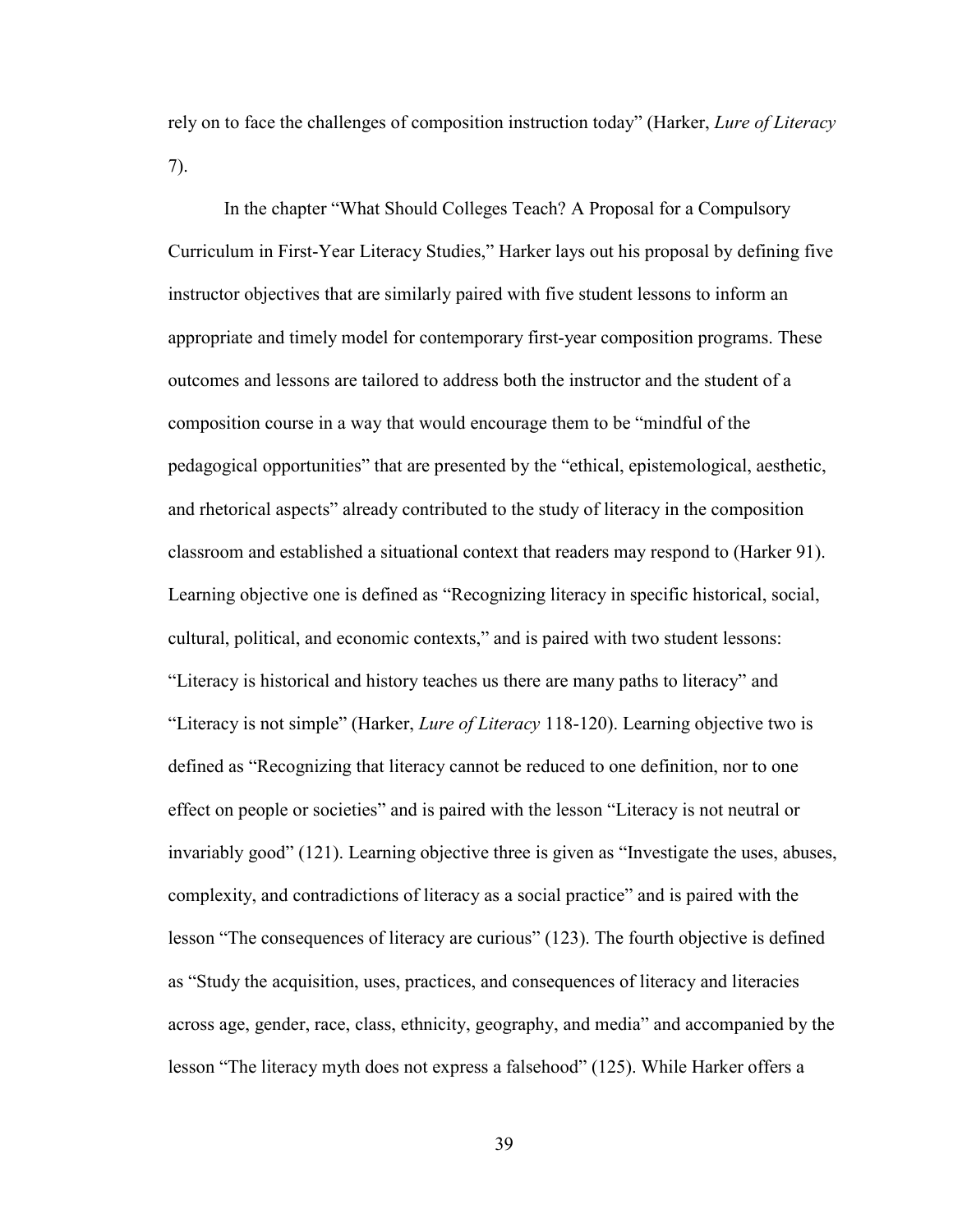fifth learning objective in this chapter: "Develop critical approaches to common assumptions about the importance, power, and centrality of literacy," the objective functions more as a summary of the previous four instructor objectives and student lessons (129). Additionally, his final learning objective primarily operates as a conclusion for the work as a whole; therefore, it will not be considered in this review of the application of *kairos* to a contemporary text.

When reviewing the enactment of *kairos* in these five objectives and lessons, it is important to keep in mind what exactly Harker means by teaching kairotically. As previously mentioned, Kinneavy believed that one of the core reasons for individuals not fully understanding the intertwined dimensions of propriety and timeliness comes from believing *kairos* was a broad term "expressing a formal aspect of argument or strictly temporal concerns" (Harker 78). Although the concept does possess some formal aspects of argumentation as part of its concern with appropriateness and decorum, what made *kairos* a foundational tool in the past and a relevant tool now is its attention to the way in which individuals constitute their world through language and its attention to the contextual nature of all discourses. With this in mind, Harker embodies Kinneavy's interpretation of *kairos* by referring to teaching kairotically as passing time [which] becomes critical moments…for writing instruction, opportune moments that signal to our students that both they and their readers know precisely what is at stake in their writing…action in the world, ethical action" (Harker 94). Like Kinneavy, Harker's five learning objectives and lessons focus on utilizing the principles of *kairos* as a way to offer both teachers and students a starting point for grasping a greater understanding of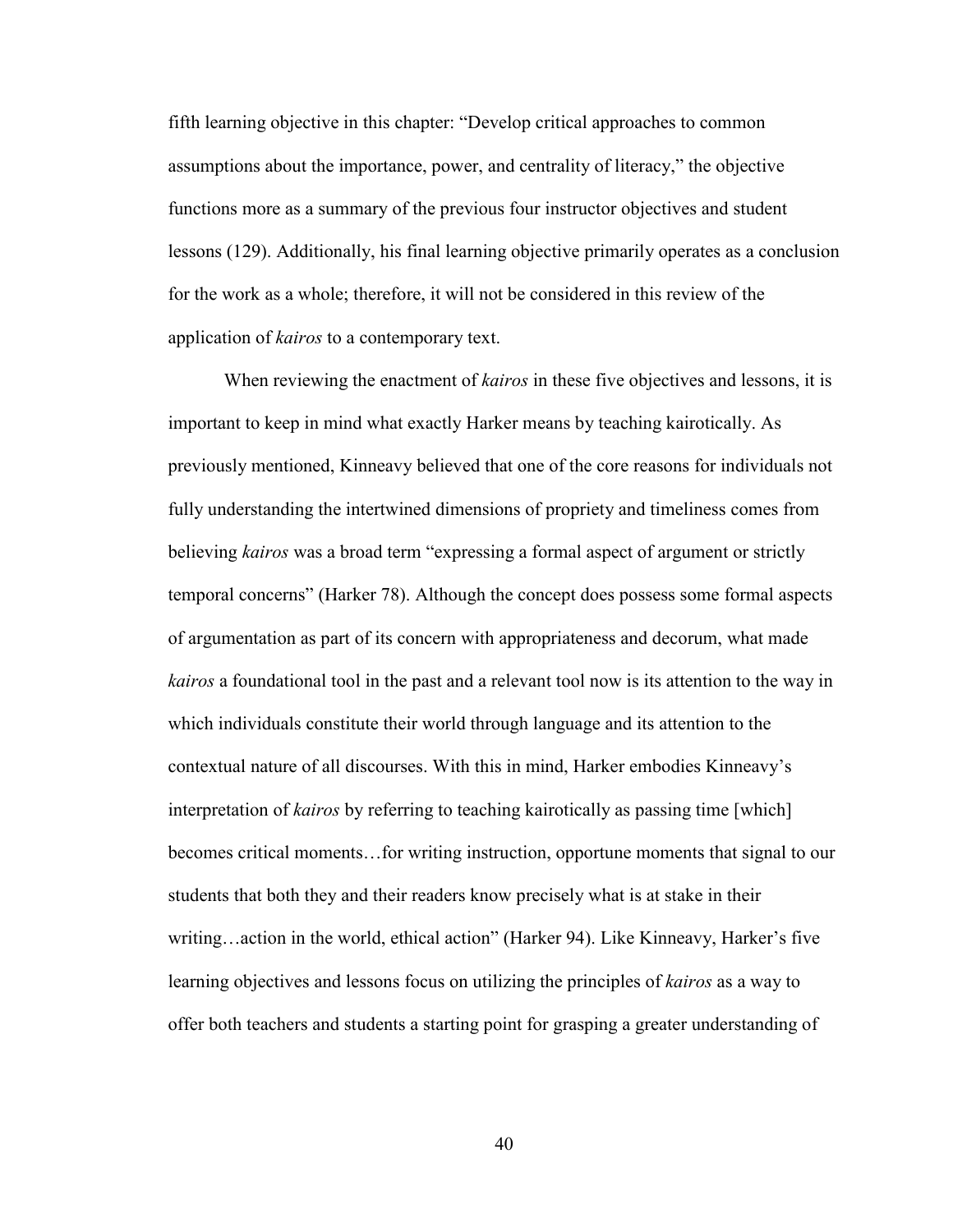how they can use their unique cultural situations and times to respond with a meaningful rhetorical act.

#### **5.1 Learning Objective One**

Beginning with Instructor Learning Objective One and Student Lessons One and Two, "Recognizing literacy in specific historical, social, cultural, political, and economic contexts," and "Literacy is historical and history teaches us there are many paths to literacy," and "Literacy is not simple," Harker is primarily concerned with establishing a general orientation towards literacy and composition that both instructors and students can follow when attempting to understand literacy and its role in composition pedagogy. This section states that successfully teaching literacy studies in composition means situating literacy studies in their historical and specific contexts (Harker, *Lure of Literacy*  119). Exploring literacy through their specific contexts allows literacy and composition to be taught through multiple paths and expresses a "heightened sensitivity" towards the fact that there are indeed "multiple paths of learning literacy" available for students concerned or anxious about taking a first-year composition course (120). In order to avoid narrowing the paths available for learning literacy, Harker suggests that any definitions of literacy that students or instructors may provide "must be qualified and tied to historical particulars" (Harker, *Lure of Literacy* 121). This is because of the fundamental complexities that emerge from any definition of literacy and provides a space where teachers can encourage students to think firstly of literature as fundamentally complex, then recognize this distinction as an "opportunity for understanding the fundamental nature of literacy as it is a chance to talk about the limits of literacy" (121).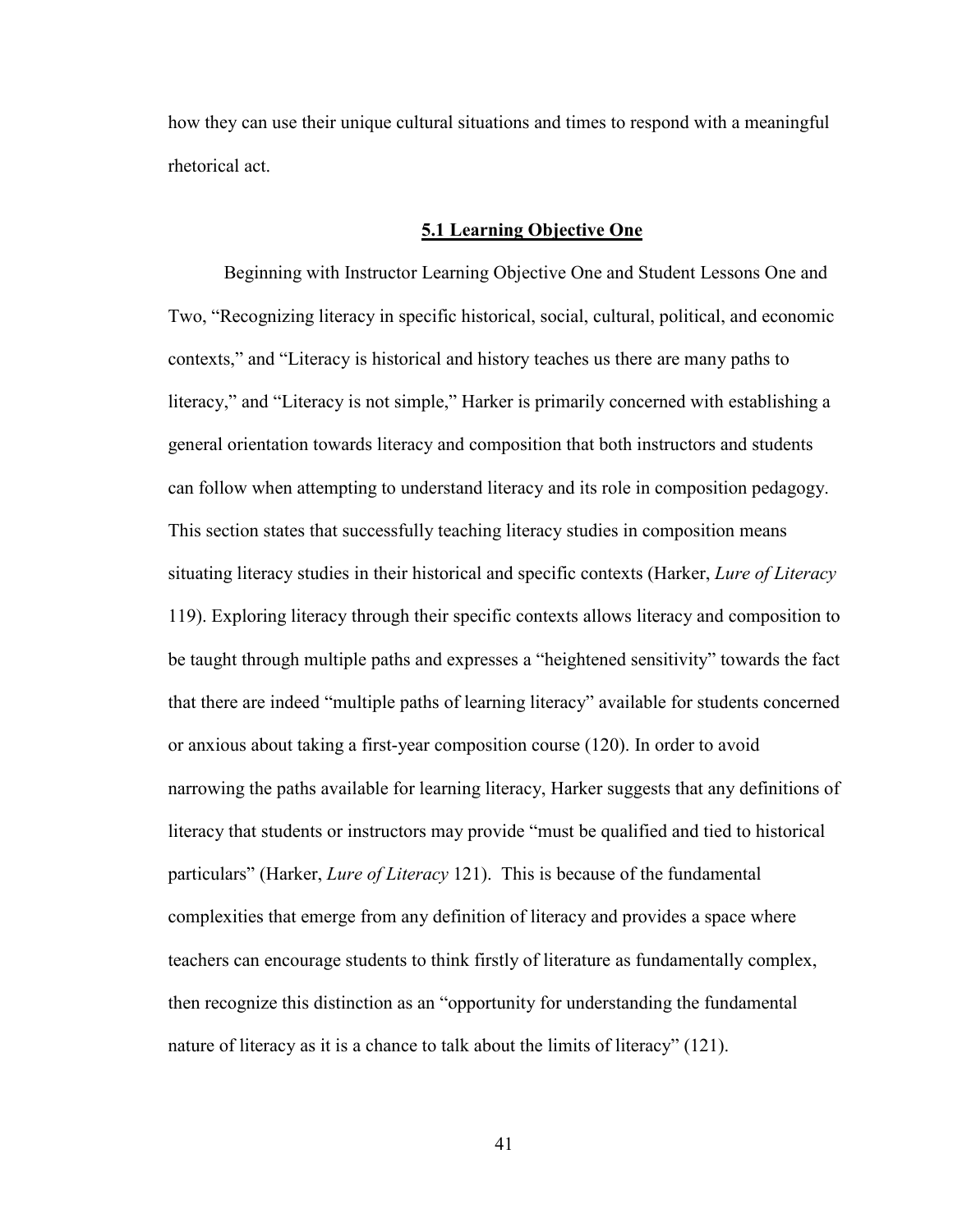*Kairos*-like principles can be identified in this section through Harker's attention to the opportune occasion teaching a first-year composition program provides both the instructor and the student. By focusing on the need to teach literacy through the lens of a specific historical context as a way to highlight the multiple paths of literacy, alongside iterating the need to treat any definition of literacy as a fundamentally complex one, Harker establishes this first objective as an "act of discovery…a repeated process of beginning again and starting out new" for both the instructor and the student (Harker 91). In other words, this approach highlights *kairos's* role in establishing the situational context that the instructor and student must take into consideration: that there are multiple paths to learning literacy and defining literacy is fundamentally complex, and then establishes the reason for responding to this discourse: because literacy is fundamentally complex, there is a unique opportunity to discuss the nature of literacy and its limits. As Michael Carter notes, *kairos* performs a double role in any rhetorical situation: "the need for rhetoric to take into consideration and be guided by the situation; and second, the reason or impetus for the discourse" (104). By centering this objective as a chance for instructors to focus on their pedagogical approach to literacy as a "reflection in practice," Harker also opens up an opportune occasion for students to take note of the instructor's "commitment to treating each writer as unique" so that they may "communicate [their] particular interests and construct an identity in the writing classroom" (Harker 91). Such an approach "imposes value on ideas (of literacy) and forces humans (i.e., the instructor and the student) to make free decisions on these values," then decide if their response is appropriate to the current rhetorical situation and consider whether or not their decision is timely and meaningful to the conversation (Kinneavy 62).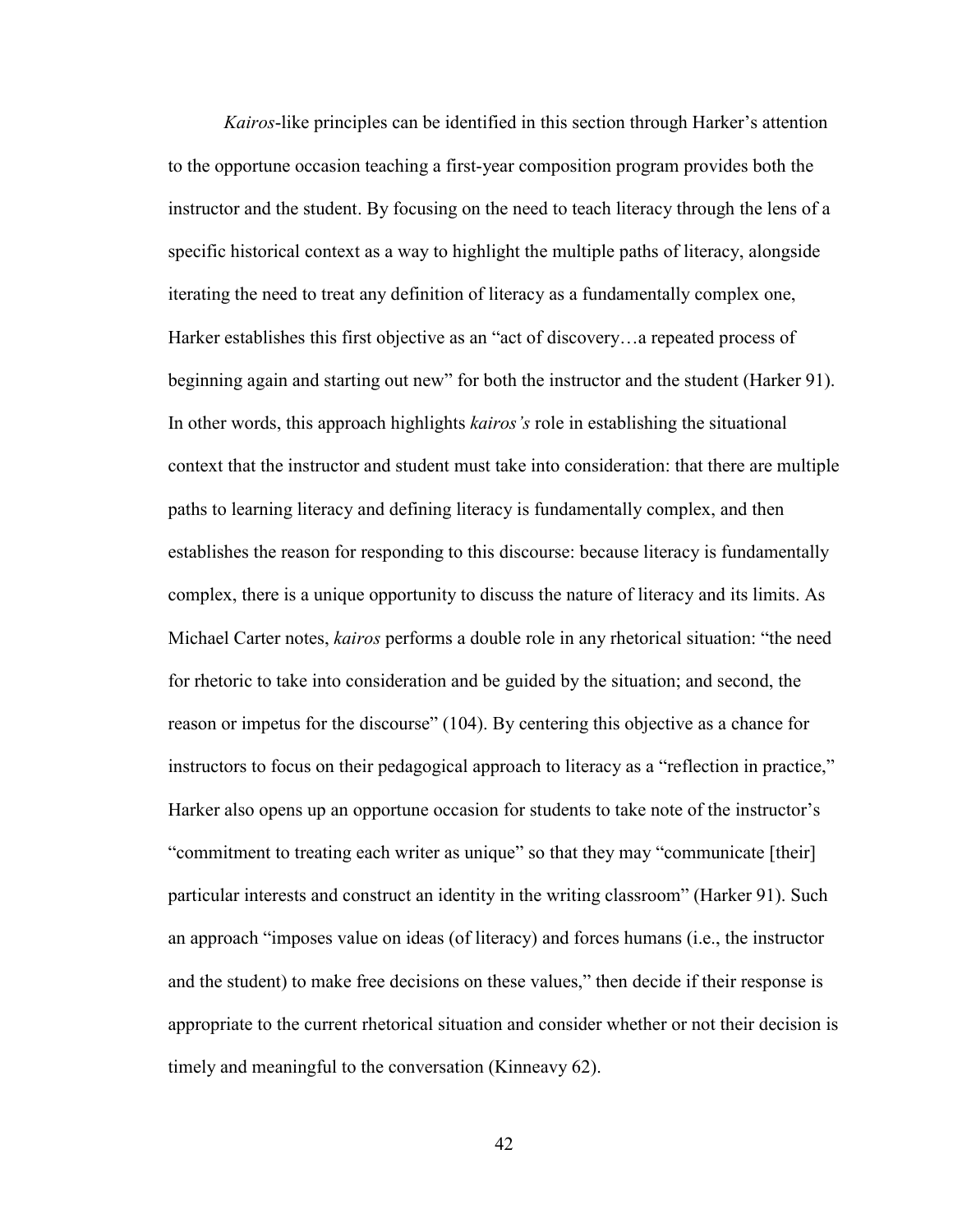#### **5.2 Learning Objective Two**

In Instructor Learning Objective Two and Student Lesson Three, "recognizing that literacy cannot be reduced to one definition, nor to one effect on people or societies" and "Literacy is not neutral or invariably good," Harker challenges the "commonsensical view of many composition students and instructors who assume that the stakes of the composition course are rooted in the innate goodness or neutrality of literacy" (Harker, *Lure of Literacy* 121). He elaborates further on this statement by suggesting that the importance of this objective is not to provide evidence of literacy being bad; rather, it is to tap into, draw out, and make more visible the language students use to define literacy and focus on the tendency to oversimplify conceptions of literacy through language (121- 122). Harker suggests that this impulse to oversimplify literacy comes from "characterizations of literacy as neutral [that] are often rooted in figurative expressions of literacy, specifically skills-based views of literacy" (122). Consequently, a skills-based view of literacy in the composition classroom makes it easy to "forget that the way we talk about literacy affects how we view illiteracy" (122). It becomes easier for instructors to use skills-based views to determine pedagogical approaches and establishes a frame for students to recognize these "neutral" views as the appropriate way to discuss literacy in the classroom. Such practices entrench "literate biases" into the minds of instructors and students alike and prevent "investigations of literacy in specific social practices and contexts" (123). For Harker, these views are intrinsically linked to the ways in which we talk about literacy. He suggests that investigating literacy as it is seen in its specific social practices and contexts would make a space for "more useful, relevant, and specific understandings of literacy" that would grow from a clearer understanding of how we use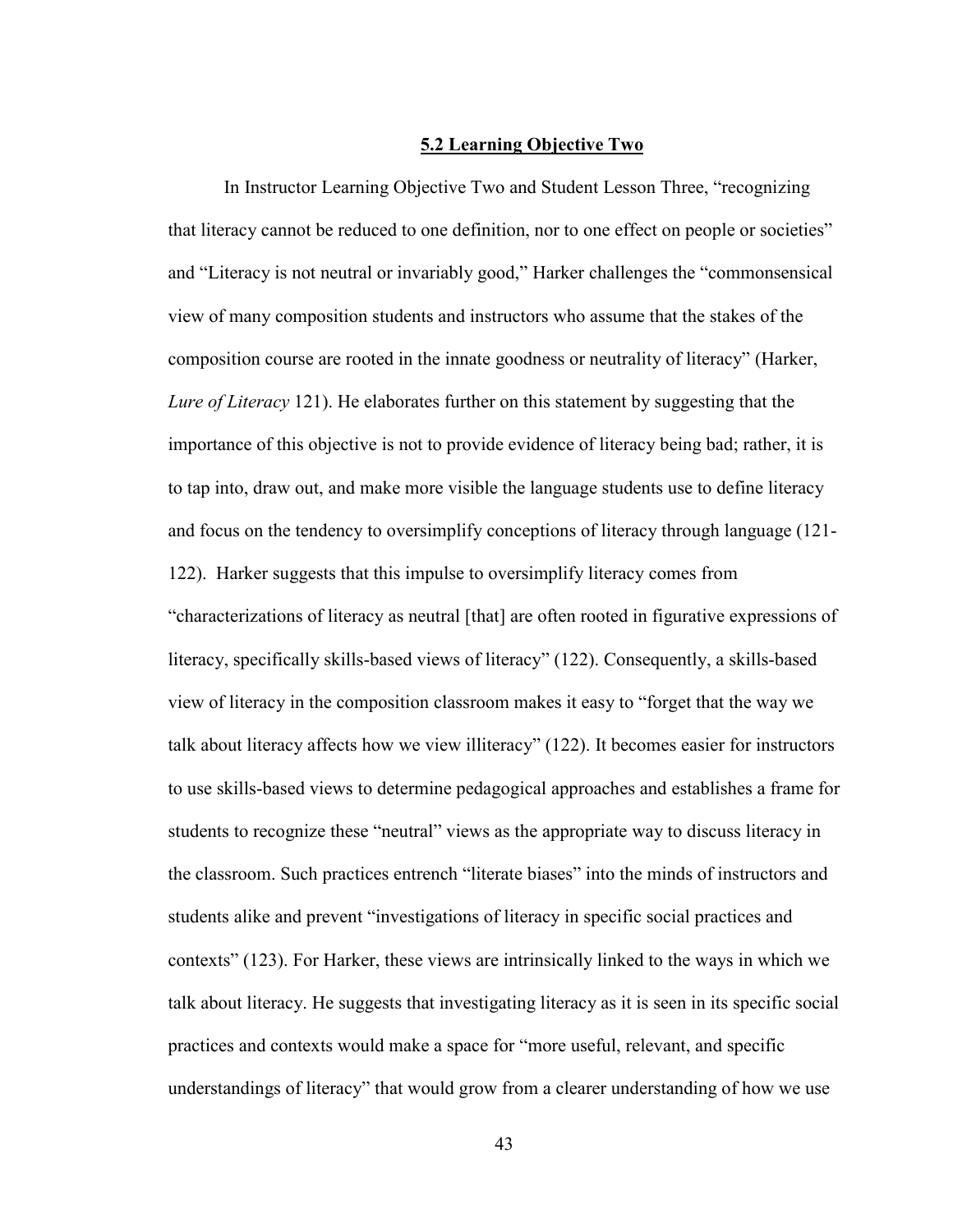language to discuss literacy rather than relying on "legacies of received wisdom" which may establish attitudes or characterizations harmful to the teaching of literacy (Harker, *Lure of Literacy* 123).

Harker's emphasis on how instructors and students use language to discuss and define literacy calls to mind Kinneavy's perception that *kairos* is central to understanding language's persuasive force because it accounts for certain elements of the rhetorical act that are ultimately beyond the writer's control (Thompson 74). As Harker emphasizes in this objective, developing a greater understanding of literacy does not mean asking students to re-imagine literacy or to abandon their personal understandings once they enter the classroom; rather, the way they use language to establish their personal understandings is pivotal to the kairic process of teaching them how to examine the situational context that literacy may be found in and how to relate that context to their own specific times (Harker, *Lure of Literacy* 122). In an effort to elaborate on how *kairos* would operate in a composition classroom, Harker takes up Cynthia Sheard's explanation that *kairos* can be viewed as a term where the "sum total of contexts, both spatial and temporal… influence the translation of thought into language and meaning in any rhetorical situation" (291). Utilizing this definition, he suggests that if we consider the "classroom a rhetorical situation in which any activity is both a temporal and spatial influence, it is possible" to consider behaviors such as the language students use to personally define literacy as "generative and constructive" (Harker 86). With this statement in mind, one can look at objective two's critique of composition courses which render views that are considered neutral or 'skills-based' as a choice to "ignore a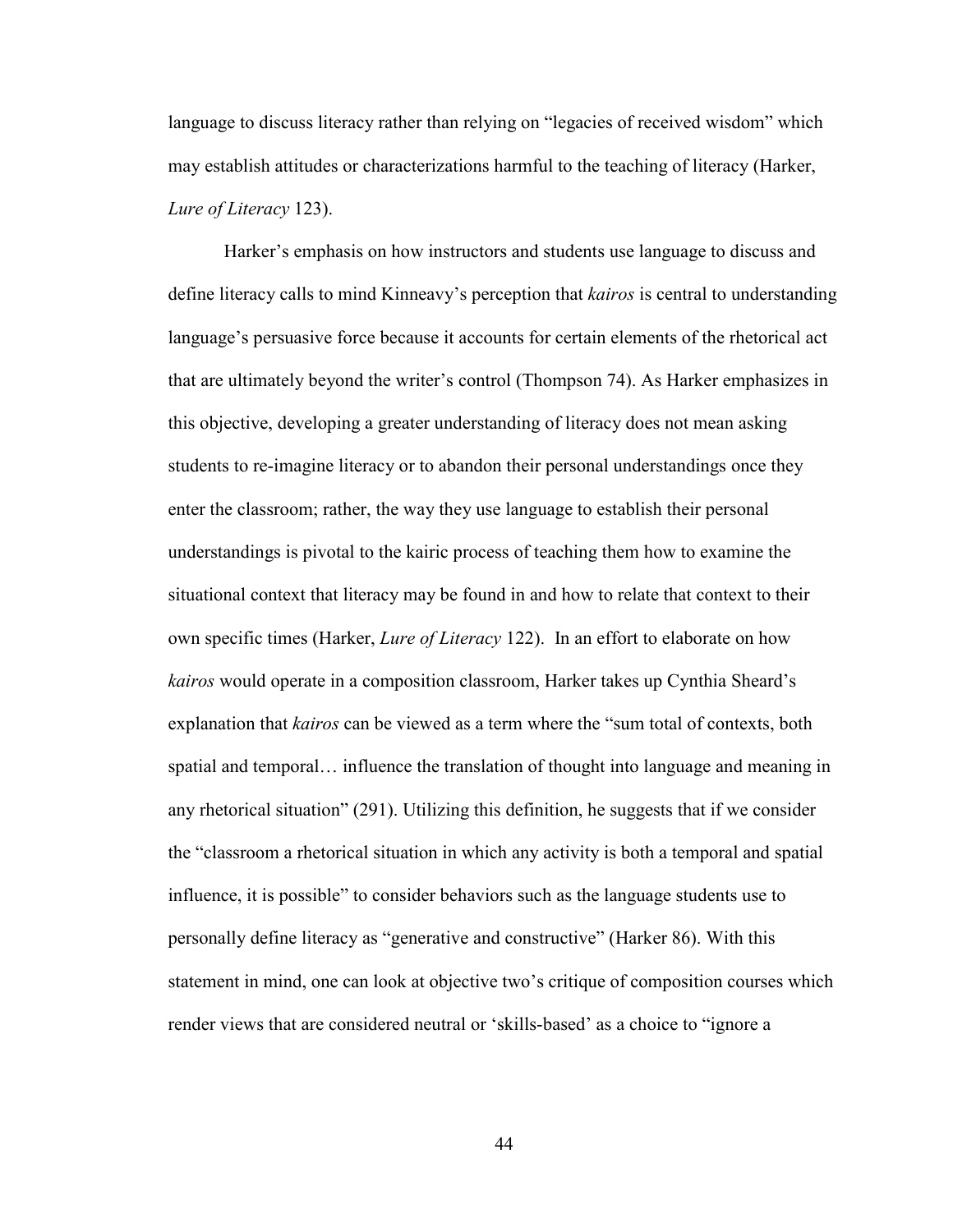pedagogical opportunity and disrupt the generative and constructive potential of that moment" (86).

In a way, Harker makes use of what Kelly Pender refers to as *kairos's* ability to disentangle a particular discourse from unfavorable characterizations or stereotypes to position a student's personal understanding of literacy as a useful tool for working through their rational and non-rational decisions when using language to explain literacy in a particular way (Pender 99-100). More importantly, when Harker refers to the need for more useful, relevant, and specific understandings of literacy that would come from investigating literacy in social practices and contexts, he is alluding to *kairos's* ability to turn the student's personal description of literacy into an opportune moment for teaching the student to think critically about why they would describe literacy in that specific way, to give them an opportunity to consider the "appropriateness of [their] answer over another" and to consider if their response is "situation-dependent" (100). In sum, Harker's second objective makes use of Kinneavy's understanding of the interdependence between the dimensions of propriety and timeliness to use a student's personal understanding of literacy to "respond to a more specific rhetorical task within a concrete situation," causing a shift in the student's perspective from presenting their definition of literacy to attempting to persuade the audience to accept their understanding of literacy (100).

#### **5.3 Learning Objective Three**

Learning Objective Three and Student Lesson Four, "Investigate the uses, abuses, complexity, and contradictions of literacy as a social practice" and "The consequences of literacy are curious," focuses on the need to encourage students to become more curious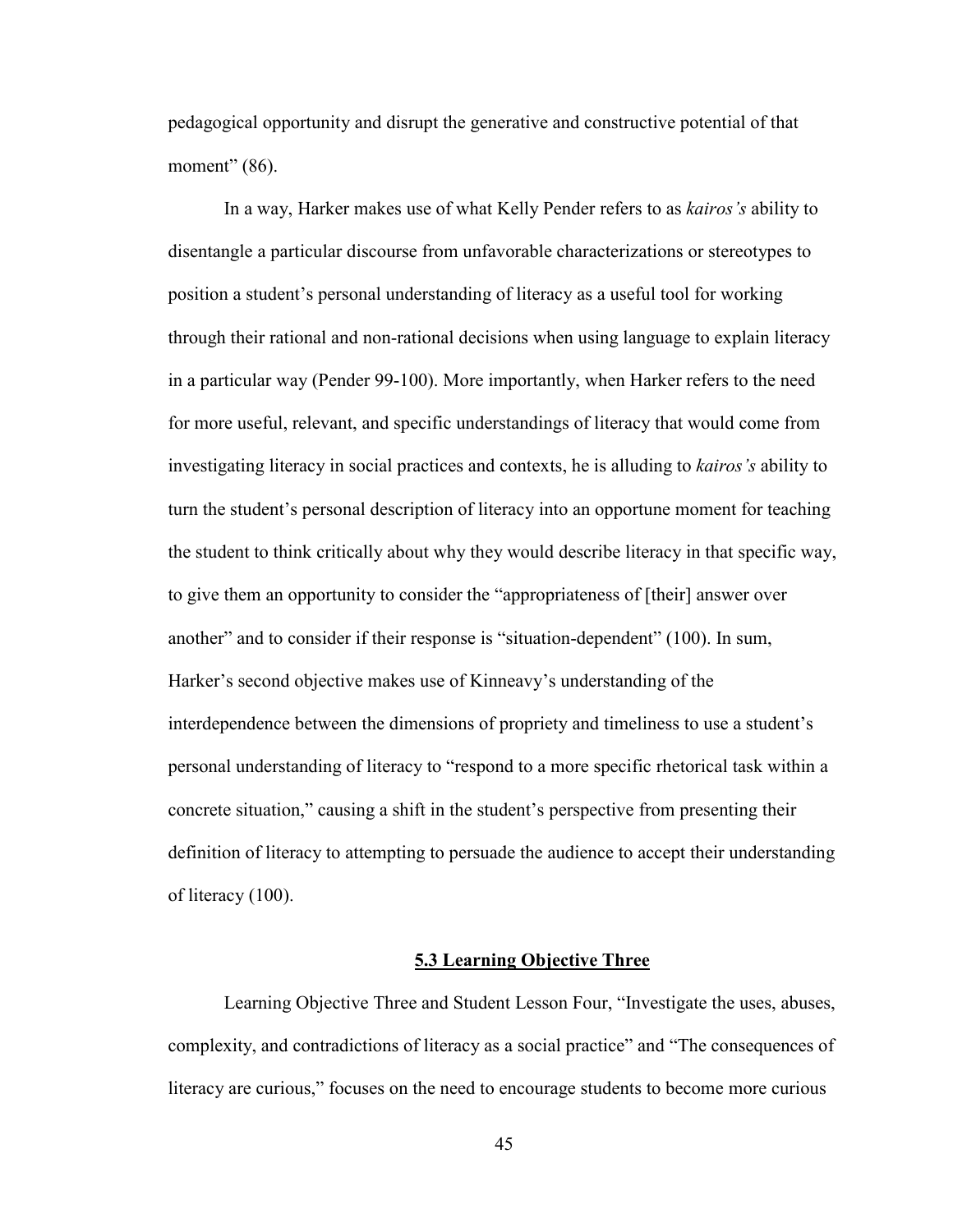about how literacy operates within composition by teaching them about its historical underpinnings (Harker, *Lure of Literacy* 123). Much in the same way that students are encouraged to become more curious about rhetoric by exploring its "ancient and historical underpinnings," for a more "complex frame of reference [for] the term" Harker suggests that literacy should be taught in a way that encourages students to appropriate literacy precepts from a literary tradition as one would "appropriate the rhetorical precepts from the rhetorical tradition and employ relevant aspects…in their everyday lives" (122). Recognizing that the majority of students taking a first-year literacy course come to the class prepared to talk about literacy even if they struggle with articulating their stance on literacy, Harker believes many students come into the course with the perspective that "literacy is merely synonymous with power and status" (123). Consequently, a student's intellectual curiosity extends only as far as needed to achieve such an elevation in intellectual status.

According to Harker, such characterizations in literacy establish "generalizations based on strong theories of literacy [leading] to conceptions of students…as lacking the ability to think analytically or abstractly about the world" (124). To rectify such an issue, he believes that both instructors and students must be willing to be intellectually curious about literacy in composition and "resist the tendency to only think of literacy in terms of the…consequences that come from possessing it" (Harker 124). Doing so requires instructors and students alike to question and inquire into "reductive and commonsensical theories of literacy" so they can "accurately evaluate and describe the consequences of being literate" (124). The purpose of taking this approach in a composition course is to encourage greater curiosity about literacy and create a pedagogical environment that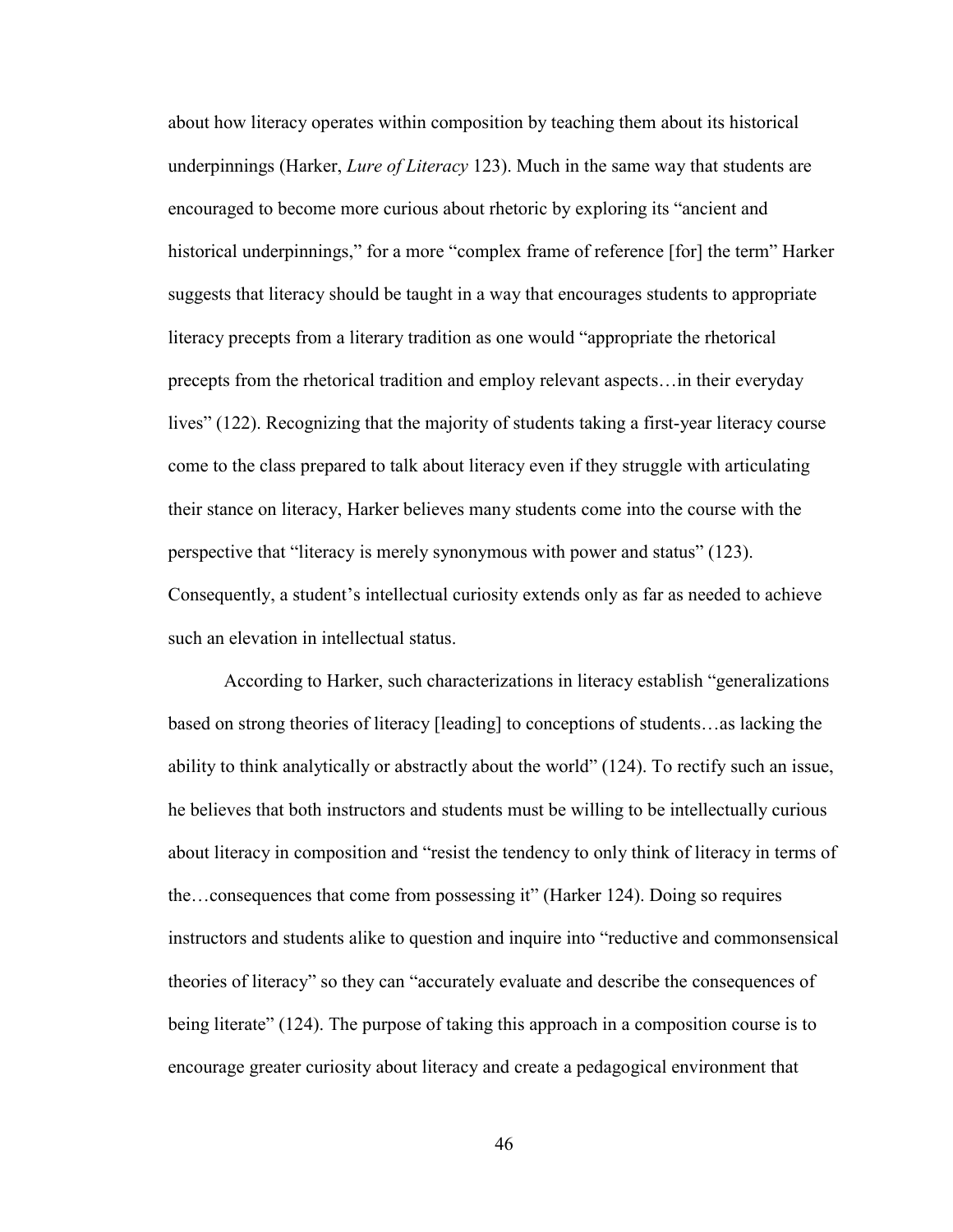encourages students to do the "difficult work of expanding *and* critiquing the centrality of literacy in our current cultural moment" (125).

Ironically, Harker's third learning objective similarly shares *kairos's* situation in gaining greater attention and curiosity from a contemporary audience. Like Harker's sense that a greater curiosity in literacy needs to be promoted in writing courses to "encourage, complicate, and cultivate students' about literacy and literacy studies," Kinneavy's call for contemporary scholars to produce a more profound and comprehensive understanding of *kairos* can be taken as a similar challenge to complicate our understanding of how *kairos* is operating in a contemporary setting (124). As previously mentioned, Kinneavy believed that *kairos* as an educational principle remained largely elusive in contemporary rhetorical pedagogy because it required scholars to account for both of its dimensions. Rather than "keeping them in productive tension [and] avoiding what each view by itself could yield," research before Kinneavy's revival of the concept usually focused on the generalized aspects of argumentation embedded within *kairos* (Miller xiii).

In a similar vein, Harker believes that some first-year literacy courses only experience "strong theories of literacy in action," thereby missing the point that literacy courses should question and complicate our understanding of literacy studies so that a stronger intellectual curiosity could be encouraged (Harker, *Lure of Literacy* 124). Harker enacts *kairos* in his third learning objective by making a timely call for instructors and students to revisit their past experiences in literacy writing for a more complete definition of literacy itself. Exploring the various ethical, epistemological, aesthetic, and rhetorical aspects which have informed literacy studies throughout history not only complicates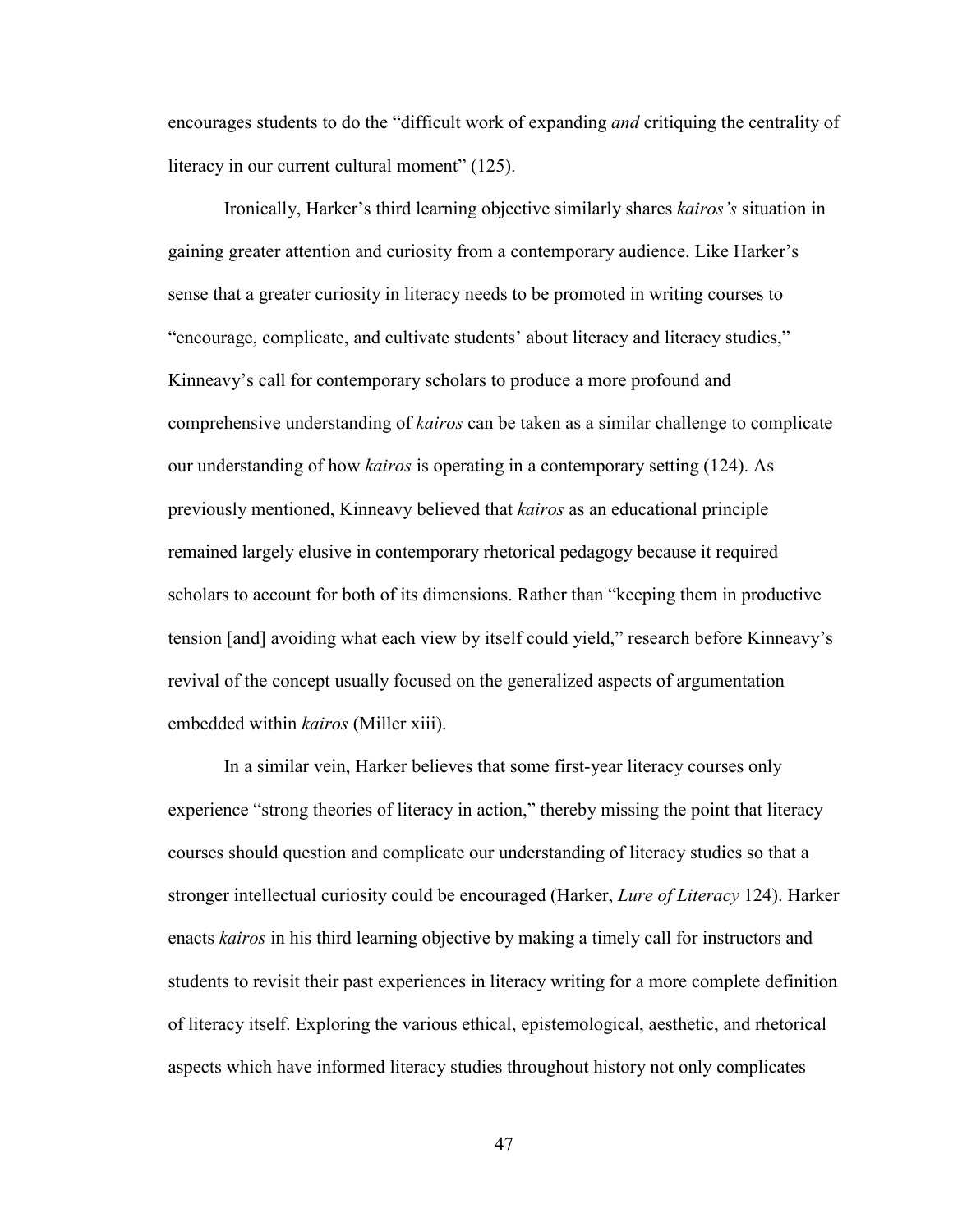some of the entrenched and generalized theories which dominate the curriculum in modern times but also generates questions on the social contexts in which literacy theories may find themselves in, how individuals can "identify and articulate the significance of moments in time that are crucial to [a] position, and what more can be done to convey "the urgency with which [an] audience should adopt or consider [this particular] position (Harker 91-93).

#### **5.4 Learning Objective Four**

Harker's Learning Objective Four and Student Lesson Five, "Study the acquisition, uses, practices, and consequences of literacy and literacies across age, gender, race, class, ethnicity, geography, and media" and "The literacy myth does not express a falsehood" is centered around the question of how instructors are supposed to handle the literacy myth in first-year composition programs. Harker defines the literacy myth as "the belief, articulated in educational, civic, religious, and other settings, contemporary or historical, that acquisition of literacy is a necessary precursor to and invariably results in economic development, democratic practice, cognitive enhancement, and upward social mobility" (Harker, *Lure of Literacy* 125-126). Rather than avoiding this debate, Harker suggests that composition courses should not ignore the literacy myth but put forward the distinction that the idea is "not so much an expression of falsehood as a representation of the ideology of people who gain from others investing in it" (126).

Similar to how Harker views a student's personal use of language to define literacy, thereby creating a unique occasion to think critically on why we choose to express our views on literacy in meaningful ways, he treats the debate surrounding the literacy myth as an opportune moment to "teach students important lessons about how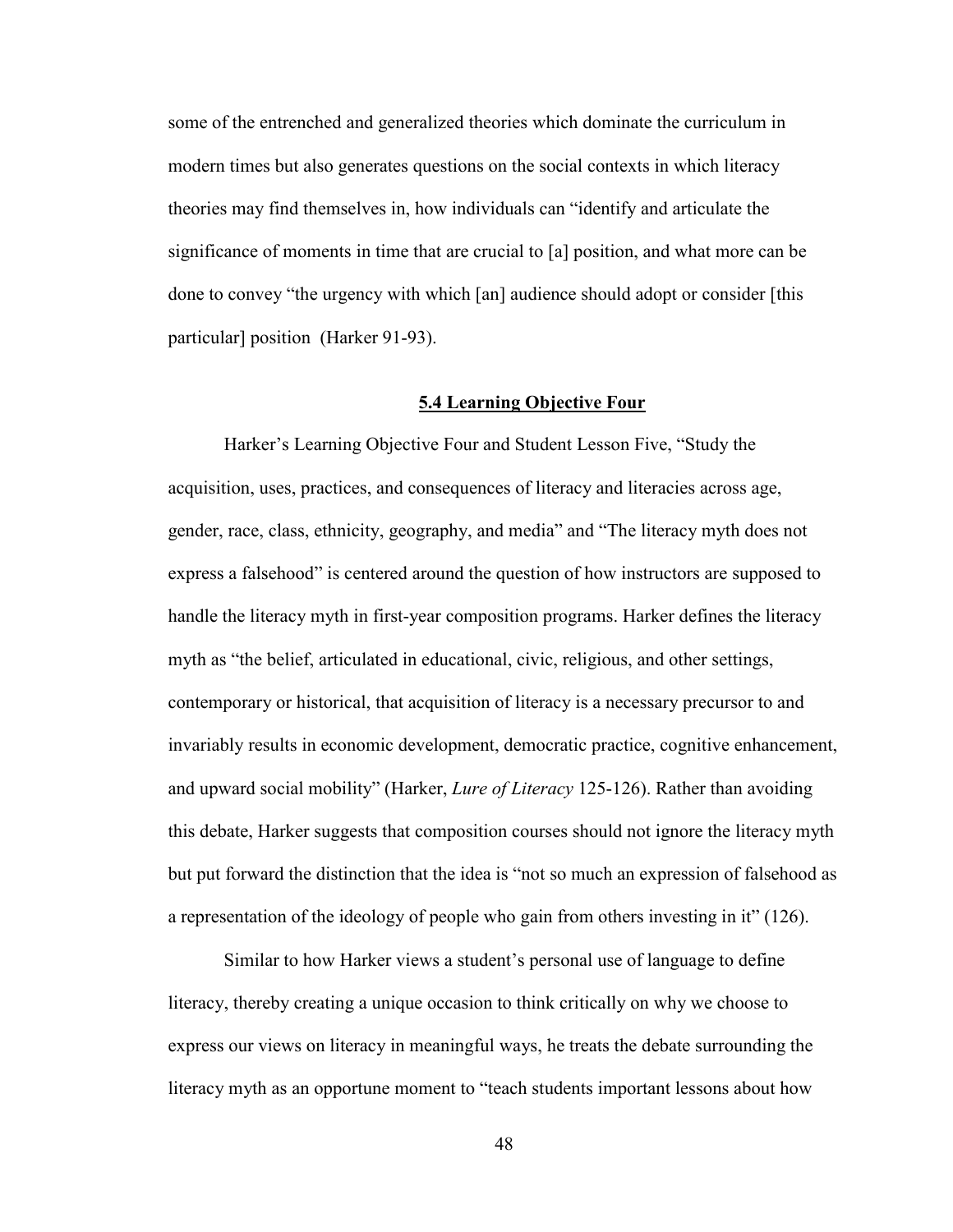definitions of literacy sustain and perpetuate the myth" (126). Like the generalized and 'strong' theories that tend to dominate literacy's discourse, the literacy myth does not "accurately describe or account for the effects of possessing literacy," rather, it offers a space for educators to provide students with "more critical frameworks for talking about literacy" (127). In short, objective four focuses on how "vague and commonsensical attitudes about literacy" can be utilized by students as a way to situate the debate within a timely response to a cultural situation (Harker, *The Lure of Literacy* 127). Because the literacy myth is persistent throughout discourses we face every day, reviewing the various circumstances which perpetuate the myth open up the opportunity for instructors and students to inquire into the situation by presenting ways to ground concrete "definitions of literacy in specific, qualified, and historical particulars" and discover truths that challenge the myth overall (128).

Michael Harker's enactment of *kairos* in learning objective four specifically comes from his attention to Kinneavy's belief that an ethical education in the contemporary university would firstly emerge in the composition classroom and would have at its center a working concept of *kairos*. Because the goal of this learning objective is to "go beyond commonsensical notions" which perpetuate the existence of the literacy myth, Harker uses *kairos's* intrinsic relationship with ethical responsibility to lay out a framework for how teaching the literacy myth establishes a reason for students to utilize their own unique cultural situations and times as a means for "evaluating [historical and social] context before decisions are made in the writing classroom" (Harker 94). As Kelly Pender points out, "*kairos* illuminates the role of social, cultural, and ideological forces in the rhetor's generative decisions" (105). With this in mind, Harker relies on *kairos* in this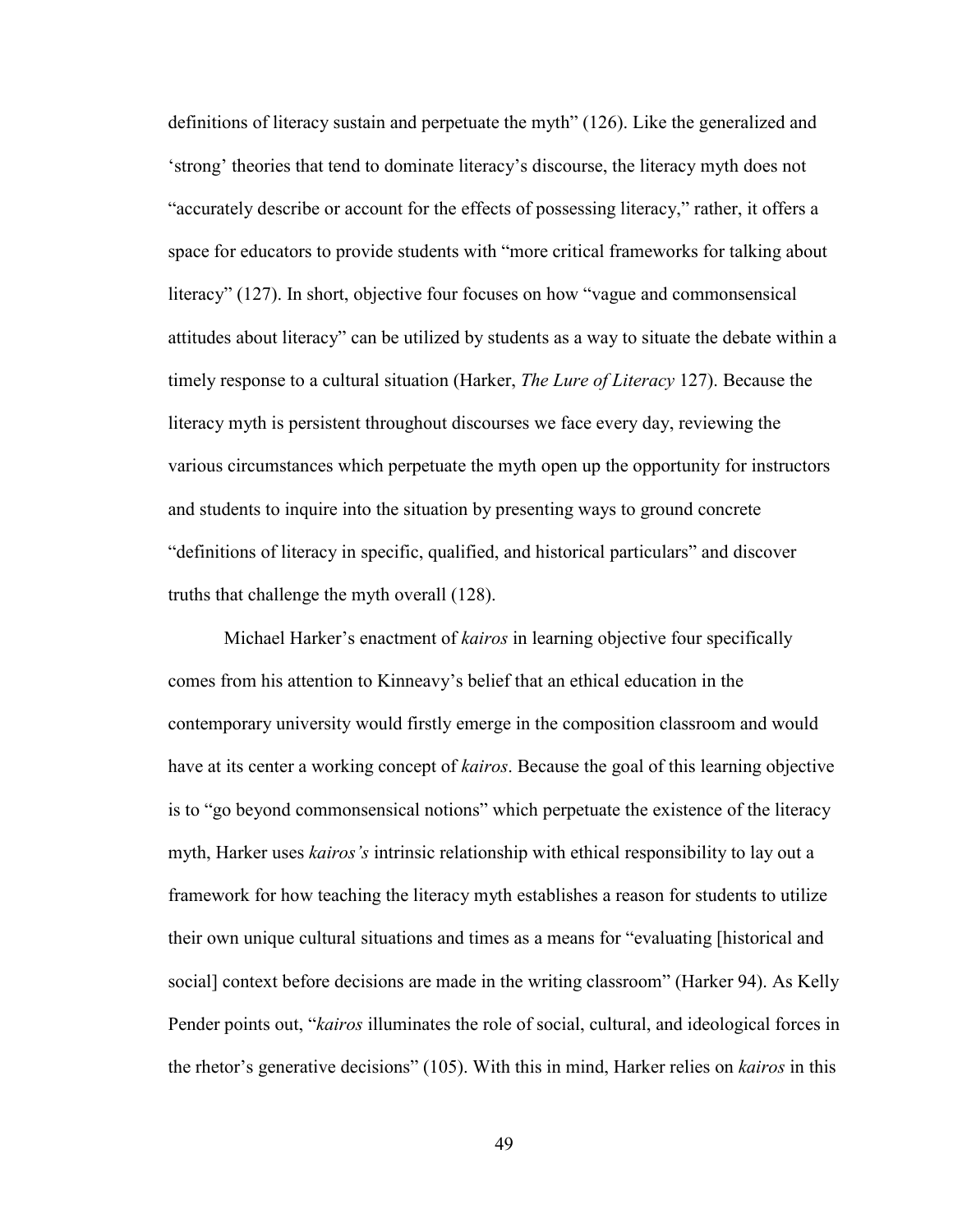objective as a way for instructors and students to examine the literacy myth as a pedagogical opportunity to understand and respond to the reasons for societies' "collective investment in the literacy myth" (Harker, *Lure of Literacy* 127). Treating the literacy myth as a representation of a specific ideology within literacy studies rather than an inherent falsehood opens up avenues for composition programs to consider the "timing, appropriateness, and ethical underpinnings" which are present in the rhetorical situation of defining literacy and directs individuals towards making a unique, timely, and appropriate deliberations on what makes literacy such a fundamentally complex field of study (Harker 92).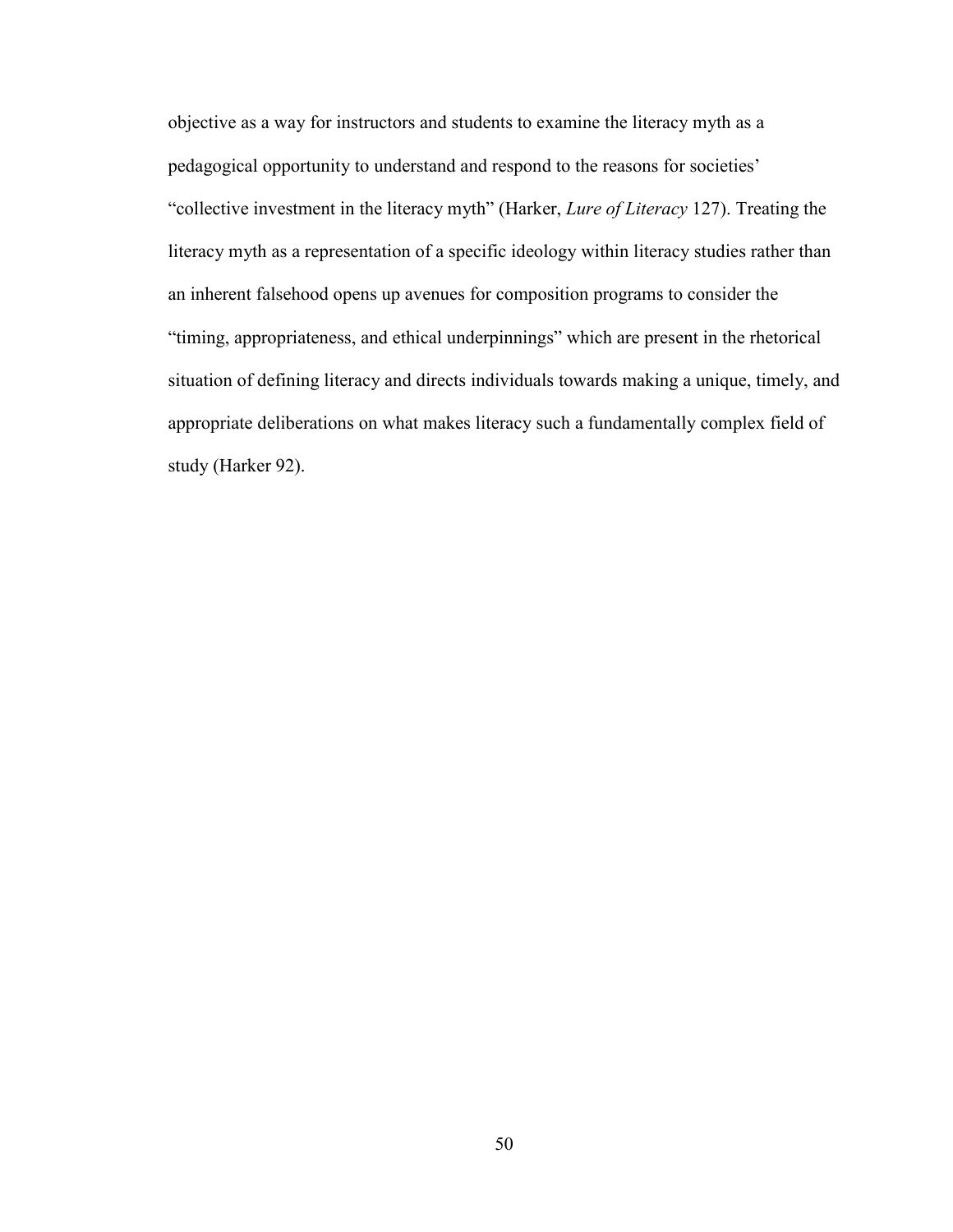# **CHAPTER VI**

## **CONCLUSION**

This broad review of the elusive concept known as *kairos* has sought to shed greater light on the pivotal and foundational work conducted by scholars who have been deeply concerned with how *kairos* has been utilized in antiquity and subsequently revived in contemporary rhetorical discourse. These scholars and their thought-provoking research have been brought together to achieve one specific goal within this text: encouraging students and teachers alike to reflect on why *kairos* has remained such a "persistent if somewhat confusing term," not only in "the history of rhetoric and composition studies" but also in the history of discourses and disciplines as wide-ranging as Hippocratic medicine, Pythagorean philosophy, New Testament theology, American literature, the foundational genres of Western literature, and psychoanalysis and psychological ethics to name a handful (Harker 78). This thesis has sought to examine how *kairos* continues to function in contemporary discourses and disciplines despite the general lack of its treatment as a foundational principle within contemporary studies. Furthermore, this essay takes up James Kinneavy's request that modern-day scholars should take another look in the past to see if they could learn something from the handling of *kairos* in antiquity and suggests that recent overviews of kairos*'s origins* and its employment in classical Greek civic pedagogies, alongside the theories and arguments put forward by Kinneavy and other scholars', has created an opportune moment to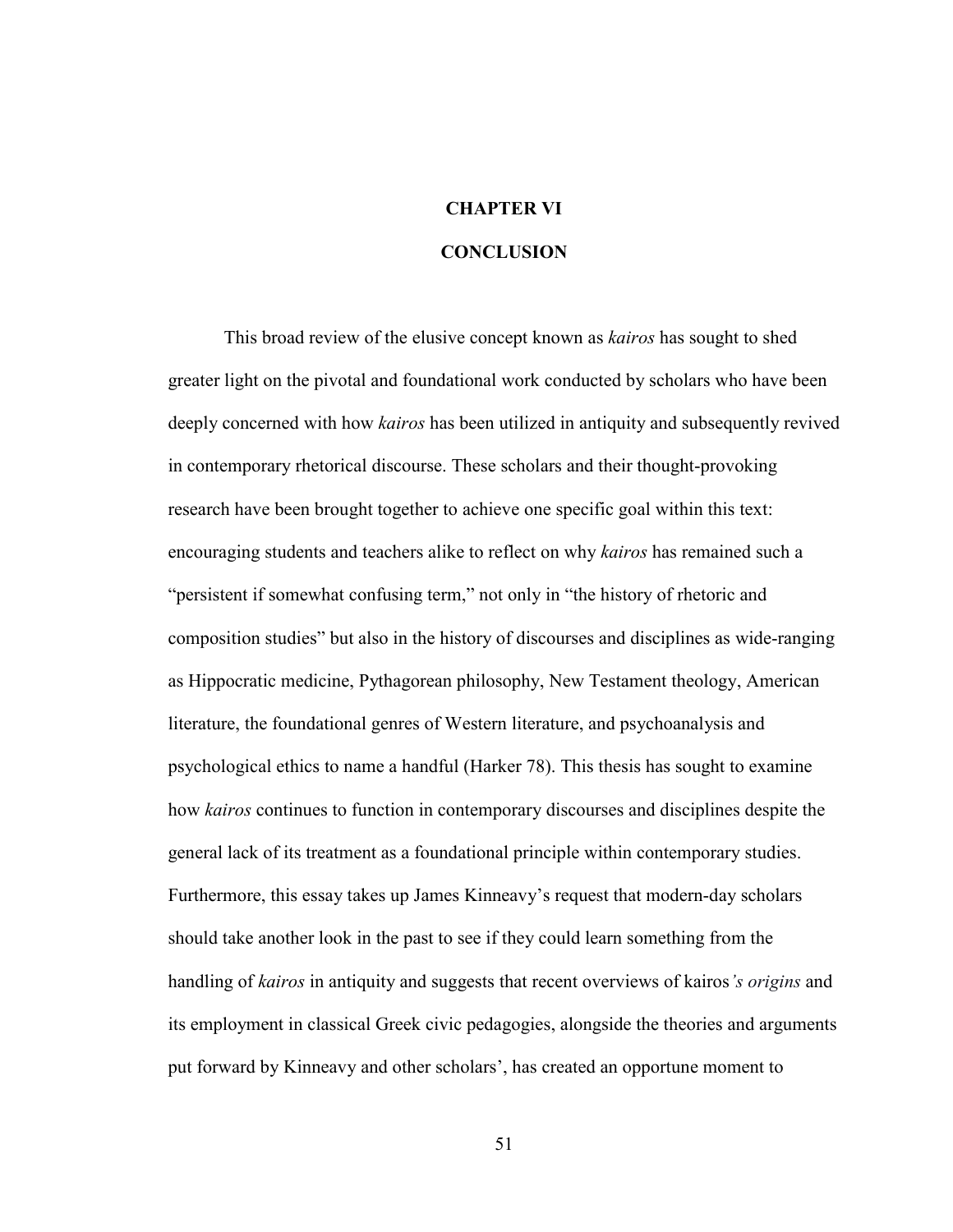develop a new understanding of the symbiotic relationship between *kairos's* duel dimensions of propriety and timeliness.

Thirty-six years after the publication of Professor Kinneavy's "*Kairos*: A Neglected Concept in Classical Rhetoric," scholars have since recognized the "importance of the concept itself to the theoretical underpinnings" of an abundance of academic disciplines and brought renewed attention to *kairos* (Harker 78). Such scholarship has made it possible to not only elaborate on the interdependence of its two dimensions in a modern setting but created an occasion for highlighting the role *kairos* plays within contemporary composition pedagogy and made it possible to identify the application of *kairos* within a contemporary example of civic pedagogy that accurately considers all the aspects that have made *kairos* such a foundational principle across the ages. By examining the origins of *kairos* within the context of Greece's classical history and its application throughout Isocratean and Aristotelian rhetoric, it is possible to view the ways *kairos's* two dimensions were originally conceived and identified by Kinneavy as part of his revival of the concept as a crucial subject area for any scholar wishing to understand "the persuasive force of language" on modern-day exigencies (Thompson 74). This permits an understanding to be made on how Kinneavy recognized the relationship between these two dimensions, establishes a working understanding of where *kairos* may be operating in contemporary civic discourse, and creates a space where kairic principles could be directly applied to a modern pedagogical work. This work, Michael Harker's *The Lure of Literacy:* acts as a unique space for recognizing the application of *kairos* within a modern text through its reliance on the idea of teaching *kairotically* rather than attempting to prescribe the concept as a concrete methodology. By focusing on the five-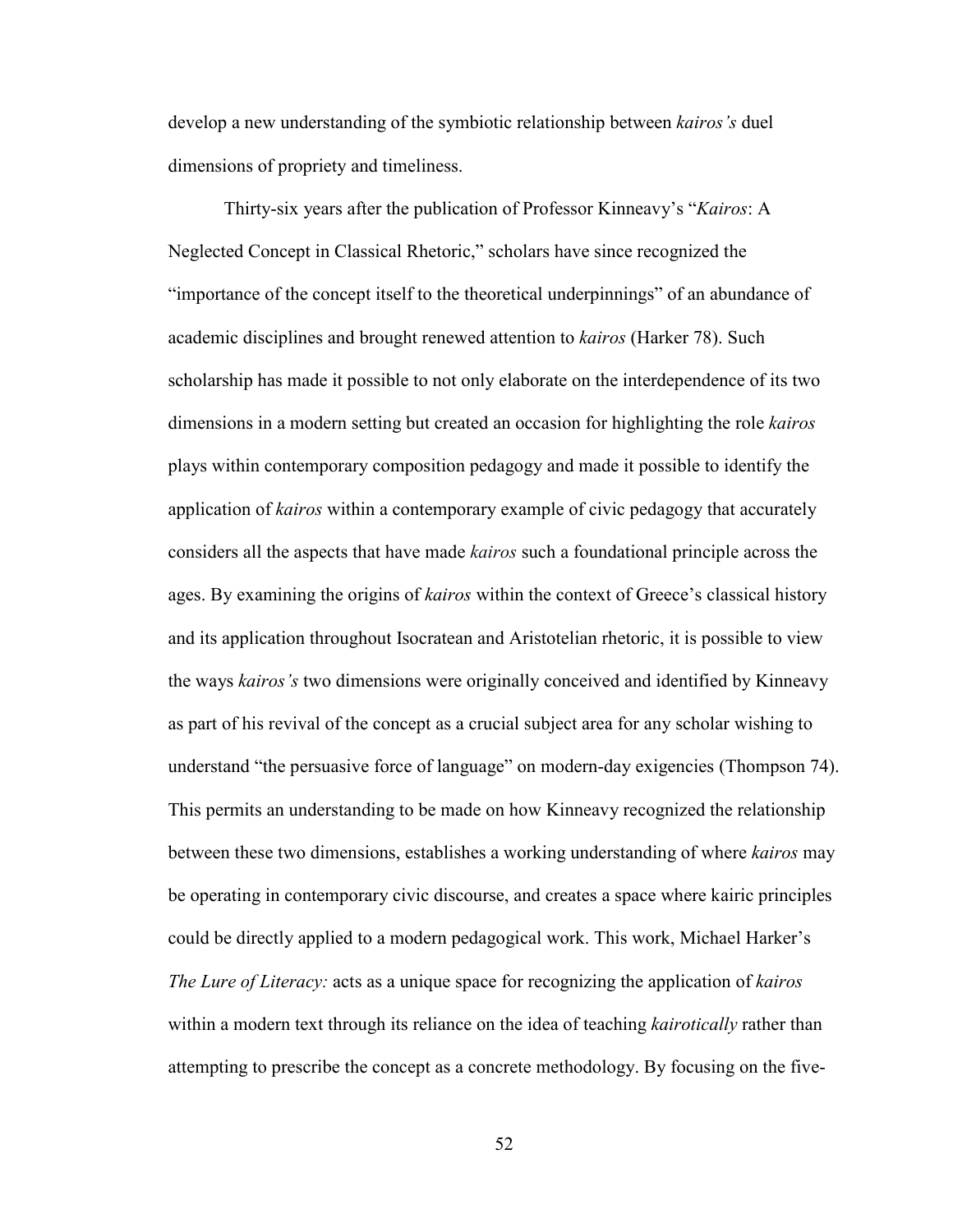learning objectives and student lessons situated within the final chapter: "What Should Colleges Teach? A Proposal for a Compulsory Curriculum in First-Year Literacy Studies," Harker provides a space that explains how composition educators may adopt the kairotic principles emphasized by Professor Kinneavy as a crucial element which would allow instructors and students to examine their "unique cultural situations and understand how their times might affect other times" as a way to produce meaningful change through appropriate and timely rhetorical action (Thompson 74).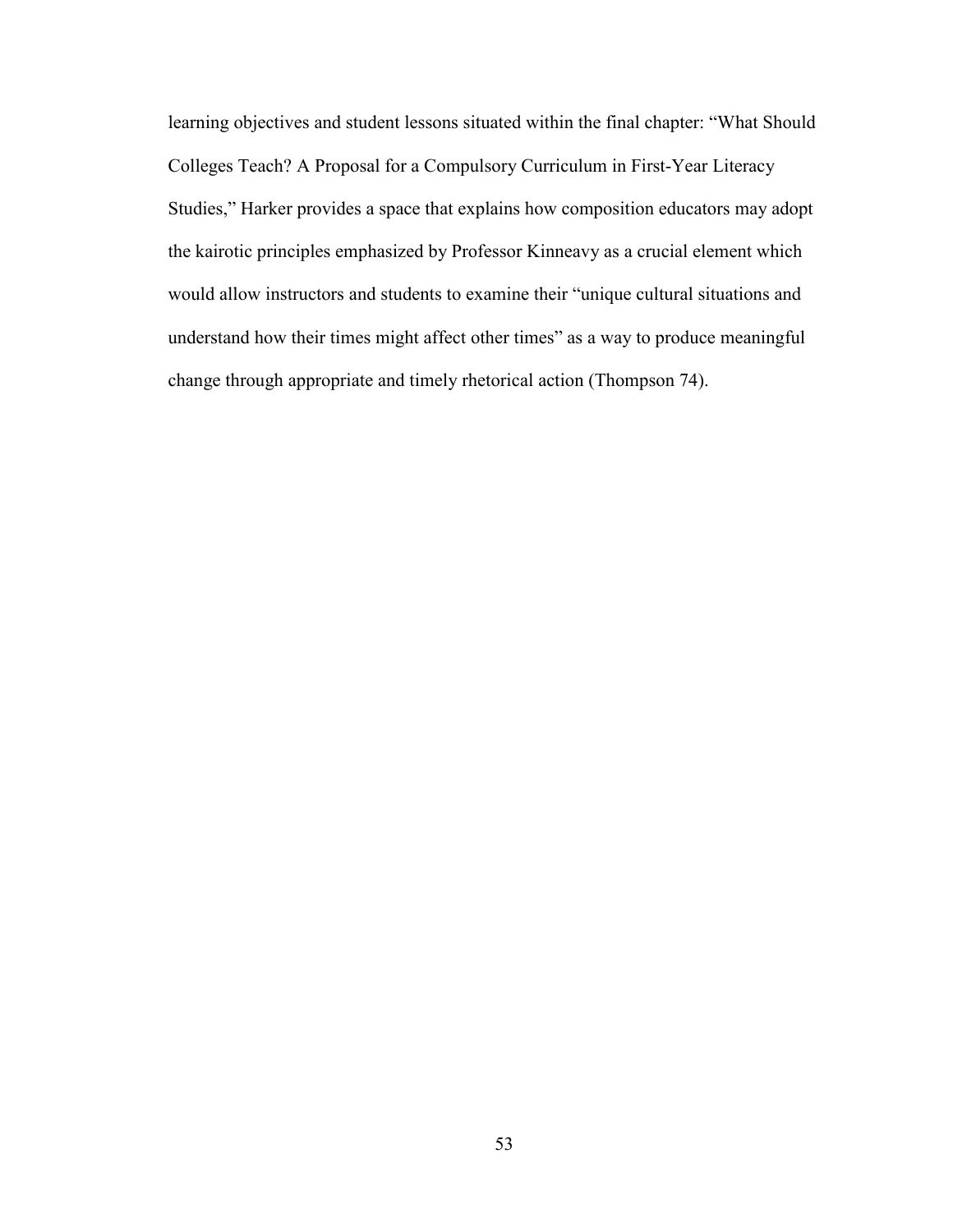#### **WORKS CITED**

- Aristotle. *On Rhetoric*: *A Theory of Civic Discourse.* Trans, George A. Kennedy. New York: Oxford UP, 1991.
- Baumlin, James. "Ciceronian Decorum and the Temporalities of Renaissance Rhetoric." *Rhetoric and Kairos: Essays in History, Theory, and Practice.* Ed. Phillip Sipiora and James Baumlin. Albany: State University of New York, 2002.
- Bizzell, Patricia, and Bruce Herzberg. *The Rhetorical Tradition: Readings from Classical Times to the Present*. Boston: Bedford/St. Martin's, 2001. Print.
- Carter, Michael. "Stasis and Kairos: Principles of Social Construction in Classical Rhetoric." *Rhetoric Review 7.1* (1988): 97-112.
- Crowley, Sharon, Hawhee, Debra. *Ancient Rhetorics for Contemporary Students*. Needlham Heights: Macmillan College Publishing Company, 1994.
- Enos, Richard. *Greek Rhetoric Before Aristotle: Revised and Expanded Edition*. Parlor Press. 2011.

--- *Roman Rhetoric: Revolution and The Greek Influence* Parlor Press. 2008.

- Gayle, Frederic, and Michael W. Kleine. "Speaking of Rhetoric: A Conversation with James Kinneavy." *Rhetoric Society Quarterly*, vol. 27, no. 3, 1997, pp. 31-50.
- Harker, Michael. "The Ethics of Argument: Rereading Kairos and Making Sense in a Timely Fashion." *National Council of Teachers of English* 59 (2007): 77-97. JSTOR. Print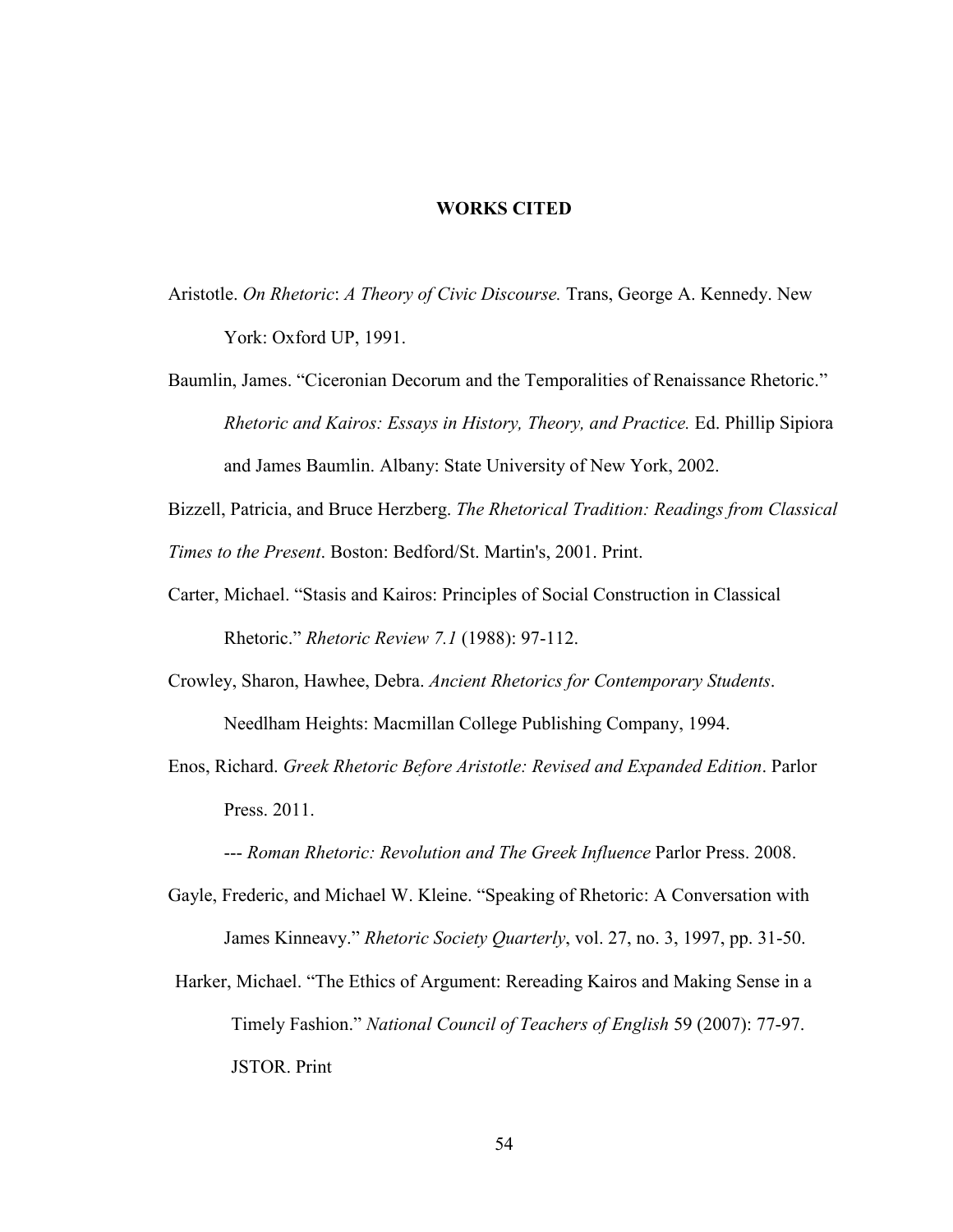--- *The Lure of Literacy: A Critical Reception of the Compulsory Composition Debate*. State University of New York Press. 2015.

- Hughes, Joseph. "Kairos and Decorum." *Rhetoric and Kairos: Essays in History, Theory, and Practice.* Ed. Phillip Sipiora and James Baumlin. Albany: State University of New York, 2002.
- Isocrates. "Against the Sophists." *Isocrates in Three Volumes.* Ed. and trans. George Norlin. London: William Heinemann Ltd, 1980.

---"Antidosis." *Isocrates in Three Volumes.* Ed. and trans. George Norlin. London: William Heinemann Ltd., 1980.

Kinneavy, James. "*Kairos* in Classical and Modern Rhetorical Theory". *Rhetoric and Kairos: Essays in History, Theory, and Practice.* Ed. Phillip Sipiora and James Baumlin. Albany: State University of New York, 2002.

 --- "*Kairos*. A Neglected Concept in Classical Rhetoric". *Rhetoric and Praxis: The Contribution of Classical Rhetoric to Practical Reasoning*. Ed. Jean Dietz Moss,

79-105. Washington, DC: Catholic University of America Press, 1986.

---"Kairos in Aristotle's Rhetoric." *Written Communication*, vol. 17, no. 3, 2000, pp. 432-444.

---"The Basic Aims of Discourse." *College Composition and Communication*, vol. 20, no. 5, 1969, pp. 297-304.

Miller, Carolyn R. "*Kairos* in the Rhetoric of Science." *A Rhetoric of Doing: Essays on Written Discourse in Honor of James L. Kinneavy.* Ed. Stephen P. Witte, Neil Nakadate, and Roger D. Cherry. 310-327. Carbondale: Southern Illinois UP, 1992.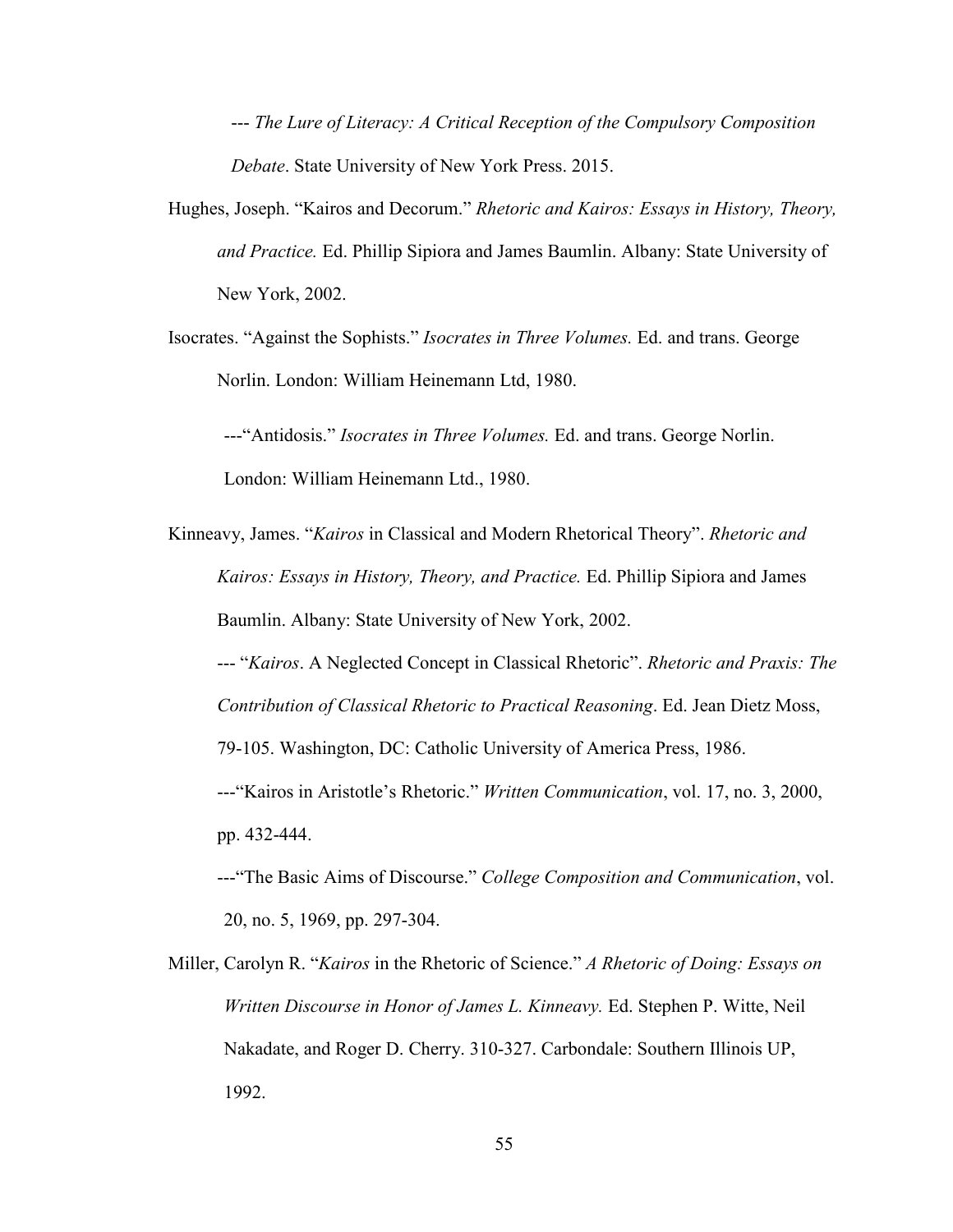- Pender, Kelly. "Kairos and the Subject of Expressive Discourse." *Composition Studies,*  vol. 31, no. 2, 2003, pp. 91-106.
- Poulakos, Takis. "Isocrates and Civic Education." *International Journal of the Classical Tradition*, vol. 13, 2007, pp. 625-628.

---"Isocrates' Use of Doxa." *Philosophy and Rhetoric* 34 (2001): 61-78.

- Sheard, Cynthia Miecznikowski. "*Kairos* and Kenneth Burke's Psychology of Political and Social Communication." *College English*, vol. 55, 2003, pp. 291-310.
- Sipiora, Phillip, and James S. Baumlin, eds. *Rhetoric and Kairos: Essays in History, Theory, and Praxis*. Albany: State University of New York, 2002.

Sutton, Jane. *Encyclopedia of Rhetoric.* Ed. Thomas Sloan. New York: Oxford UP, 2001.

Thompson, Roger. "Kairos Revisited: An Interview with James Kinneavy." *Rhetoric Review*, vol. 19, no.1, 2000, pp. 73-88.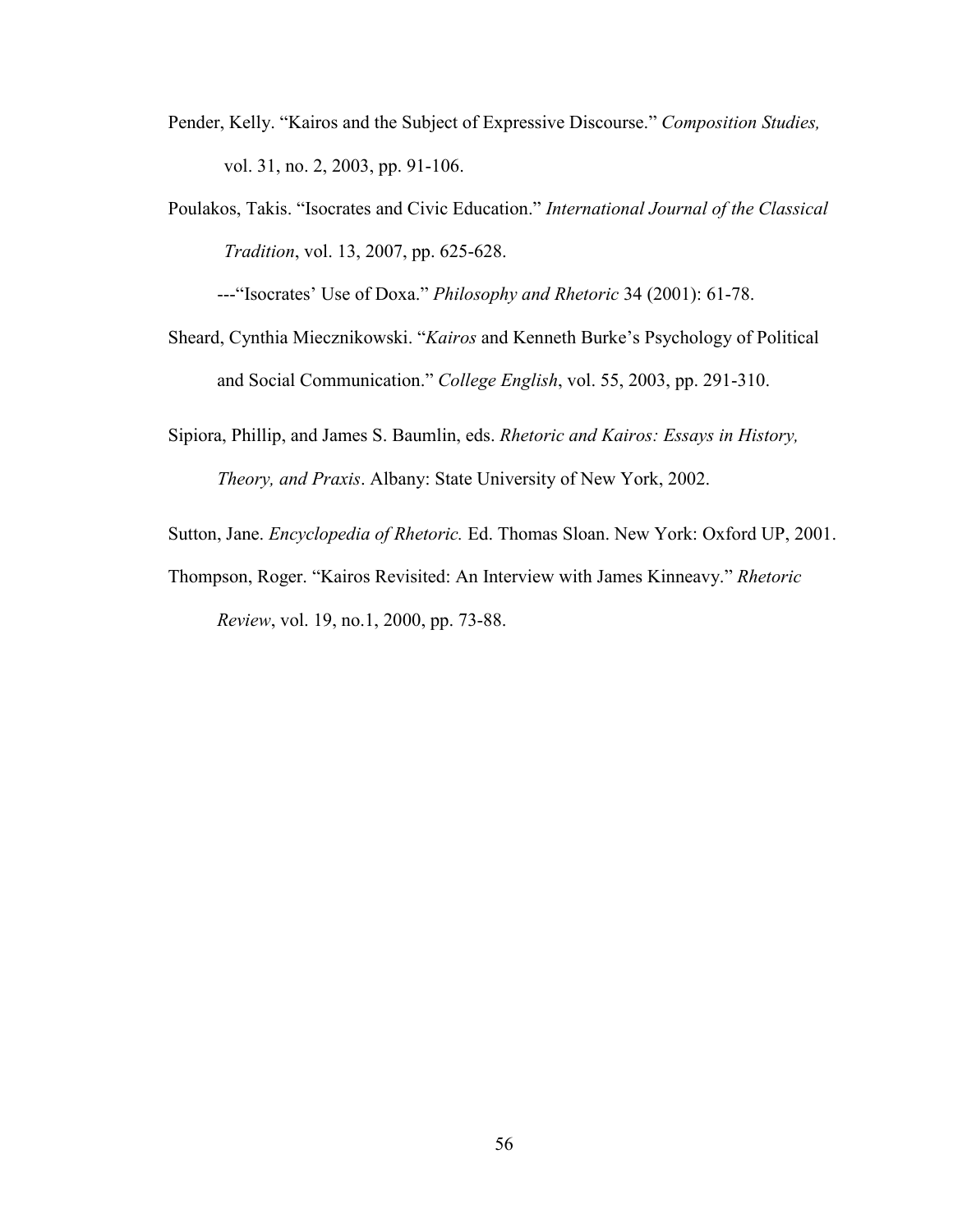#### **BIOGRAPHICAL SKETCH**

| Name of Author: | Bryant J. Smilie |
|-----------------|------------------|
| Place of Birth: | Mobile, Alabama  |
| Date of Birth:  | July 21, 1997    |

Graduate and Undergraduate Schools Attended:

University of South Alabama, Mobile, Alabama Virginia Military Institute, Lexington, Virginia

Degrees Awarded:

Bachelor of Arts in English, Rhetoric, and Humanistic Studies, 2020, Lexington, Virginia Master of Arts in English, 2022, Mobile, Alabama

Awards and Honors:

Graduate Assistant, Office of Research and Economic Development, University of South Alabama, 2021 Graduate Assistant, Office of Research and Economic Development, University of South Alabama, 2022 Member, Virginia Military Institute Honors Society, Virginia Military Institute, 2018 Member, Sigma Tau Delta English Honors Society, Virginia Military Institute, 2017 Member, Omicron Delta Kappa Leadership Honors Society, Virginia Military Institute, 2018